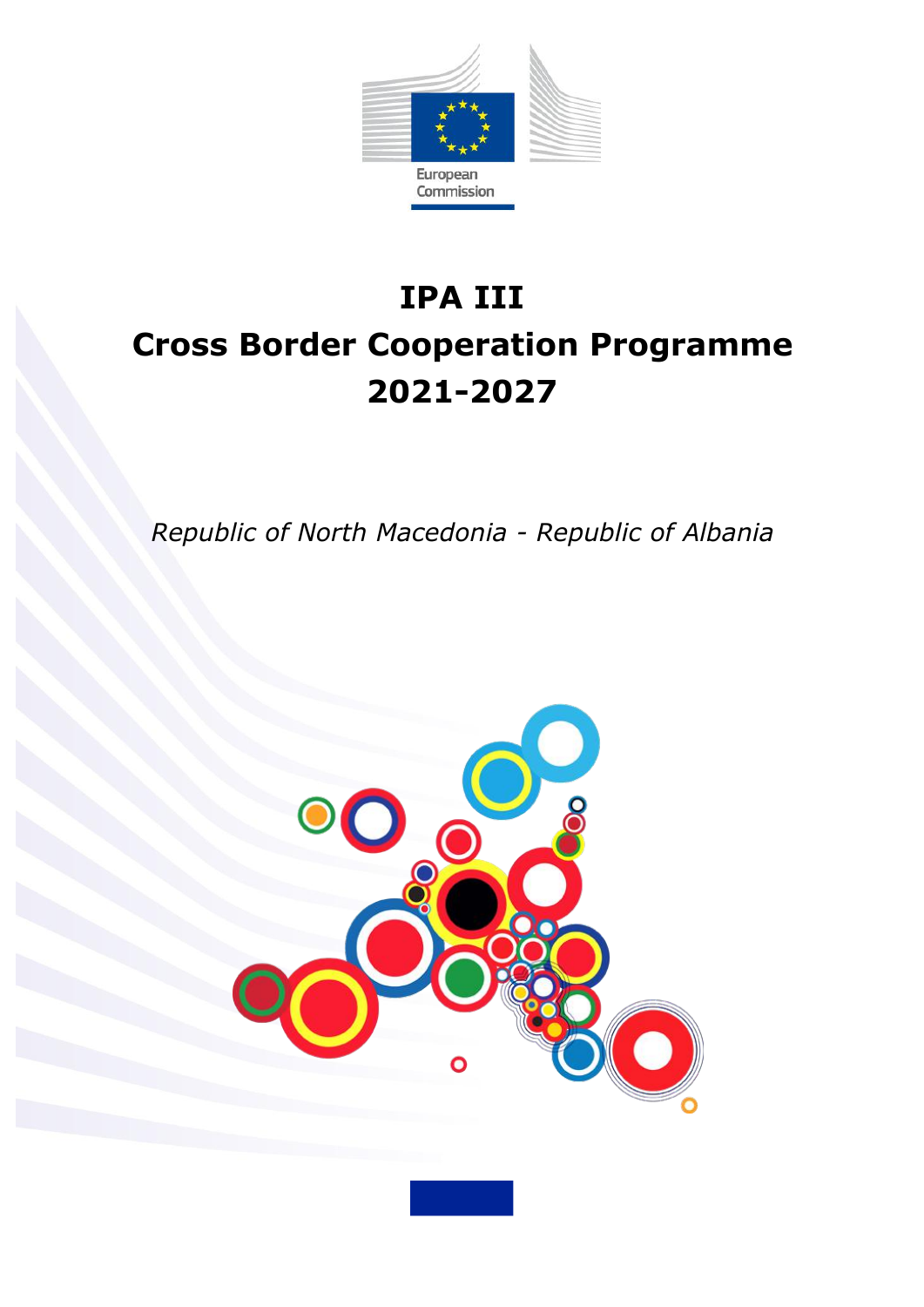



# **TABLE OF CONTENTS**

| 3.1 Rationale - Justification for the selected intervention strategy 16 |  |
|-------------------------------------------------------------------------|--|
|                                                                         |  |
|                                                                         |  |
|                                                                         |  |
| 3.4 Coherence with other programmes and macro-regional strategies32     |  |
|                                                                         |  |
|                                                                         |  |
|                                                                         |  |
|                                                                         |  |
|                                                                         |  |
|                                                                         |  |
|                                                                         |  |
|                                                                         |  |
|                                                                         |  |
|                                                                         |  |
| ANNEX 1: Description and analysis of the programme area 40              |  |
|                                                                         |  |
|                                                                         |  |

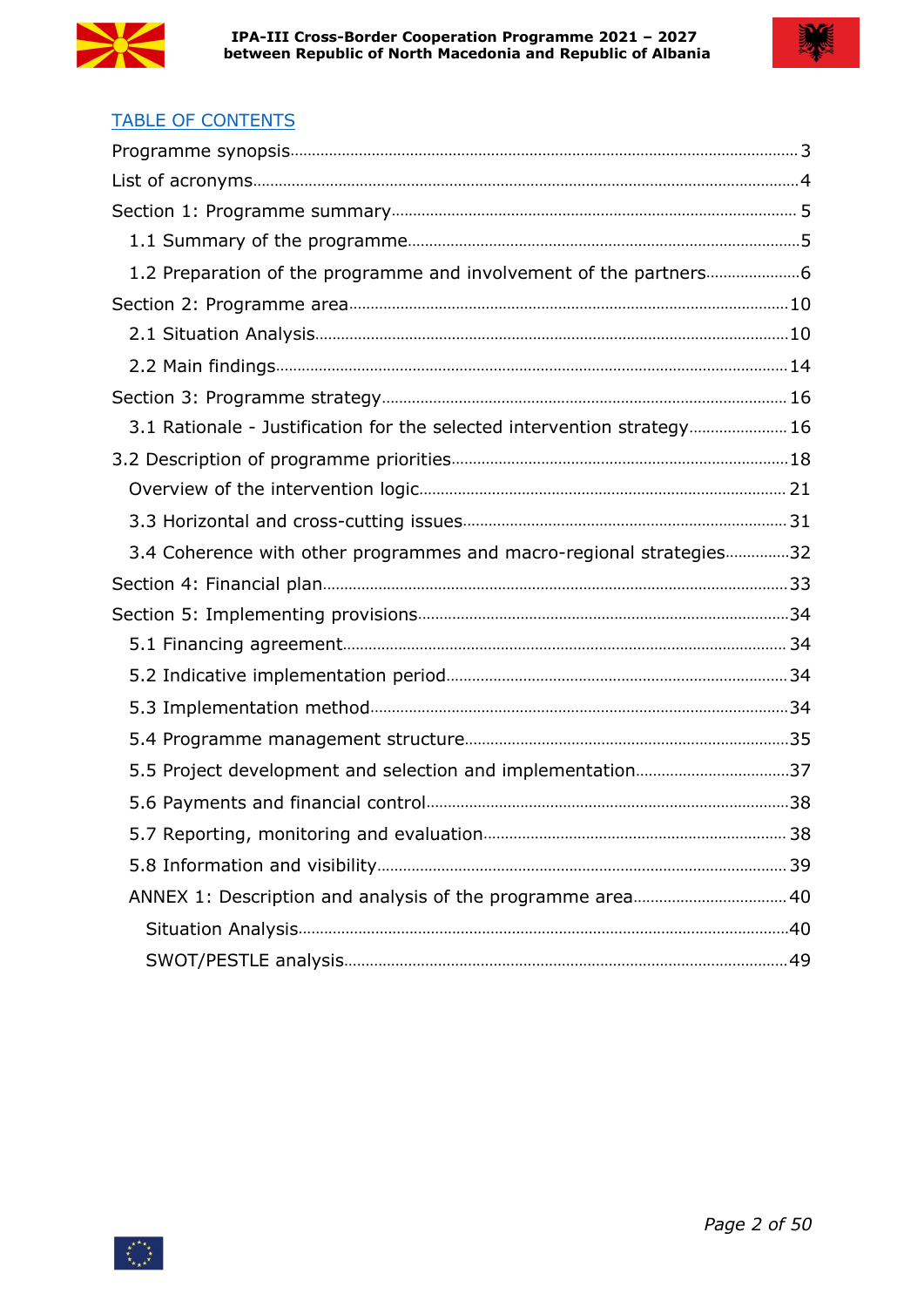



# <span id="page-2-0"></span>**Programme synopsis**

| Programme title                                                                                               | IPA-III Cross Border Cooperation Programme between Republic of<br>North Macedonia and Republic of Albania 2021-2027                                                                                                                                                                                                                |
|---------------------------------------------------------------------------------------------------------------|------------------------------------------------------------------------------------------------------------------------------------------------------------------------------------------------------------------------------------------------------------------------------------------------------------------------------------|
| Programme area                                                                                                | Three regions in each of the beneficiary countries:<br>• Pelagonia, Polog and Southwest in North Macedonia;<br>Dibër, Elbasan and Korçë in Albania.                                                                                                                                                                                |
| Programme                                                                                                     | To improve the quality of life and enhance the attractiveness                                                                                                                                                                                                                                                                      |
| overall objective                                                                                             | of the border regions as better places to live and work in,<br>through protecting their sensitive environment and utilising<br>their endogenous potential for tourism development                                                                                                                                                  |
| Programme<br>thematic clusters,<br>thematic priorities<br>and specific<br>objectives per<br>thematic priority | <b>TP0: Technical Assistance</b><br>TC 2: Greener and Improved resource efficiency<br>TP2: Environment protection, climate change<br>adaptation and mitigation, risk prevention and<br>management<br>TC 4: Improved business environment and competitiveness<br>TP5: Tourism and cultural and natural heritage;                    |
|                                                                                                               | To be mainstreamed throughout the Programme:<br>TC 5: Improved capacity of local and regional authorities to<br>tackle local challenges<br>TP7: Governance, planning and administrative<br>capacity building of local and regional authorities.                                                                                    |
| <b>Total EU financial</b><br>allocation 2021-<br>2027                                                         |                                                                                                                                                                                                                                                                                                                                    |
| Management<br>implementation<br>mode                                                                          | <b>Direct Management</b>                                                                                                                                                                                                                                                                                                           |
| Contracting<br>authority                                                                                      | Delegation of the European Union to the Republic of North<br><b>Macedonia</b>                                                                                                                                                                                                                                                      |
| Relevant<br>authorities in the<br>participating<br>beneficiaries<br>[operating<br>structures]                 | In the Republic of North Macedonia:<br>Deputy Prime Minister for European Affairs, National IPA<br>Coordinator (NIPAC) and Operating Structure established under<br>the IPA III legal framework<br>In the Republic of Albania:<br>National IPA Coordinator (NIPAC) and the Ministry for Europe<br>$\bullet$<br>and Foreign Affairs |
| Offices of the<br>Joint Technical<br>Secretariat (JTS)                                                        | The JTS is located in Struga, Republic of North Macedonia, with an<br>Antenna in Elbasan, Republic of Albania.                                                                                                                                                                                                                     |

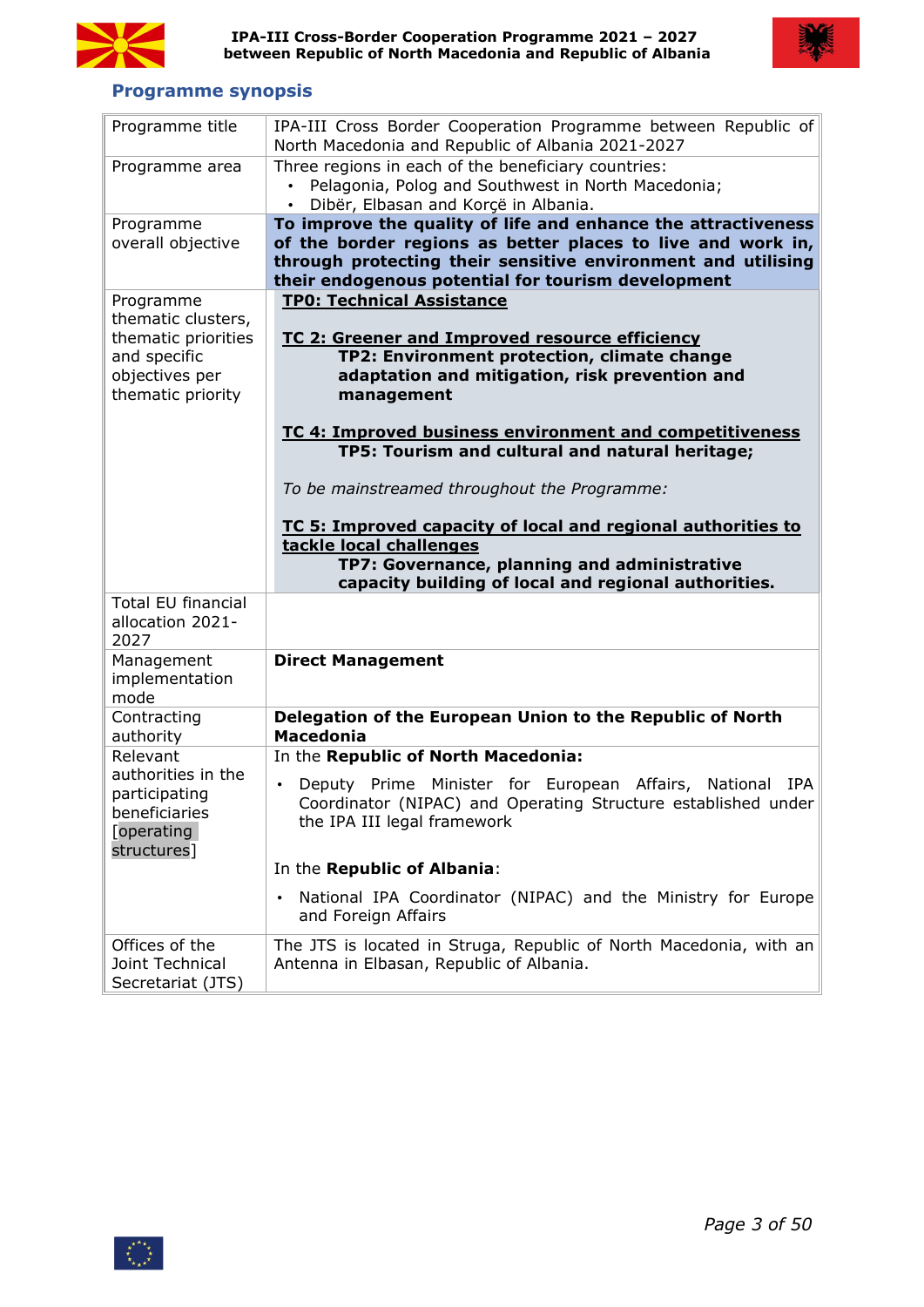



# <span id="page-3-0"></span>**List of acronyms**

| <b>BRD</b>    | Bureau for Regional Development (North Macedonia)          |
|---------------|------------------------------------------------------------|
| <b>CBC</b>    | Cross-Border Cooperation                                   |
| CBIB+         | Cross-border Institution Building Plus Phase III           |
| <b>CC</b>     | <b>Consultative Council</b>                                |
| <b>CfP</b>    | Call for Proposals                                         |
| <b>CRD</b>    | Centre for Regional Development                            |
| <b>CSF</b>    | Common Strategic Framework                                 |
| <b>ERP</b>    | Economic Reform Programme                                  |
| <b>EUSAIR</b> | European Union Strategy for the Adriatic and Ionian Region |
| <b>GDP</b>    | <b>Gross Domestic Product</b>                              |
| <b>GfA</b>    | Guidelines for Applicants                                  |
| <b>GVA</b>    | <b>Gross Value Added</b>                                   |
| <b>INSTAT</b> | Statistical Institute of the Republic of Albania           |
| IPA           | Instrument for Pre-accession Assistance                    |
| <b>JMC</b>    | Joint Monitoring Committee                                 |
| JTF           | Joint Task Force                                           |
| LP            | Lead Partner (Lead Partner Principle)                      |
| MoU           | Memorandum of Understanding                                |
| MoLSG         | Ministry of Local Self-government                          |
| <b>MFF</b>    | Multiannual Financial Framework                            |
| <b>NIPAC</b>  | National IPA Co-ordinator                                  |
| <b>NGO</b>    | Non-Governmental Organisation                              |
| <b>NUTS</b>   | Nomenclature of Territorial Units for Statistics           |
| <b>OS</b>     | <b>Operating Structure</b>                                 |
| <b>RDI</b>    | Research, development and innovation                       |
| <b>SME</b>    | Small and medium enterprise                                |
| <b>SWOT</b>   | Strengths, Weaknesses, Opportunities and Threats analysis  |
| ТC            | <b>Thematic Cluster</b>                                    |
| TP            | <b>Thematic Priority</b>                                   |
| <b>WTTC</b>   | World Travel and Tourism Council                           |

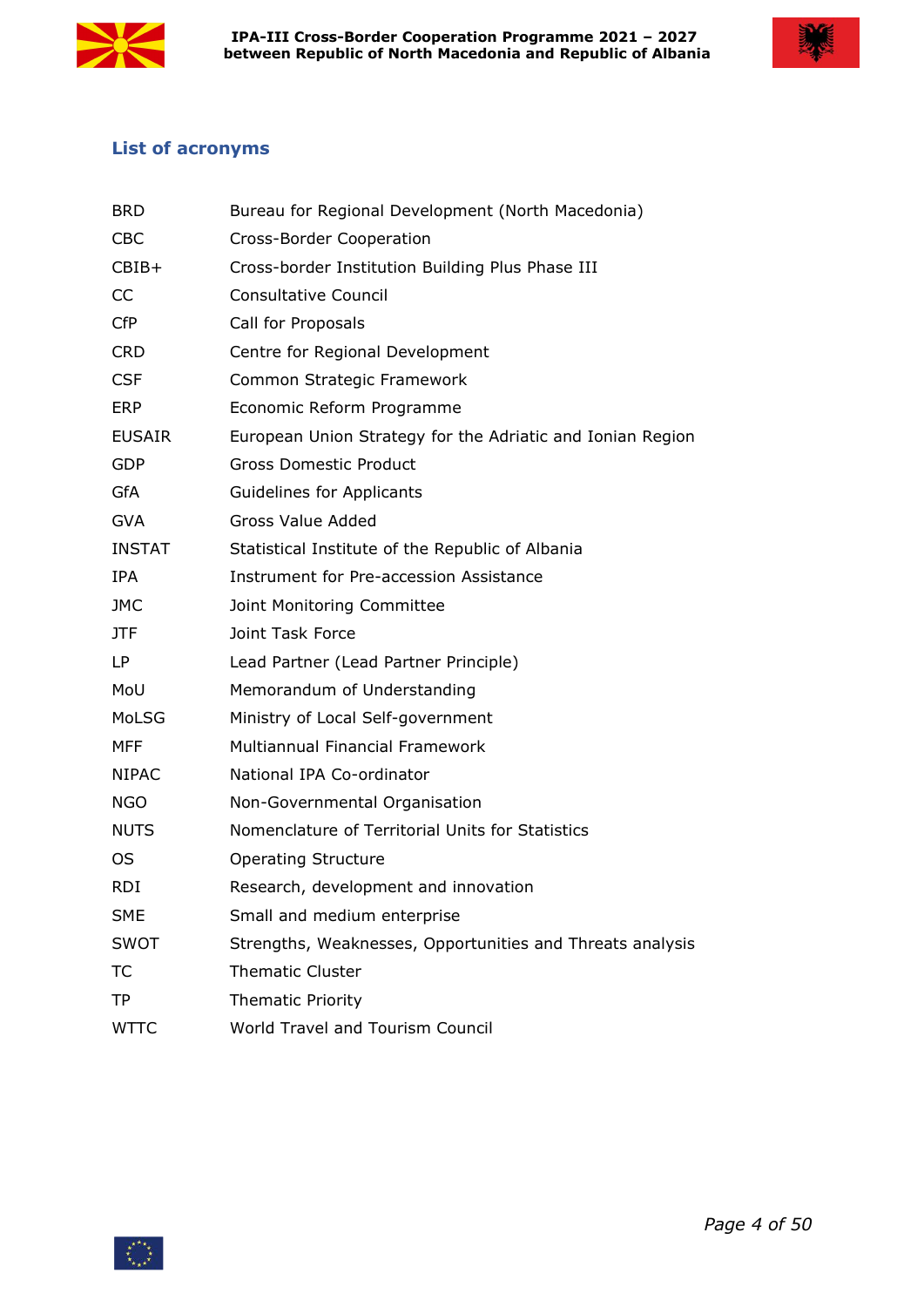



## <span id="page-4-0"></span>**Section 1: Programme summary**

This is the (draft) Programming Document of the IPA-III Cross Border Cooperation Programme between the Republic of North Macedonia and the Republic of Albania 2021- 2027.

The programme will be implemented under the framework of the Instrument for Pre accession Assistance (IPA III). IPA III supports cross-border cooperation with a view to promoting good neighbourly relations, fostering EU integration and promoting socio economic development.

The legal provisions for its implementation are stipulated in the following pieces of legislation:

# $(>>>)$

## <span id="page-4-1"></span>**1.1 Summary of the programme**

A detailed socio-economic situational analysis of the regions included in the Programme area has provided an accurate snapshot of the current realities on the ground, based on statistical data available, reports, national, regional and municipal strategies etc., and revealed a series of constrains that weigh heavily on their development:

- The wealth of **natural and environmental resources** and significant **biodiversity** are weighed down by **insufficient water supply systems, inadequate waste collection and disposal/management systems** and **substandard wastewater and sewage treatment;**
- The rich and varied **cultural and historical heritage**, abundant throughout the Programme area, do not benefit from proper **preservation and protection** on the one hand, and **promotion and sustainable valorisation** on the other;
- Despite such wealth of natural, historical and cultural heritage assets, **tourism development** across the Programme area is still in an early stage and leaves much to desire;
- The **entrepreneurship culture** in the Programme area, considering the high number of companies, fails to be reflected in the productivity and, consequently, in the GDP of the regions.<br>The key issues emphasised by the socio-economic analysis were confirmed and

complemented through extensive consultations with a wide range of stakeholders at national, regional and municipal level through both face to face interviews and a structured questionnaire (provided by the CBIB+ project) that enabled gathering their views on strengths, weaknesses, opportunities and threats, as well as regarding the key priorities for the region.

Therefore, the **SWOT analysis** is a product of aggregating the stakeholder views expressed in the questionnaires, prioritizing and integrating them with the key issues and challenges emerging from the socio-economic analysis. Furthermore, the SWOT analysis was consulted with the stakeholders via online workshops–two workshops for Albania and one for North Macedonia – during which both the overall planning approach and the SWOT analysis have been approved by the entirety of the participants.

The needs of the Programme area are significant and beyond any CBC Programme's capacity to provide financially; the remoteness and peripheral nature of the regions result in the identified problems and therefore affect heavily the quality of the life of their citizens.

Consequently, all thematic priorities were considered and individually ranked by all stakeholders in the CBC Programming process for their perceived importance. The resulting ranking represents a significant programming feedback that reflects on its bottom-up approach and is built on the **partnership** principle:

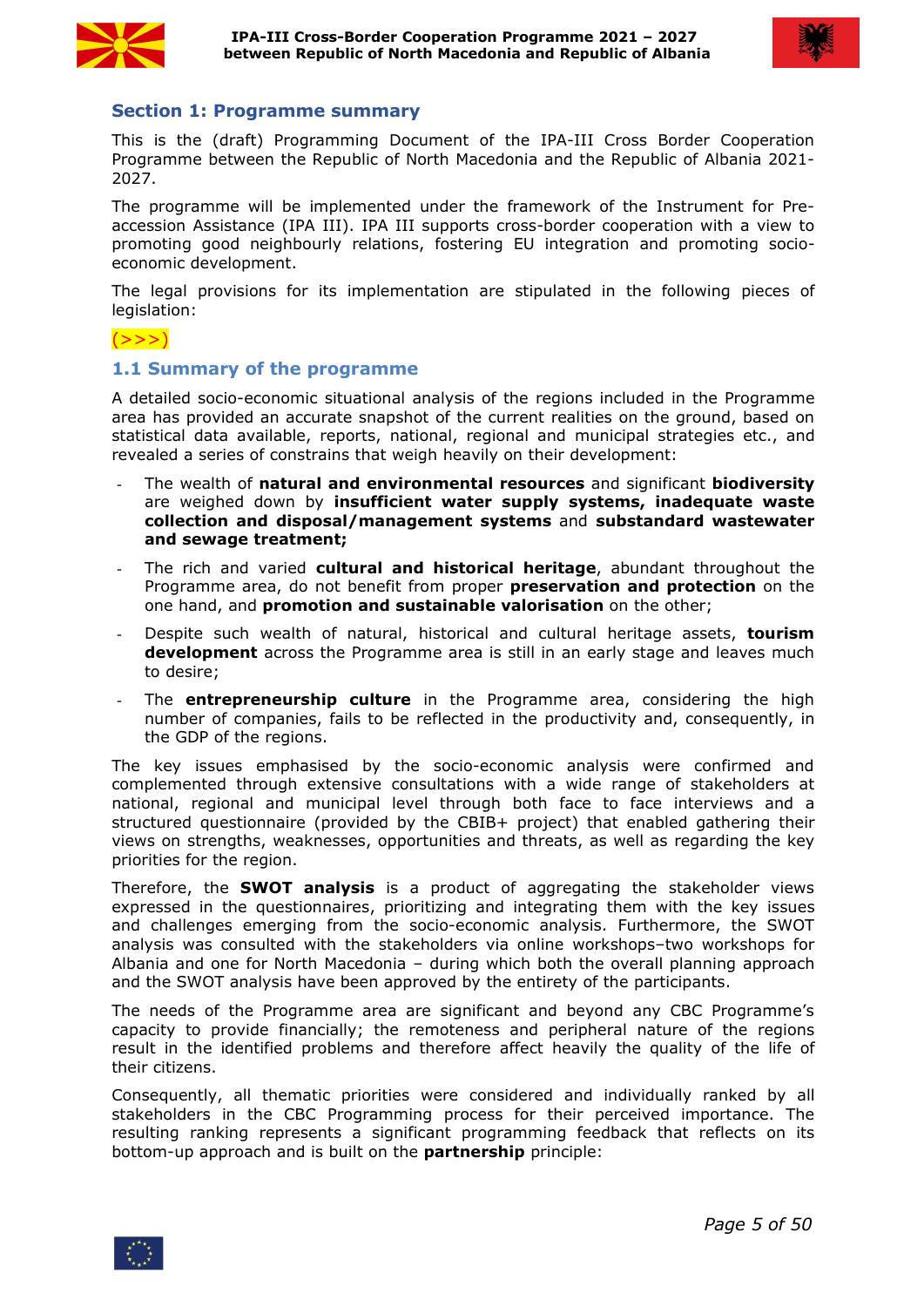



- Thematic priority 2 –**Environment protection, climate change adaptation and mitigation, risk prevention and management**
- Thematic priority 5 **Tourism and cultural and natural heritage**

The proposed programme seeks to contribute to the IPA III general objective, aligned with the fifth specific objective *to support territorial and cross-border cooperation.*

#### It also **builds on lessons learnt from previous and current IPA CBC Programmes (***Final Evaluation Report of IPA Cross Border Cooperation Programmes 2007- 2013 –* **February 2017 and the** *Analysis of performance indicators Report June 30 th , 2020 IPA II CBC programme North Macedonia – Albania***):**

- To have a strong objective focus that will succeed in creating an effective link of the CBC programme with the wider context of national/Balkans-wide development actions.
- To select a small number of thematic priorities, better focused on tackling the needs of the area; a difference in the programming for IPA III CBC is the mainstreaming of Cluster 5 (Improved capacity of local and regional authorities to tackle local challenges).
- To have better formulated overall, specific objectives and results in order to elaborate a stronger overall intervention logic.
- To choose SMART, appropriately focused indicators, which have more reliable baselines and are adequate for measuring programme performance effectively.
- To define activities and target groups which are better focused and have stronger links to the envisaged results.

# <span id="page-5-0"></span>**1.2 Preparation of the programme and involvement of the partners**

The process of programming of the IPA III CBC Programme 2021-2027 Republic of North Macedonia-Republic of Albania commenced in May 2020 and was based on common experiences from the process that had taken place for the IPA II period 2014-2020.

The development of this Programme Document was steered by the two Operating Structures<sup>1</sup> (OS) and NIPAC offices in both countries respectively: The Ministry of Local Self Government and Secretariat for European Affairs in North Macedonia and Ministry for Europe and Foreign Affairs in Albania.

**The Delegation of the European Union to the Republic of North Macedonia** played a very active role and guided the overall process of the Programme preparation and facilitated the interaction among programming experts with Operating Structures, EC representatives, and the Joint Technical Secretariat.

Extensive consultation and coordination meetings have been organised with the **CBIB+ Technical Assistance project** to ensure synergies with preparation of other CBC programmes and build on the existing good practices. The Programming Experts have followed the instructions of the programming advice document on the programming process of the 2021-2027 IPA III Cross-border Cooperation (CBC), prepared by CBIB+ for all Western Balkans Countries.

**Three meetings were organised with the Joint Task Force (JTF) in each stage of the programme preparation to present and endorse the SWOT analyses and Strategic Interventions proposed** by the programming experts. **The recommendations of the JTF representatives** and their **endorsements of the SWOT and Multi-sectoral Study** paved the way for the **final selection of the Thematic Priorities** and **finalisation of the Programming Document for the IPA III CBC North Macedonia-Albania.**

<span id="page-5-1"></span><sup>1</sup> Operating Structures under IPA II CBC

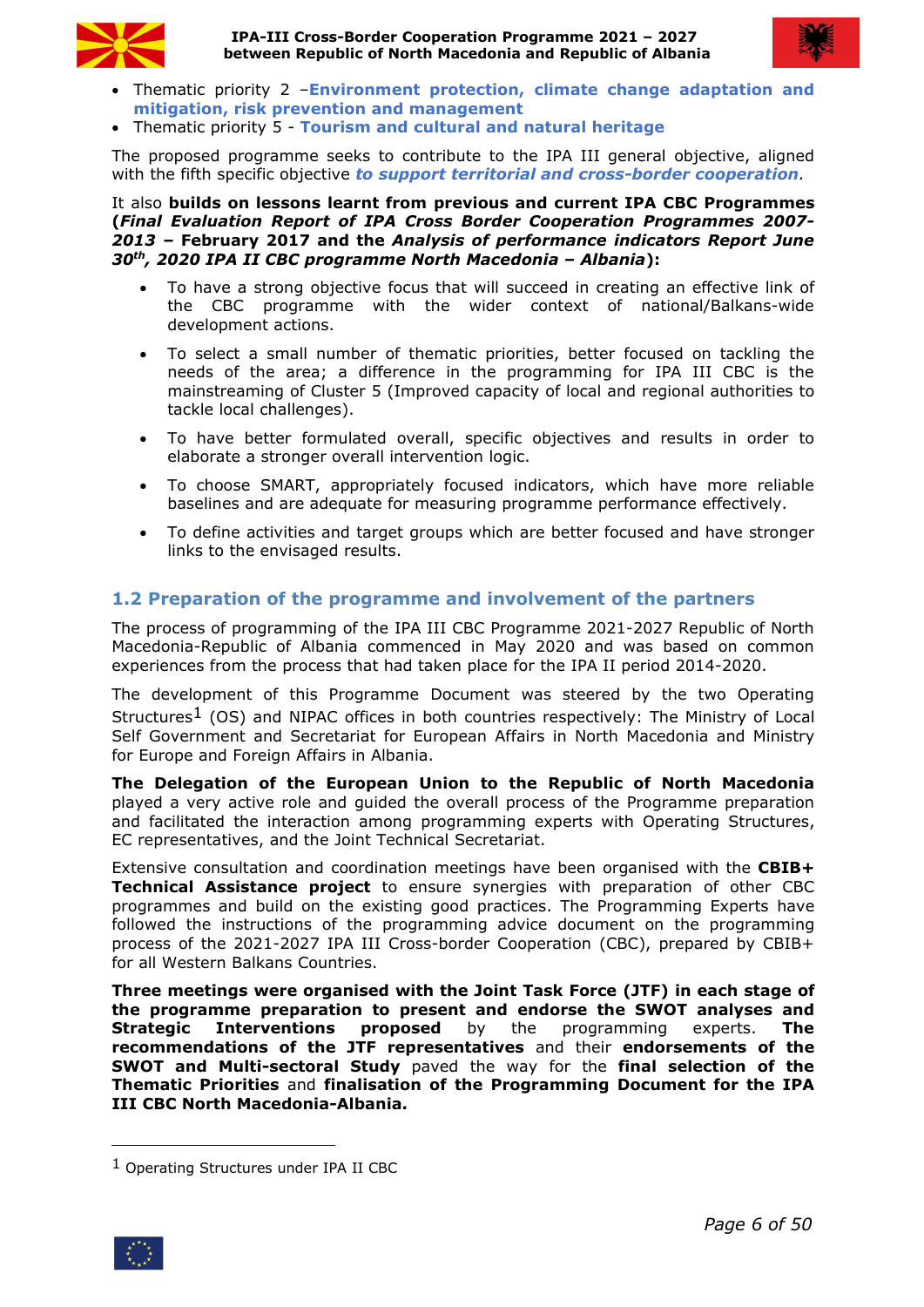



**Several Working sessions of the Programming Experts with OSs and EU Delegations in North Macedonia and in Albania** were held throughout the whole programming phase in order to ensure effective communication **leading to the identification of the Thematic Priorities to be addressed and the development of Strategic Interventions in the Programme Area.**

**Consultations meetings are held with Government representatives of the North Macedonia and Albania at the structures of European Union Strategy for the Adriatic and Ionian Region (EUSAIR).**The aim of these discussions has been to identify possible synergies and complementarities in programme areas interventions with the priorities of EU Macro-Regional Strategies.

The programming process was characterised by a **wide participatory process and extensive consultations with stakeholders in all Programme Area Regions,** involving line Ministries, public utility companies/other public entities, Local Government/municipalities, Associations of Local Government, local agencies, current beneficiaries of CBC projects,civil society organisations and other relevant partners.

Although the public health emergency has led to part of the consultation process to take place in an on-line format, it is noteworthy that  $-$  despite the strict restrictions and confinement measures imposed due to the COVID19 pandemic – the programming experts, with the support of OS and JTS offices in Struga and Antenna in Elbasan, have been able to organise also **site visits of three-days each and in person meetings in all regions of the Programme area** in the period of16-18 September 2020, respectively:

- **8 meetings in North Macedonia with 10 Municipalities and three Regional Development Centres, with the participation of 36 representatives in total;**
- **10 Meetings in Albania, with 3 three Regional Councils and 14 Municipalities, with the participation of 42 representatives in total.**

**Two stakeholder consultation workshops** have been organised during the programming process **in each country (4 in total) involving around 40 participants/stakeholder representatives in each workshop.** The purpose of the stakeholder consultation workshops was three-fold:

- 1. To inform the wider community on the state of preparation of the cross-border cooperation programme, including presentation of the Review Report and findings of the Social, Economic and Environmental analyses in the eligible programme areas;
- 2. To contribute to the SWOT analysis and identification of priority needs/opportunities for CBC interventions; and
- 3. To provide the stakeholders and beneficiaries of the CBC programme with an opportunity to express their opinions and provide valuable inputs to the programming process.

The table overleaf depicts the main meetings organised and stakeholder consultation carried out:

| <b>Date/Location</b> | <b>Milestone</b>                                                                                                                                                 |
|----------------------|------------------------------------------------------------------------------------------------------------------------------------------------------------------|
| 22 April 2020        | A letter from the European Commission (EC) regarding IPA III and<br>starting of programming process received by the NIPAC Office                                 |
| 6 May 2020           | Kick off meeting between OS in Albania and CBIB+3 on the IPA III<br>CBC programming process (required steps and draft working plan)                              |
| 18 May 2020          | Kick off meeting between OS in North Macedonia and CBIB+3 on<br>the IPA III CBC programming process (required steps and draft<br>working plan)                   |
| 26 May 2020          | Coordination meeting between OS in North Macedonia, DEU in<br>Skopje and NIPAC office and CBIB+3 on the programming process,<br>(responsibilities and work plan) |

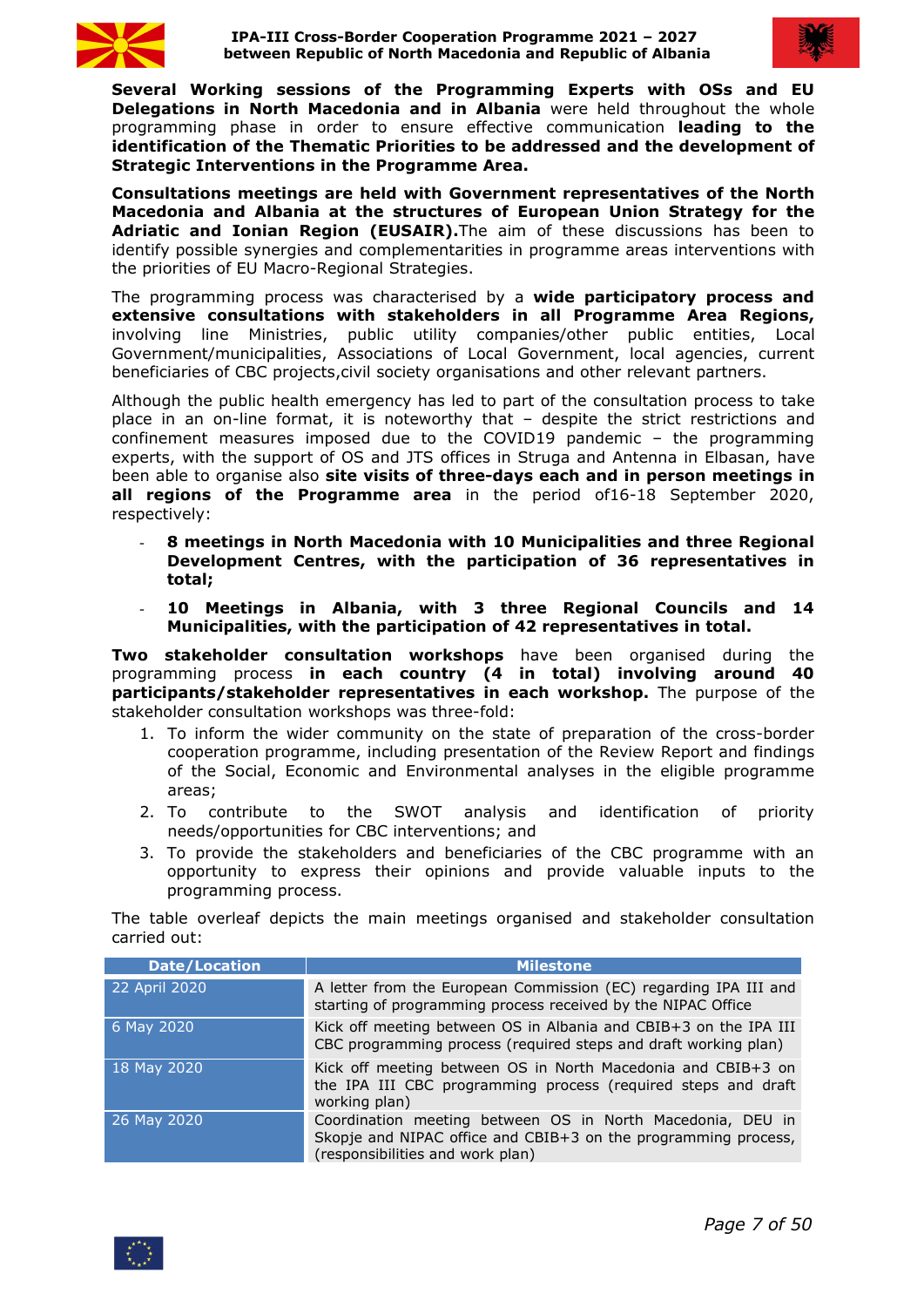

#### **IPA-III Cross-Border Cooperation Programme 2021 – 2027 between Republic of North Macedonia and Republic of Albania**



| 27 May 2020                                                                       | Coordination meeting between OSs in North Macedonia and<br>Albania, NIPAC office in Macedonia in the presence of EUD in North<br>Macedonia and CBIB+3, on IPA III CBC Programming (work plan<br>and questionnaires)                                                                                                                                                                                                                                                                                                                                           |
|-----------------------------------------------------------------------------------|---------------------------------------------------------------------------------------------------------------------------------------------------------------------------------------------------------------------------------------------------------------------------------------------------------------------------------------------------------------------------------------------------------------------------------------------------------------------------------------------------------------------------------------------------------------|
| End June to end July                                                              | The process for the establishment of the Joint Task Force (JTF) took<br>place                                                                                                                                                                                                                                                                                                                                                                                                                                                                                 |
| 30 July 2020                                                                      | 1st JTF meeting: Establishment of the JTF, adoption of its rules of<br>procedure and the programming work plan                                                                                                                                                                                                                                                                                                                                                                                                                                                |
| 5 August 2020                                                                     | JTS dispatched the questionnaires to the relevant CBC stakeholders                                                                                                                                                                                                                                                                                                                                                                                                                                                                                            |
| 21/08/2020, Online                                                                | Kick-off meeting with the Delegation of the European Union to the<br>Republic of North Macedonia and the programming team. The<br>purpose of the meeting was to present and discuss the Inception<br>Report, objectives and expected results, outputs and timetable of<br>activities for entire period of Programme Preparation.                                                                                                                                                                                                                              |
| 25 August 2020, online                                                            | Coordination meeting on programming process for the North<br>Macedonia-Albania CBC Programme,<br>between programming<br>experts, EU Delegation in North Macedonia and CBIB+3                                                                                                                                                                                                                                                                                                                                                                                  |
| 21/08/2020, Online<br>Early September 2020                                        | Operating Structures meeting: Introduction of the Programming<br>Team of Experts, presenting the timetable of activities, key<br>deliverables, approach of the experts and agreement on the key<br>milestones for the process ahead. Representatives of the EU<br>Delegations in North Macedonia and Albania and CBIB+ experts<br>participated and contributed to the preparation process.<br>Collection of the completed questionnaires                                                                                                                      |
| 16-17-18/09/2020<br>Pelagonia,<br>Polog,<br>Southwest Regions, North<br>Macedonia | Site visits: Consultation meetings in three Programme Regions of<br>Macedonia with Local Government representatives:<br>North<br>presenting the state of play of programming process, discussions<br>on main challenges, priorities, local strategies and other<br>management issues relevant for the CBC programme. Identification<br>of needs and potential priorities to be included in the new CBC<br>programme.                                                                                                                                          |
| 16-17-18/09/2020<br>Dibër, Elbasan,<br>Korcë<br>Regions, Albania                  | Site visits: Consultation meetings in three Programme Regions of<br>Albania with Local Government representatives: presenting the<br>state of play of programming process, discussions on main<br>challenges, priorities, local strategies and other management issues<br>relevant for the CBC programme. Identification of needs and<br>potential priorities to be included in the new CBC programme.                                                                                                                                                        |
| 22 September 2020                                                                 | The aggregated answers from the collected questionnaires were<br>delivered to the programming expert for further elaboration and<br>analysis                                                                                                                                                                                                                                                                                                                                                                                                                  |
| 30/09/2020,<br><b>North</b><br>Macedonia<br>and<br>Albania<br>Online<br>Workshops | <b>Stakeholders</b><br>Consultations Workshops:<br>Online<br>consultation<br>workshops organised in both countries at the same time, with<br>around 40 participants in each country, from Local Governments<br>Units, Civil Society Organisations, Local Government Associations,<br>beneficiaries of the CBC projects and other relevant institutions.<br>Presentation of the SWOT analyses and gathering of the<br>stakeholders' views and suggestions on the key challenges,<br>potentials for development and risks accounts from the programme<br>areas. |
| 01/10/2020, Online                                                                | Technical meeting with Operating Structures representatives,<br>Delegation of the European Union to the Republic of North<br>Macedonia, Programming Team, JTS, CBIB+ experts. Discussing<br>the Review Report comments, Multisectoral study and Strategic<br>Project Concept Note to be send to Local government unit for<br>receiving potential project ideas.                                                                                                                                                                                               |
| 02/10/2020,<br>Webinar<br><b>Training</b><br>organised<br>by<br>CBIB+             | Strategy development and formulation training: 1st Joint Task<br>Force Webinar - IPA III CBC programming: Representatives (OSs,<br>JTF, JTS, CBIB+, programming experts): explanation of IPA III<br>CBC, programming process, planning step by step (situation<br>analysis, main findings (SWOT, needs), strategic choices -<br>selecting/defining priorities, indicators and targets), checking of the<br>intervention logic, horizontal and cross-cutting issues.                                                                                           |

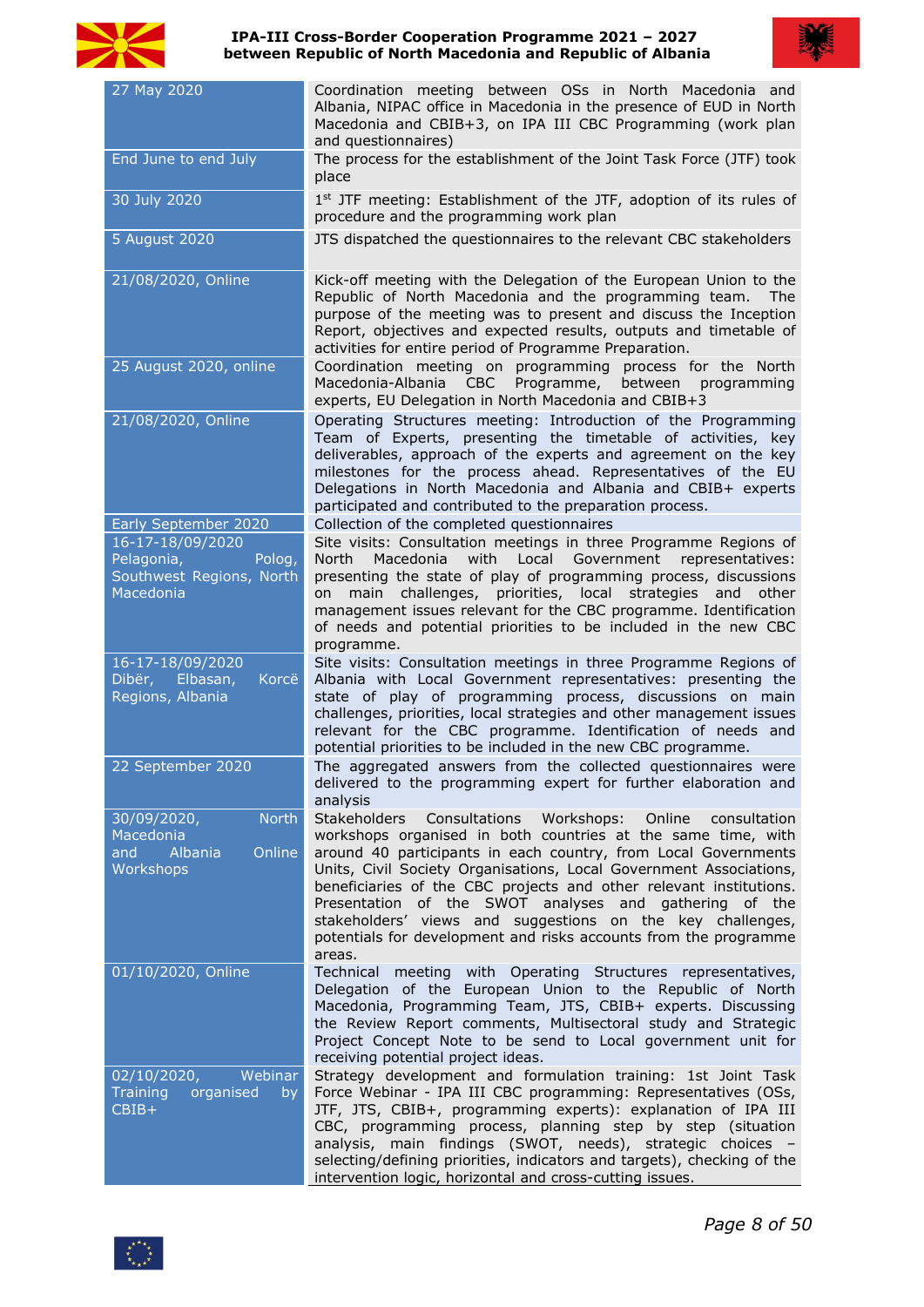



| CBIB+: discussion on the status, challenges, and programming<br>process. Issues. Several questions where addressed related to the<br>stage of preparation timing of finalisation of the programme<br>Regulation form EC.<br>28/10/2020, Online<br>Technical meeting with Delegation of the European Union to the<br>Republic of North Macedonia, Programming Team and CBIB+<br>experts. Discussing the Multisectoral study and proposals for<br>the preparation of the Programming Document.<br>30/10/2020,<br>Stakeholders<br>Consultations Workshops: Online<br><b>North</b><br>Macedonia and<br>Albania<br>Online Workshops<br>participants from each country, involving Local Governments Units,<br>Civil Society Organisations, Local Government Associations,<br>beneficiaries of the CBC projects and other relevant institutions.<br>Presentation of the Multi-sectoral Study, strategic proposed<br>the Thematic Priorities to be included in the new Programming<br>Document.<br>06/11/2020, Online<br>2 <sup>nd</sup> Joint Task Force meeting: Presentation of SWOT analysis and<br>Multi-sectoral study, discussion on Thematic Priorities and<br>intervention logic, initial selection of Activities steps to complete<br>Programme document<br>20/11/2020<br>Technical meeting with the two Operating Structures, other central<br>and local institutions and EUD in North Macedonia and Albania to<br>discuss on the state of play and measures to be taken for maturing<br>the two Strategic Projects submitted under IPA II in order to be<br>financed under IPA III CBC Programme North Macedonia-Albania.<br>27/11/2020, Online<br>Strategy and Activities confirmation of Thematic Priorities and<br>operations; discussion on indicators; financial allocations |                    |                                                            |
|---------------------------------------------------------------------------------------------------------------------------------------------------------------------------------------------------------------------------------------------------------------------------------------------------------------------------------------------------------------------------------------------------------------------------------------------------------------------------------------------------------------------------------------------------------------------------------------------------------------------------------------------------------------------------------------------------------------------------------------------------------------------------------------------------------------------------------------------------------------------------------------------------------------------------------------------------------------------------------------------------------------------------------------------------------------------------------------------------------------------------------------------------------------------------------------------------------------------------------------------------------------------------------------------------------------------------------------------------------------------------------------------------------------------------------------------------------------------------------------------------------------------------------------------------------------------------------------------------------------------------------------------------------------------------------------------------------------------------------------------------------------------------------------|--------------------|------------------------------------------------------------|
| Strategic Intervention and selections of the Thematic Priorities for<br>consultation<br>workshops organised in each country at the same time, with 35<br>3rd Joint Task Force meeting: discussion on Programme Intervention                                                                                                                                                                                                                                                                                                                                                                                                                                                                                                                                                                                                                                                                                                                                                                                                                                                                                                                                                                                                                                                                                                                                                                                                                                                                                                                                                                                                                                                                                                                                                           | 14/10/2020, Tirana | Technical meeting with DG REGIO, EUD, Programming Team and |
| interventions and getting stakeholders opinion on the selection of                                                                                                                                                                                                                                                                                                                                                                                                                                                                                                                                                                                                                                                                                                                                                                                                                                                                                                                                                                                                                                                                                                                                                                                                                                                                                                                                                                                                                                                                                                                                                                                                                                                                                                                    |                    |                                                            |
|                                                                                                                                                                                                                                                                                                                                                                                                                                                                                                                                                                                                                                                                                                                                                                                                                                                                                                                                                                                                                                                                                                                                                                                                                                                                                                                                                                                                                                                                                                                                                                                                                                                                                                                                                                                       |                    |                                                            |
|                                                                                                                                                                                                                                                                                                                                                                                                                                                                                                                                                                                                                                                                                                                                                                                                                                                                                                                                                                                                                                                                                                                                                                                                                                                                                                                                                                                                                                                                                                                                                                                                                                                                                                                                                                                       |                    |                                                            |
|                                                                                                                                                                                                                                                                                                                                                                                                                                                                                                                                                                                                                                                                                                                                                                                                                                                                                                                                                                                                                                                                                                                                                                                                                                                                                                                                                                                                                                                                                                                                                                                                                                                                                                                                                                                       |                    |                                                            |
|                                                                                                                                                                                                                                                                                                                                                                                                                                                                                                                                                                                                                                                                                                                                                                                                                                                                                                                                                                                                                                                                                                                                                                                                                                                                                                                                                                                                                                                                                                                                                                                                                                                                                                                                                                                       |                    |                                                            |

The programming process evolved in three consecutive, closely interlinked phases and corresponding outputs prepared by the programming experts:

- 1. *Review Report.* A detailed comprehensive report containing a detailed socio economic and environmental situation analysis of the eligible areas along with the respective SWOT analyses, based on the stakeholders' responses gathered through the questionnaire prepared by the CBIB+ for this purpose (The response of the stakeholders was exceptional, with 100% of the municipalities and regions responding; 98 questionnaires have been received from both countries, out of which 53 questionnaires from central level institutions and local Government and 45 questionnaires from Non-Governmental Organizations and others).
- 2. *Multi-sectoral study.* The Multi-sectoral study sums up the "common constraints for sustainable development within the potential eligible areas" "focusing on (regional/municipal) environmental and/or transport infrastructure needs, cultural and natural heritage prospects, and enterprise and tourism development". It proposes the strategic vision, as well as Thematic Priorities to be selected in the IPA III Cross-Border Cooperation Programme between Republic of North Macedonia and Republic of Albania 2021-2027. A concept-note for presenting the Strategic Ideas was sent to all Local Government Units of programme area to collect possible strategic projects to be included in the new programme.
- 3. *Programming Document.* Programming Document for the IPA III Cross-Border Cooperation Programme between Republic of North Macedonia and Republic of Albania 2021-2027, drafted on the basis on the Programming Template and EU Guidelines on the programming framework. The Programming Document surmises the strategic Vision, Thematic Priorities, concrete activities and interventions including financial indication per each thematic priority for the upcoming 7 years period of IPA III 2021-2027.

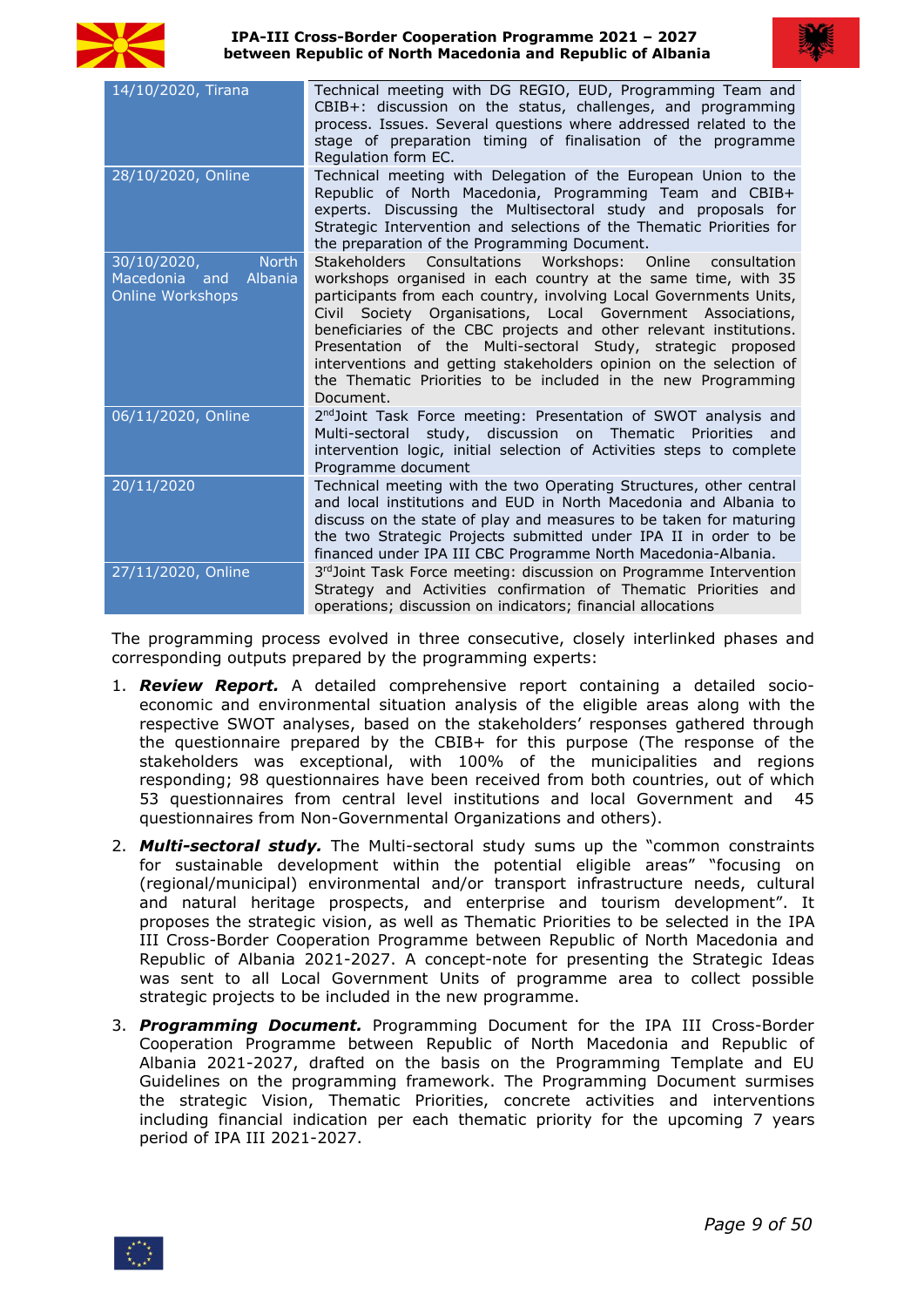



# <span id="page-9-0"></span>**Section 2: Programme area**

# <span id="page-9-1"></span>**2.1 Situation Analysis**

The eligible Programme Area remains unaltered – in terms of geographical/administrative coverage and population size – from the previous IPA CBC assistance for Republic of North Macedonia and Republic of Albania, covering three NUTS-3 regions in each of the beneficiary countries:

- **Pelagonia, Polog and Southwest** in North Macedonia, and
- **Dibër, Elbasan and Korçë**in Albania.



The programme area includes 27 municipalities in North Macedonia:

- **Pelagonia** region, consisting of the municipalities of Bitola, DemirHisar, Dolneni, Krivogastani, Krusevo, Mogila, Novaci, Prilep, and Resen;
- **Polog** region, consisting of the municipalities of Bogovinje, Brvenica, Gostivar, Jegunovce, Mavrovo and Rostusa, Tearce, Tetovo, Vrapciste and Zelino;
- **Southwest** region, consisting of the municipalities of CentarZupa, Debar, Debarca, Kicevo, MakedonskiBrod, Ohrid, Plasnica, Struga and Vevcani.

and 17 municipalities in Albania:

- **Dibër region**, consisting of the municipalities of Diber, Bulqiza, Mat and Klos;
- **Elbasan** region, consisting of the municipalities of Elbasan, Belsh, Cerrik, Gramsh, Librazhd, Peqin, Prrenjas;
- **Korçë** region, consisting of the municipalities of Korce, Devoll, Kolonje, Maliq, Pogradec, Pustec.

The six regions that comprise the Programme Area have a total population of 1,375,879 of which Republic of North Macedonia accounts for 56% and Republic of Albania for 44%.

The dimensions of the eligible regions of the Programme Area in terms of geographical extension and population are listed below.

| <b>Countries</b>                 | <b>Regions</b> | Size $(km2)$ | % of Country | <b>Population</b> | $\frac{1}{2}$<br>οf<br><b>Country</b> |
|----------------------------------|----------------|--------------|--------------|-------------------|---------------------------------------|
| <b>North</b><br><b>Macedonia</b> | Pelagonia      | 4,717        | 18.3%        | 228,448           | 11.0%                                 |
|                                  | Polog          | 2,416        | 9.4%         | 321,957           | 15.5%                                 |
|                                  | Southwest      | 3,340        | 13.0%        | 219,622           | 10.6%                                 |
|                                  | <b>TOTAL</b>   | 10,473       | 40.7%        | 770,027           | 37.1%                                 |

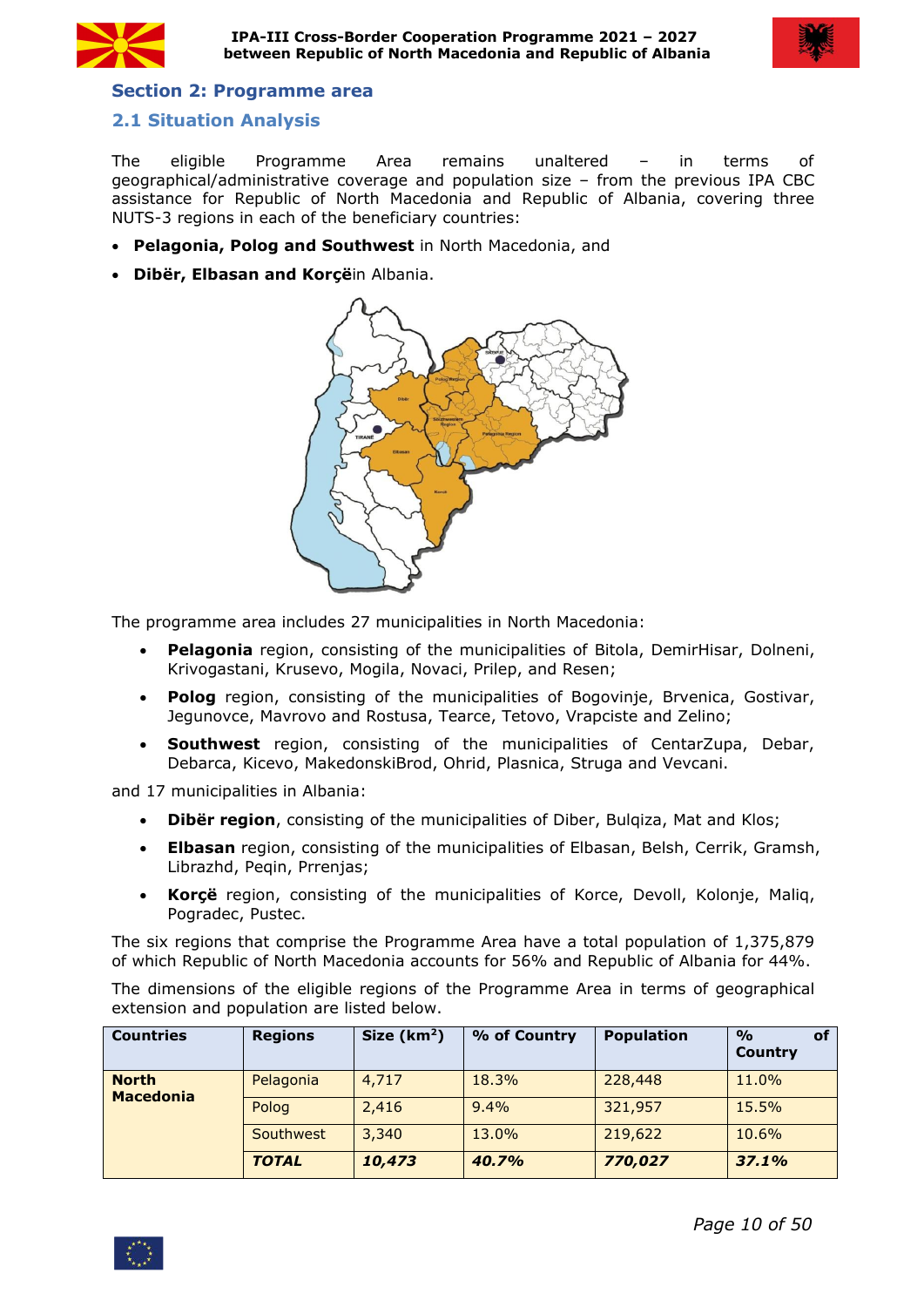



| <b>PROGRAMME TOTAL</b> |              | 19,969 km <sup>2</sup> 36.7% <sup>2</sup> |         | 1,375,879 | $28\%^{3}$ |
|------------------------|--------------|-------------------------------------------|---------|-----------|------------|
|                        | <b>TOTAL</b> | 9,496                                     | 33.0%   | 605,852   | 21.3%      |
|                        | Korce        | 3,711                                     | 12.9%   | 209,124   | 7.3%       |
|                        | Elbasan      | 3,199                                     | 11.1%   | 276,765   | 9.7%       |
| <b>Albania</b>         | <b>Diber</b> | 2,586                                     | $9.0\%$ | 119,963   | $4.2\%$    |

The length of the countries' border covered by the Programme Area is 191 km (151 km over land, 12 km along the Drin River and 28 km in the Ohrid and Prespa lakes).

There are 5 border crossing points between the Republic of North Macedonia and the Republic of Albania:

- [Ќafasan](https://en.wikipedia.org/wiki/Qaf%C3%AB_Than%C3%AB) ([Struga](https://en.wikipedia.org/wiki/Struga_Municipality)) from North Macedonia through [QafëThanë](https://en.wikipedia.org/wiki/Qaf%C3%AB_Than%C3%AB), leading to [Pogradec](https://en.wikipedia.org/wiki/Pogradec), Librazhd and Elbasan in Albania;
- [SvetiN](https://en.wikipedia.org/wiki/Monastery_of_Saint_Naum)aum [\(Ohrid\)](https://en.wikipedia.org/wiki/Ohrid_Municipality) from North Macedonia through Tushemisht, leading to Pogradec at the south-eastern end of Lake Ohrid in Albania;
- [Spas](https://en.wikipedia.org/w/index.php?title=Spas,_Republic_of_Macedonia&action=edit&redlink=1) [\(Debar](https://en.wikipedia.org/wiki/Debar_Municipality)) from North Macedonia through [Bllatë](https://en.wikipedia.org/wiki/Bllat%C3%AB_e_Sip%C3%ABrme) [\(Dibër](https://en.wikipedia.org/wiki/Dib%C3%ABr,_Albania)), leading to Peshkopi, Bulqiza and Burrelin Albania;
- [Stenje](https://en.wikipedia.org/wiki/Stenje) ([Resen](https://en.wikipedia.org/wiki/Resen_Municipality)) from North Macedonia through [Goricë](https://en.wikipedia.org/wiki/Goric%C3%AB_e_Madhe) ([Pustec\)](https://en.wikipedia.org/wiki/Pustec_Municipality), leading to the northern shores of Lake Prespa in Albania.
- Džepište (Debar) from North Macedonia to [Trebisht](https://en.wikipedia.org/wiki/Trebisht) [\(Dibër](https://en.wikipedia.org/wiki/Dib%C3%ABr,_Albania)) in Albania.

The border areas in the Republic of North Macedonia and the Republic of Albania feature different political and socio-economic legacies that define their current socio-economic, cultural, and administrative-political profiles and determine the rationale and potential for co-operation between institutions and people across the border for better integration and social and economic cohesion of the entire region. Good governance at national, regional and local levels is and will remain of vital importance in this context.

- 1. The Programme Area is characterised by **rich natural and environmental resources, ethnic diversity and similar culture** but different languages spoken. **Geographically**, the landscape is dominated by generously forested mountains and hilly areas intersected by rivers, valleys and by three big water reservoirs – the Ohrid, Prespa and Debar lakes, surrounded by a National Park – which create favourable conditions for the development of tourism, recreational activities and for the wood processing and mining industries as well as of hydro energy, in which the two countries had already invested. There are seven National Parks in the Programme area – three on the side of North Macedonia (Galichitsa, Mavrovo,Pelister) and four on the side of Albania (Prespa, Bredhi i Drenovës, Lura, Shebenik-Jabllanicë).
- 2. In regard to their **demography, five out of the six regions demonstrate a negative population growth** (with the exception of Polog, but even there the population is decreasing). This is **a negative development from the previous programming period (IPA II CBC)**, when only two of the regions of North Macedonia (Pelagonia, South West) were registering such trend, while all three regions of Albania were registering positive natural growth.

The main cause for this trend is migration (internal – from remote, peripheral mountainous areas to urban centres and abroad), which in turn is caused by lack of labour opportunities but also lack of appropriate transport infrastructure and low access to health and other basic services.

<span id="page-10-1"></span> $3$  Percentage of aggregated countries' population



<span id="page-10-0"></span><sup>2</sup> Percentage of aggregated countries' sizes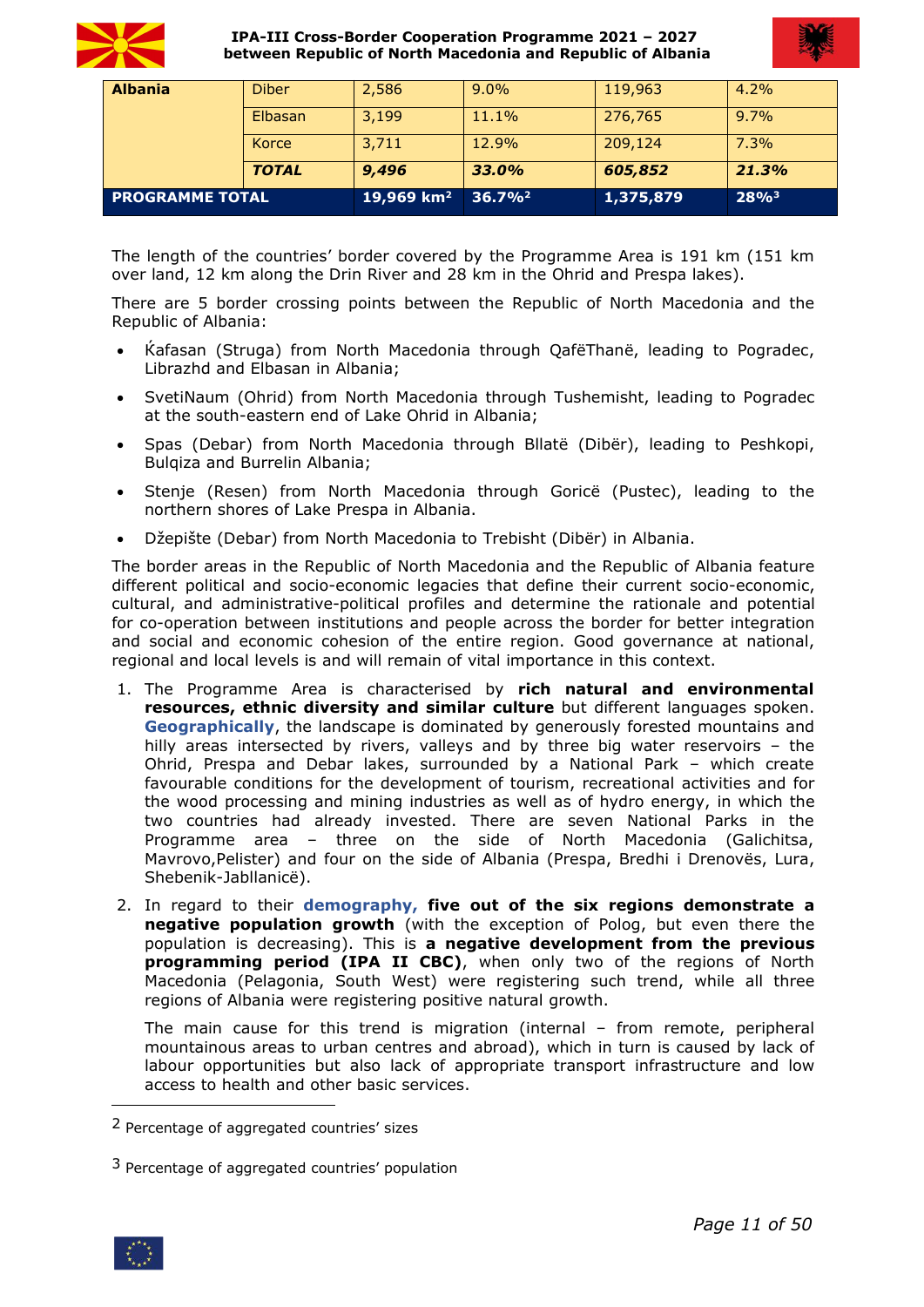



- 3. **Politically,** the two countries feature similar levels of economic development and enjoy **continuous improvement in bilateral relations and increase in the exchange of goods and services**.
- 4. Importantly, both countries are now **candidate countries**. In March 2020, the EU decided to open accession negotiations with both Albania and North Macedonia. Shortly after the decision was followed by the presentation of draft negotiating framework laying out the guidelines and principles for their accession talks.

On October 6<sup>th</sup>, 2020,the European Commission adopted its **'[Communication](https://ec.europa.eu/neighbourhood-enlargement/sites/near/files/20201006-communication-on-eu-enlargement-policy_en.pdf) on EU enlargement policy and the 2020 Enlargement Package**' and a comprehensive '**Economic and [Investment](https://ec.europa.eu/commission/presscorner/detail/en/IP_20_1811) Plan for the Western Balkans**', which aims to spur the long-term recovery of the region, a green and digital transition, foster economic regional cooperation, boost economic growth and support reforms required to move forward on the EU path.

5. With regard to their **economic structure**, the two sides of the Programme area have rather different characteristics in terms of their economic development. Agriculture, exploitation of mineral resources and tourism represent the most important economic sectors in the Programme area.

In North Macedonia, the **regional disparities** tend to be significant, in favour ofthe Skopje Region, which registers the biggest share (42.8%) of the country's GDP in 2017. The three regions of the Programme area have a modest share of27.8% in the country's GDP, while their population represents roughly 37% of the total population.

In Albania, however, regional disparities tend to be more severe. The share of the three regions of the Programme area in the country's GDP accounts for only 1.55%, while the population accounts for roughly 21% of the total population.

6. Despite the wealth of natural, historical and cultural heritage assets, **tourism** development across the Programme area is still in an early stage and leaves much to desire. The direct contribution of the entire tourism and travel sectors of both counties to their respective GDPs is rather meagre, albeit increasing over time.

Among the regions of the Progamme area, in North Macedonia the Southwest region is the absolute leader with a 53.43% share of tourism activities due to the presence of Ohrid and Prespa lakes, whereas the Polog region is the least developed with a share as low as 2.86%. Pelagonia lies in between, with a tourist offer featuring its clean environment, historical urban areas and villages and its cultural legacy and capitalising on touristic attractions including glacial lakes, National Parks, several protected areas and archaeological sites.

In Albania, the three regions of the Programme area are very diverse in terms of tourism development. While Dibër Region is the least developed and still unexplored, Korçë has significantly increased capacities and ranks amongst the most preferred for tourism. Nevertheless, tourism offer is fragmented and generally oriented towards seasonal tourism in a single destination, in the absence of more comprehensive tourism packages and itineraries.

7. In terms of**employment**, in North Macedonia, Pelagonia registers the highest employment rate out of the three regions of the Programme area (55%). The other two regions, Southwest (with 39.4%) and Polog (35.8%), are only barely above the Northeast region, with the lowest employment rate in the country.

In Albania, the three regions are ranked among those with the lowest unemployment rate. Elbasan is the region with the highest rate of employment in agriculture (67.2%) and, at the same time, the lowest rate in services (23.4%).

8. Regarding **education, i**n North Macedonia the programme regions have a number of educational institutions for lower and secondary education as well as Public Universities: St. Clement University of Bitola, State University of Tetovo, [University](https://en.wikipedia.org/wiki/University_of_Information_Science_and_Technology_%22St._Paul_The_Apostle%22)

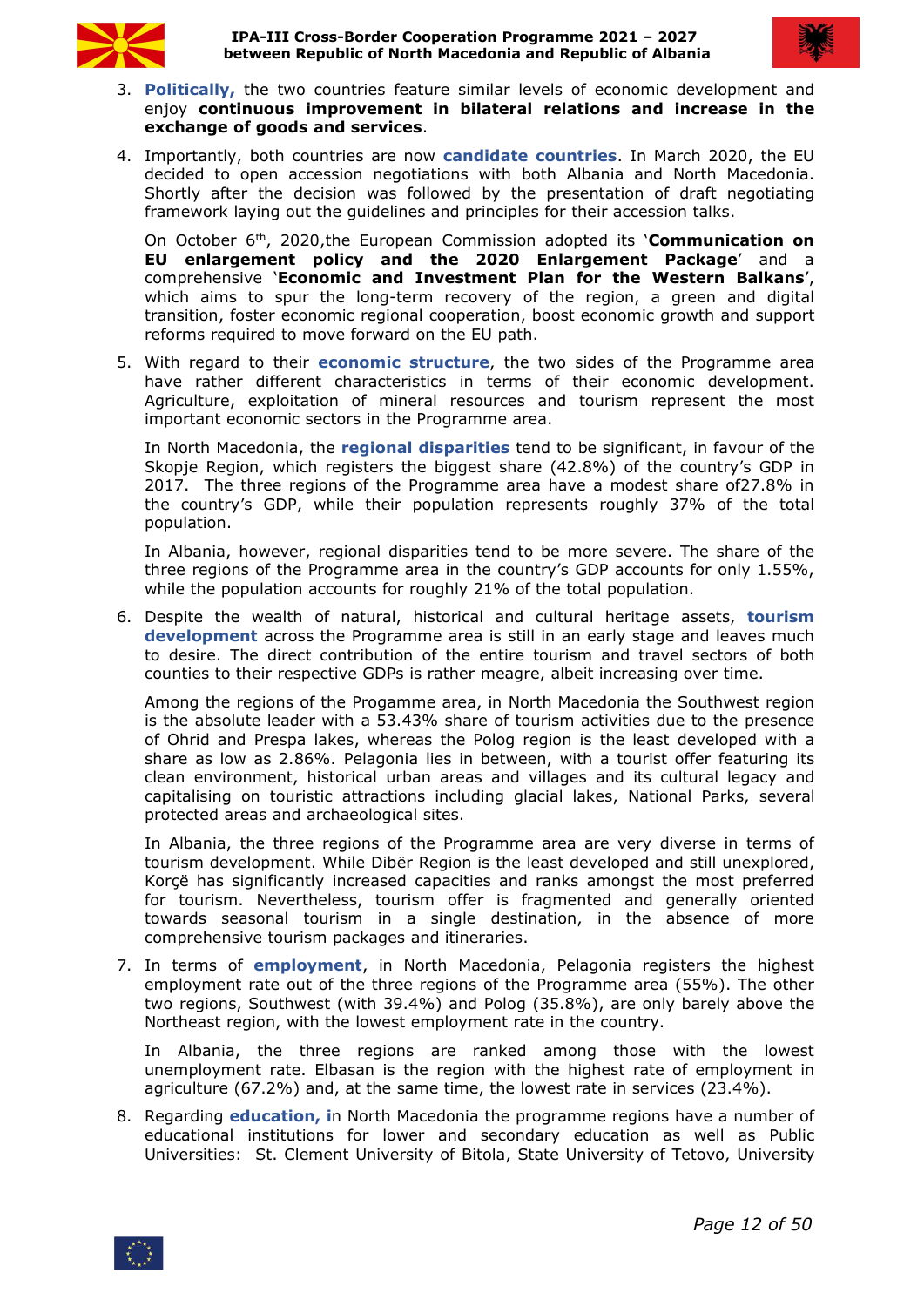



of [Information](https://en.wikipedia.org/wiki/University_of_Information_Science_and_Technology_%22St._Paul_The_Apostle%22) Science and Technology in Ohrid, Public-Private non-profit South East European University Tetovo & Skopje.

In Albania as well, the programme regions count a high number of educational institutions including institutions of lower education, secondary education but also the existence of two Public Universities 'Fan S. Noli' in Korça and 'AleksandërMoisiu' University in Elbasan as promoters of scientific research.

9. From the point of view of **transport infrastructure and connectivity**, the main road crossing the entire area is the **Pan-European Corridor VIII**, linking the Adriatic-Ionian region with the Southern Balkans and the Black Sea and expected to become – upon its completion – a multi-modal transport system comprising sea-, air-, road and rail routes extending from the Italian Adriatic coast into Bulgaria's Black Sea coast).Similarly, **branch D of the Pan-European Corridor X** (which links Northern Europe through Serbia and North Macedonia to the international port of Thessaloniki in Greece) is crossing the eastern part of the cross-border region in North Macedonia and is expected to run south into Greece, to meet the existing Via Egnatia motorway.

**Inadequate transport infrastructure – at both the regional and local levels, as well as in regard to the connection roads with the aforementioned Pan- European Corridors VIII and X – and limited intra- and interregional connectivity** represent major shared challenges across the Programme's cross border regions. Adding to peripherality and insufficient levels of development, the lagging infrastructure and connectivity restrict the population's access to both key services and main markets and increase their sense of remoteness, hence intensifying depopulation through emigration and economic stagnation.

10. Whereas the sustainable use, protection and valorisation of the significant assets of the regions' **natural and environmental resources and significant biodiversity** are certainly among the key factors for the sustainable development of the regions, the current situation with regard to **environmental infrastructures** leaves much to desire. **High levels of environmental pollution and degradation of protected areas** are a real threat, present across the regions.

**Insufficient water supply systems** (with water supply systems existing and covering a rather high proportion of the population in some urban areas, but ranging from as low as 20% up to 80% in rural settlements, where the remaining population's needs for potable water are covered from wells and/or natural springs and with widely varying water quality).

The same applies to **inadequate waste collection and disposal/management systems** across all regions of the cross-border Programme Area, mostly characterised by solid waste disposal in local, so-called municipal landfills which are far from meeting the basic technical and sanitary safety standards – or, even worse, by illegal or informal landfills where industrial and municipal waste is dumped without control and it has a direct impact on environmental pollution, contamination of the soil and underground waters and indirect impact on the citizen's health. Notably, there are even urban centres which lack even such (e.g. Tetovo, the administrative centre of the Polog Region in North Macedonia, with 53.000 inhabitants).

**Wastewater and sewage treatment** represent another significant, shared challenge across the Programme's cross-border regions. The coverage of their population with wastewater processing and treatment plants and sewage networks is grim on both sides of the border, even far below the already very low national averages.

- 11. With regard to their **cultural and natural heritage**, the Programme's cross-border regions are characterised by a wealth of:
- **Environmental resources and biodiversity** among which the "Ohrid Prespa" trans-boundary biosphere reserve, a Ramsar wetland of international importance

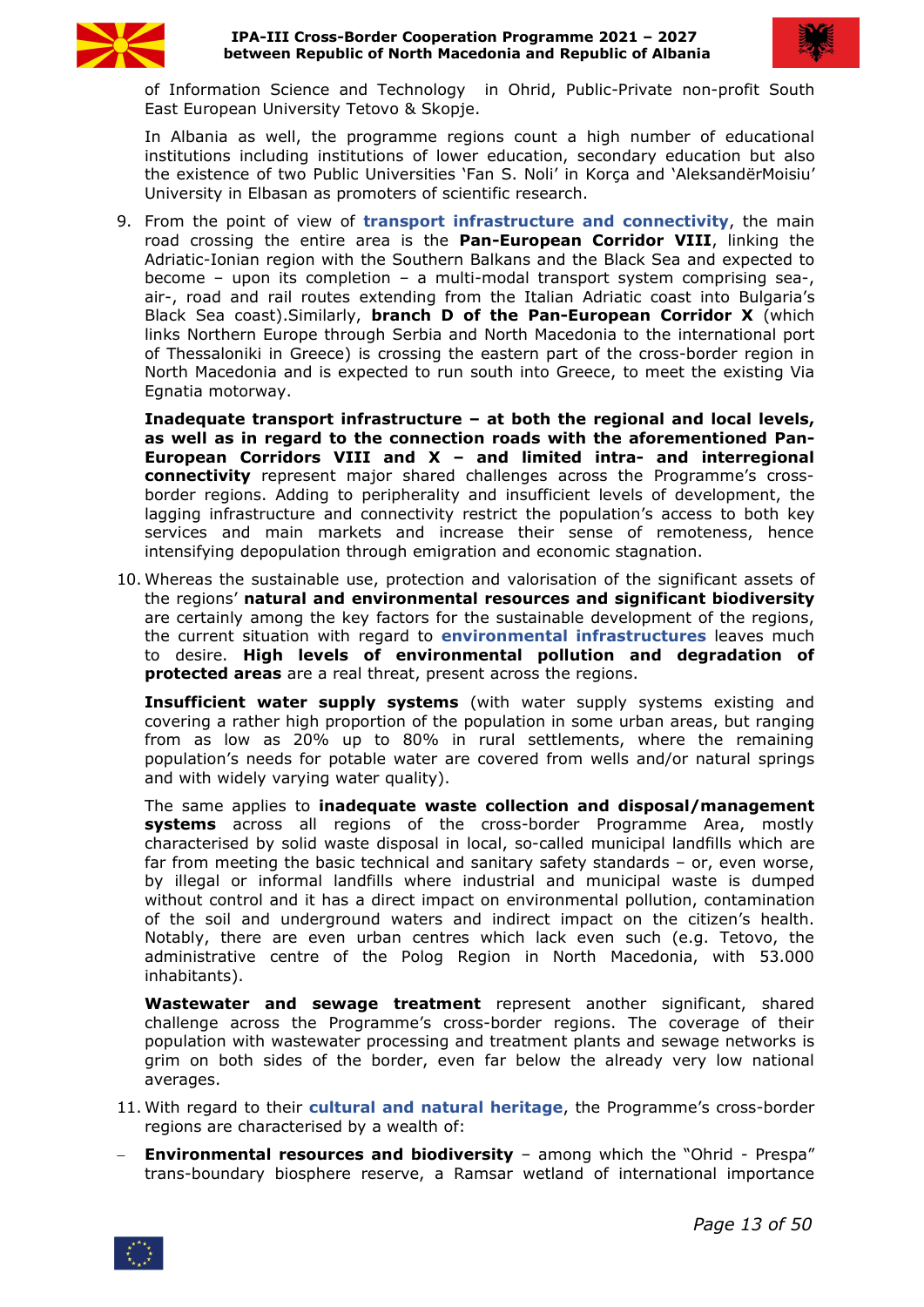



shared with neighbouring Greece, a large number of national parks and protected natural areas which contain rivers and glacial lakes, caves, and other monuments of nature, mountain landscapes and sceneries of extraordinary beauty etc.

 **Cultural and historical heritage areas** – notably among which Ohrid, included in the UNESCO World Heritage List – protected areas of special preservation interest, archaeological sites, traditional settlements of particular architectural value, numerous churches, mosques, monasteries, fortresses, bridges, fishing settlements and other urban and rural monuments.

These assets do not benefit from adequate preservation and protection on the one hand, and proper promotion and sustainable valorisation on the other.

# <span id="page-13-0"></span>**2.2 Main findings**

The border areas in the Republic of North Macedonia and the Republic of Albania feature different political and socio-economic legacies that define their current socio-economic, cultural, and administrative-political profiles and determine the rationale and potential for co-operation between institutions and people across the border for better integration and social and economic cohesion of the entire region. Good governance at national, regional and local levels is and will remain of vital importance in thiscontext.

A detailed socio-economic situational analysis of the regions of the Programme area (as summarised in the section above) has provided an accurate snapshot of the current realities on the ground. On its basis, the main common constraints for sustainable development within the eligible regions of the IPA III Cross-Border Cooperation Programme between Republic of North Macedonia and Republic of Albania 2021-2027 in a number of key sectors have been identified as follows:

- The wealth of favourable climatic conditions, high presence of **natural and environmental resources** (mineral resources, ore, water, renewable energy sources and arable land) and significant **biodiversity** are weighed down by **insufficient water supply systems, inadequate waste collection and disposal/management systems, insufficient wastewater and sewage treatment, lack of risk assessment, disaster risk reduction strategies and civil emergency plans in the program area and insufficient natural disaster and other disasters management capacities;**
- Although there is a number of approved transport projects currently underway, funded by the European Union or other donors, the **transport infrastructure** is still **inadequate,** leading to **limited intra- and interregional connectivity;**
- The rich and varied cultural and historical heritage, abundant throughout the Programme area, in the form of historical and heritage areas do not benefit from proper **preservation and protection** on the one hand, and **promotion and sustainable valorisation** on the other;
- Despite the wealth of natural, historical and cultural heritage assets briefly described above, tourism development across the Programme area is still in an early stage and leaves much to desire;
- The entrepreneurship culture in the Programme area, reflected in the high number of companies, fails to reflect in the productivity and, consequently, in the GDP of the regions.<br>All thematic priorities were individually ranked by stakeholders in the CBC Programming

process (municipalities, NGOs, line Ministries, public utility companies and other public entities, etc.) according to the perceived importance of the themes and topics. The ranking represents a significant programming feedback that reflects on bottom-up approach and is built on **partnership** principle. The selected priorities are:

Thematic priority 2 – **Environment protection, climate change adaptation and mitigation, risk prevention and management**

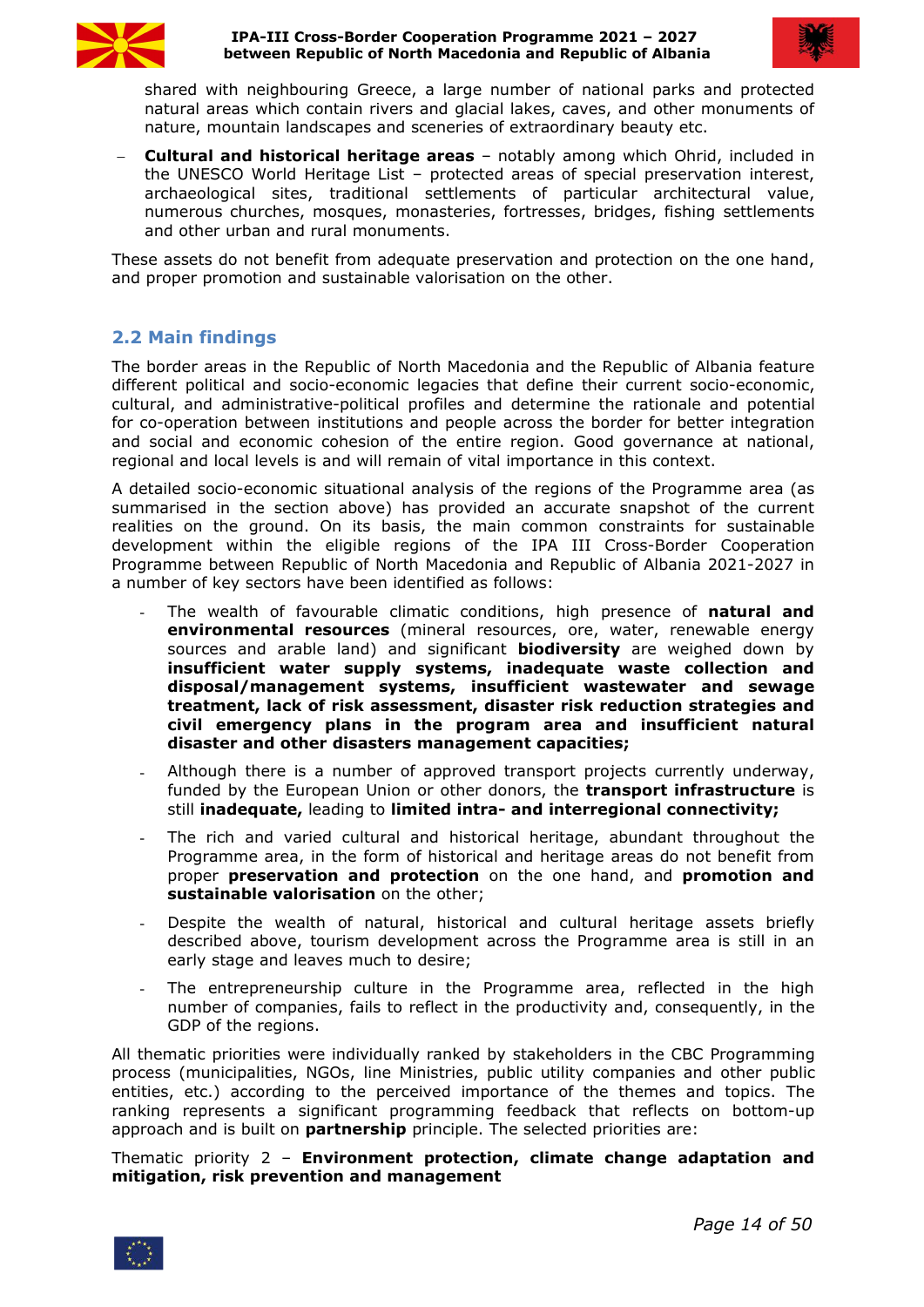



# Thematic priority 5 – **Tourism and cultural and natural heritage**

Additionally, as a particularity of the IPA III CBC programming framework, Thematic Priority 7 Governance, planning and administrative capacity building of local and regional authorities will be mainstreamed throughout the Programme.

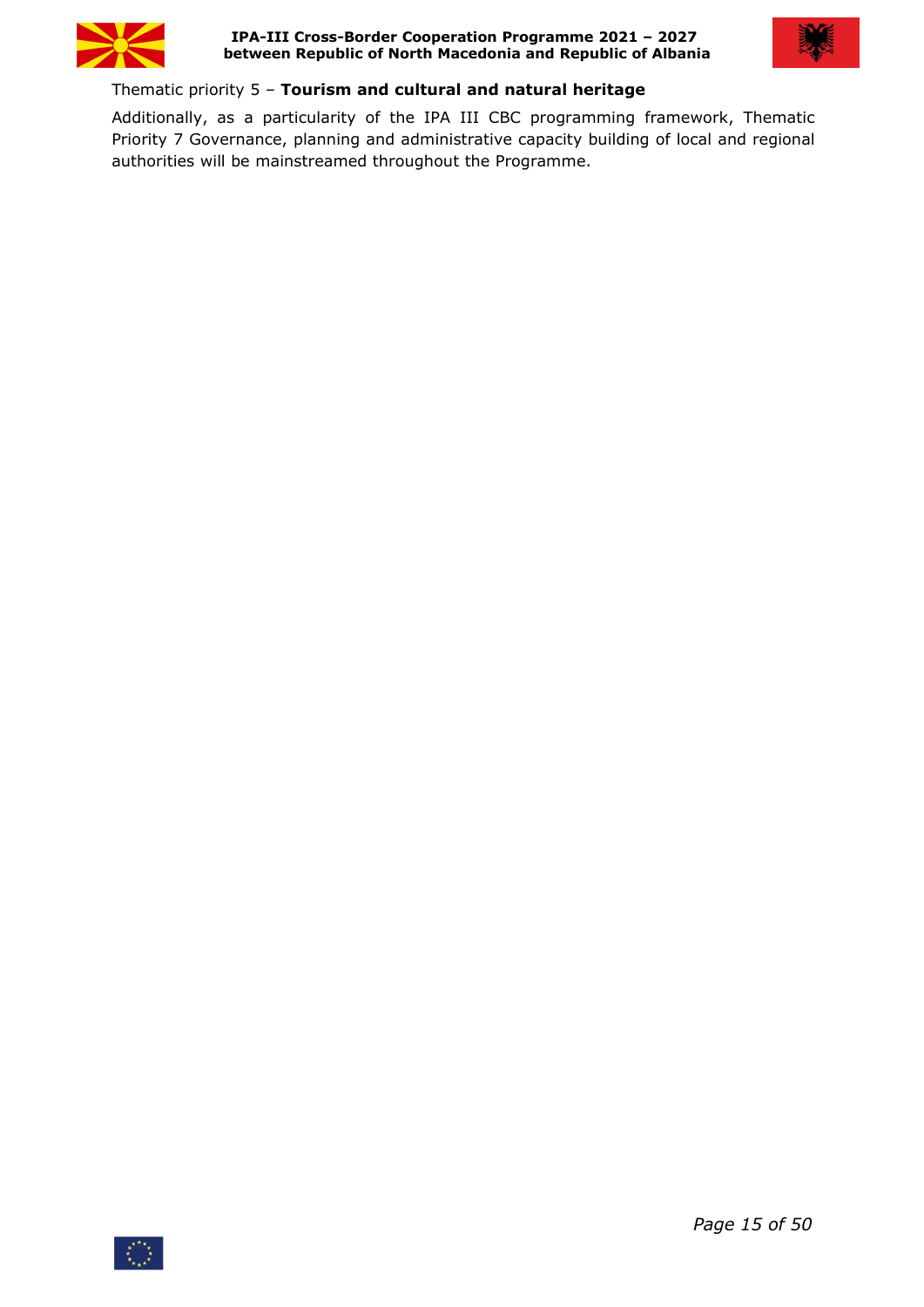



# <span id="page-15-0"></span>**Section 3: Programme strategy**

# <span id="page-15-1"></span>**3.1 Rationale - Justification for the selected intervention strategy**

For the first pillar of preparing this strategy, the statistical data pertaining to the six regions of the Programme area were examined, a large volume of strategic documents was reviewed and a variety of stakeholders were consulted, all in order to produce a review report to draw upon. The findings were subsequently presented and discussed with the CBC Operating Structures and Joint Task Force in charge of the programing effort in keeping with the **coordination** principle.

The other pillar of this strategy is the financial package that will be made available to finance a seven-year Cross-Border Cooperation Programme.

The needs of the Programme area are significant and beyond any CBC Programme's capacity to provide financially; the remoteness and peripheral nature of the regions make the infrastructure issues affect heavily the quality of the life of their citizens.

The third and most important pillar is ranking the thematic priorities, as they were selected as a result of the socio-economic and SWOT analysis in consultation with the stakeholders.

The overall objective of the Programme is **to improve the quality of life and enhance the attractiveness of the border regions as better places to live and work in, through protecting their sensitive environment and utilising their endogenous potential for tourism development.**

#### **Justification of the selected intervention strategy**

The Programme seeks to contribute to the IPA III general objective, *to support the beneficiaries listed in Annex I in adopting and implementing the political, institutional, legal, administrative, social and economic reforms required by those beneficiaries to comply with Union values and to progressively align to Union rules, standards, policies and practices with a view to Union membership, thereby contributing to their stability, security and prosperity* by aligning to the fifth specific objective of IPA III, which is *to support territorial and cross-border cooperation.*

The Programme seeks **coherence and compatibility with national, regional and**

**local strategies**, reviewed for drafting strategy.<br>The selection of priorities follows the **coherence** principle, being selected from the Annex III of the IPA III Regulation.

| <b>Selected thematic priority</b>                 | <b>Justification for selection</b>                                                                                                                                                                                                                                                                                                                                                                                                                                                                                                  |
|---------------------------------------------------|-------------------------------------------------------------------------------------------------------------------------------------------------------------------------------------------------------------------------------------------------------------------------------------------------------------------------------------------------------------------------------------------------------------------------------------------------------------------------------------------------------------------------------------|
| Thematic<br>priority 2<br>-Environment            | The wealth of favourable climatic conditions, high                                                                                                                                                                                                                                                                                                                                                                                                                                                                                  |
| protection, climate change adaptation             | presence of <b>natural</b> and<br>environmental                                                                                                                                                                                                                                                                                                                                                                                                                                                                                     |
| and mitigation, risk prevention and<br>management | <b>resources</b> (mineral resources, ore,<br>water,<br>renewable energy sources and arable land) and<br>significant <b>biodiversity</b> are weighed down by<br>insufficient water supply systems, inadequate<br>waste collection and disposal/management<br>systems, insufficient wastewater and sewage<br>treatment, lack of risk assessment, disaster<br>risk reduction strategies and civil emergency<br>plans in the program area and insufficient<br>disaster<br>natural<br>and<br>other<br>disasters<br>management capacities |
| Thematic priority 5 - Tourism<br>and              | The rich and varied cultural and historical heritage,                                                                                                                                                                                                                                                                                                                                                                                                                                                                               |
| cultural and natural heritage                     | abundant throughout the Programme area, in the                                                                                                                                                                                                                                                                                                                                                                                                                                                                                      |
|                                                   | form of historical and heritage areas do not benefit                                                                                                                                                                                                                                                                                                                                                                                                                                                                                |
|                                                   | from proper <b>preservation and protection</b> on the                                                                                                                                                                                                                                                                                                                                                                                                                                                                               |

#### *Synthetic overview of the justification for selection of thematic priorities*

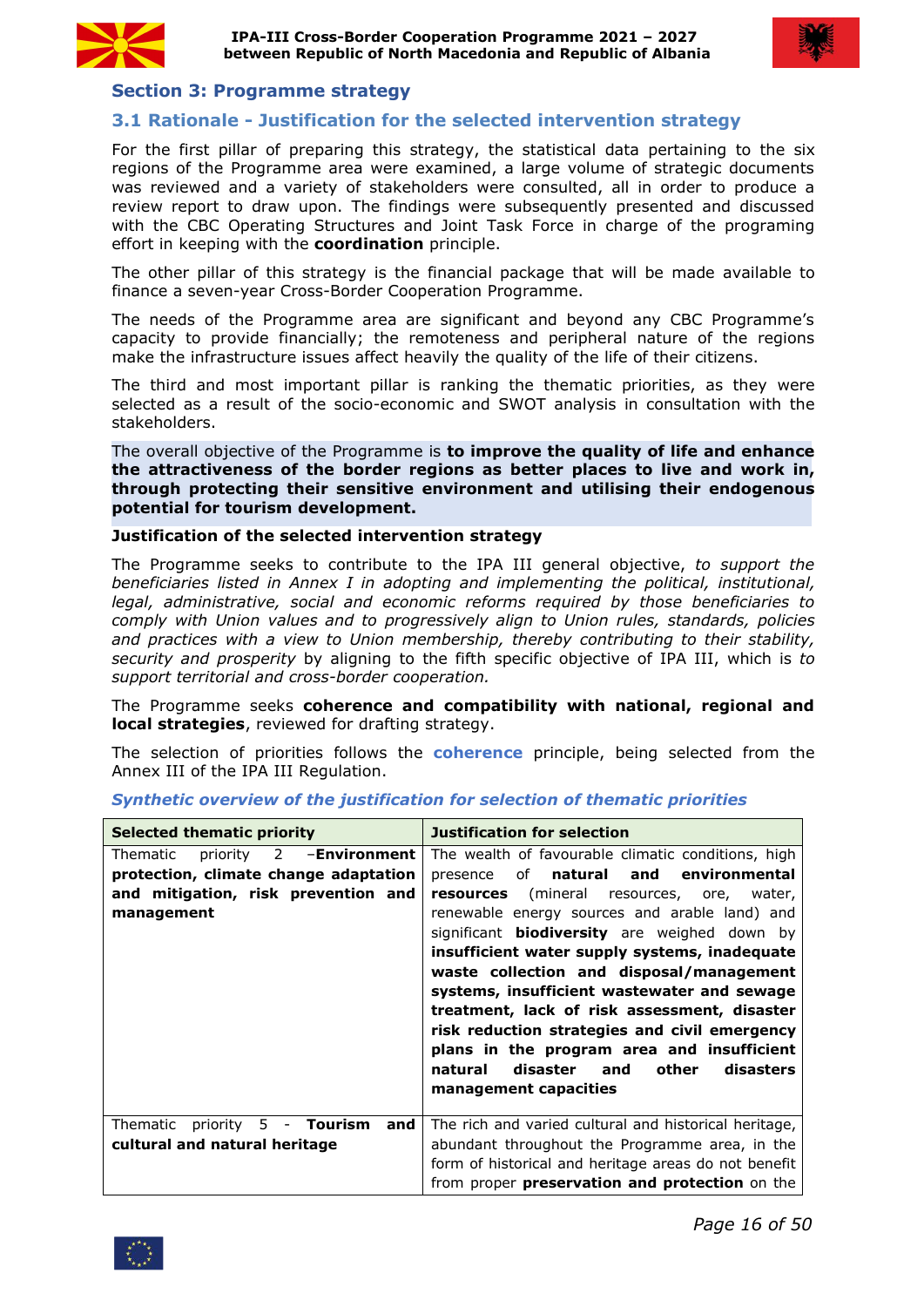



one hand, and **promotion and sustainable valorisation** on the other; despite the wealth of natural, historical and cultural heritage assets briefly described above, tourism development across the Programme area is still in an early stage and leaves much to desire

Technical Assistance will ensure sound Programme management throughout its entire lifecycle and capacity development of relevant Programme stakeholders. The financial allocation towards this Priority is 10% of the Programme budget.

The indicative budget allocation for thematic priorities take into consideration the **concentration** principle combined with balanced distribution of funds.

| <b>Thematic priority</b>                                                                                                          | <b>Financial</b><br>allocation |
|-----------------------------------------------------------------------------------------------------------------------------------|--------------------------------|
| Thematic priority 2 - <b>Environment protection, climate change</b><br>adaptation and mitigation, risk prevention -and management | 45%                            |
| Thematic priority 5 - Tourism and cultural and natural heritage                                                                   | 45%                            |

| TP 2 - Protecting the environment and promoting |
|-------------------------------------------------|
| climate change adaptation and mitigation, risk  |
| prevention and management                       |

TP 5 - Tourism and cultural and natural heritage

**TP7:** Governance, planning and administrative capacity building of local and regional authorities

**Technical Assistance** 

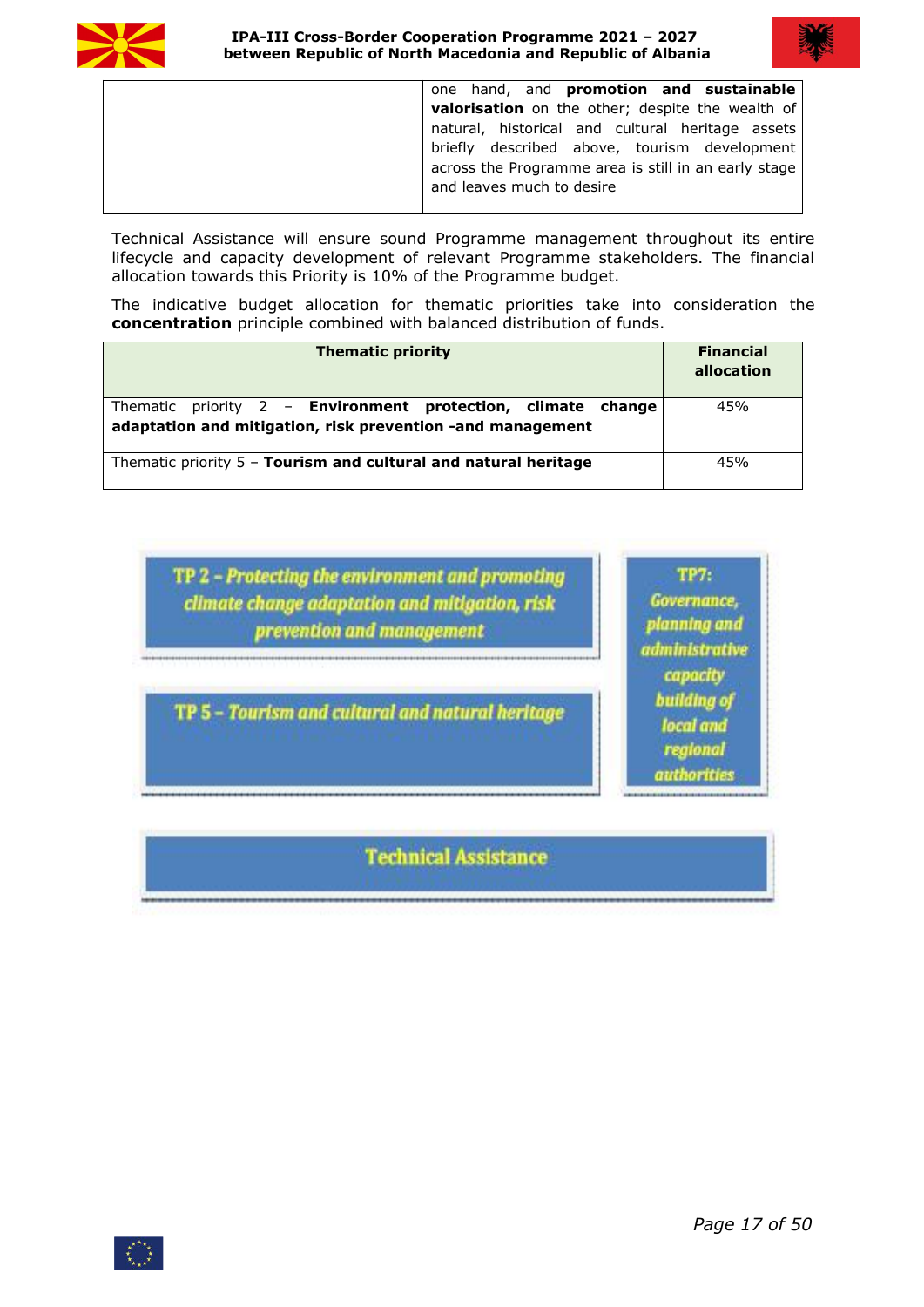



## <span id="page-17-0"></span>**3.2 Description of programme priorities**

#### **Thematic Priority 1: Environment protection, climate change adaptation and mitigation, risk prevention and management (TP 2)**

All six regions that comprise the cross-border Programme Area are characterised by favourable climatic conditions and a high presence of **natural and environmental resources** (mineral resources, ore, water, renewable energy sources and arable land) and significant **biodiversity**.

Nature and environment are rich in mountains, hilly areas intersected with rivers, valleys and lakes. The region features three big water reservoirs in the region: Lake Ohrid, Prespa and Debar, surrounded by a National Park. Environmentally sensitive areas are endowed with tourism development opportunities and the region accounts foralmost half the forests in both countries.

The "Ohrid - Prespa" trans-boundary biosphere reserve shared with neighbouring Greece, protected by UNESCO and designated as a wetland of international importance under the Ramsar Convention, covers a surface of 446.244 ha within the eligible Programme Area on both sides of the border. Its presence is combined with a large number of national parks and protected natural areas, historical and cultural heritage areas and areas of special preservation interest protected by law in the territory of the regions, as well as protected endemic flora and fauna species, that have a substantial potential for developing tourism and improving the regional economies.

Sustainable use, protection and valorisation of these assets are certainly among the key factors for the sustainable development of the regions. However, the current situation leaves much to desire. High levels of environmental pollution and degradation of protected areas are a real threat, present across the regions. Indicatively, in Albania, in the district of Dibra (Lura National Park), due to the impact of the construction and wood processing industries; in Elbasan, due to the significant presence of metallurgy. In North Macedonia, in the Polog region, poor waste management practices, paired with high intensity of mining activities, have led to the degradation of invaluable ecosystems, as well as to loss of precious natural resources and to potential health risks.

**Specific objective 1.1.:** Enhancing the protection of the regions' sensitive environment and increasing resilience to climate change

Focus of the specific objective:

- To promote investment to address specific risks
- To ensure disaster resilience by strengthening civil protection mechanisms
- To provide the region with better equipment for protection against wildfires, landslides etc.

Main beneficiaries:

- Local self-governments
- National and regional centres for disaster management and monitoring
- Local and regional development organisations/agencies
- Nature and environment protection institutions
- Institutions in the field of environment/natural heritage
- CSOs/NGOs active in nature, environment, and other relevant fields
- Educational, science and research institutions and organisations

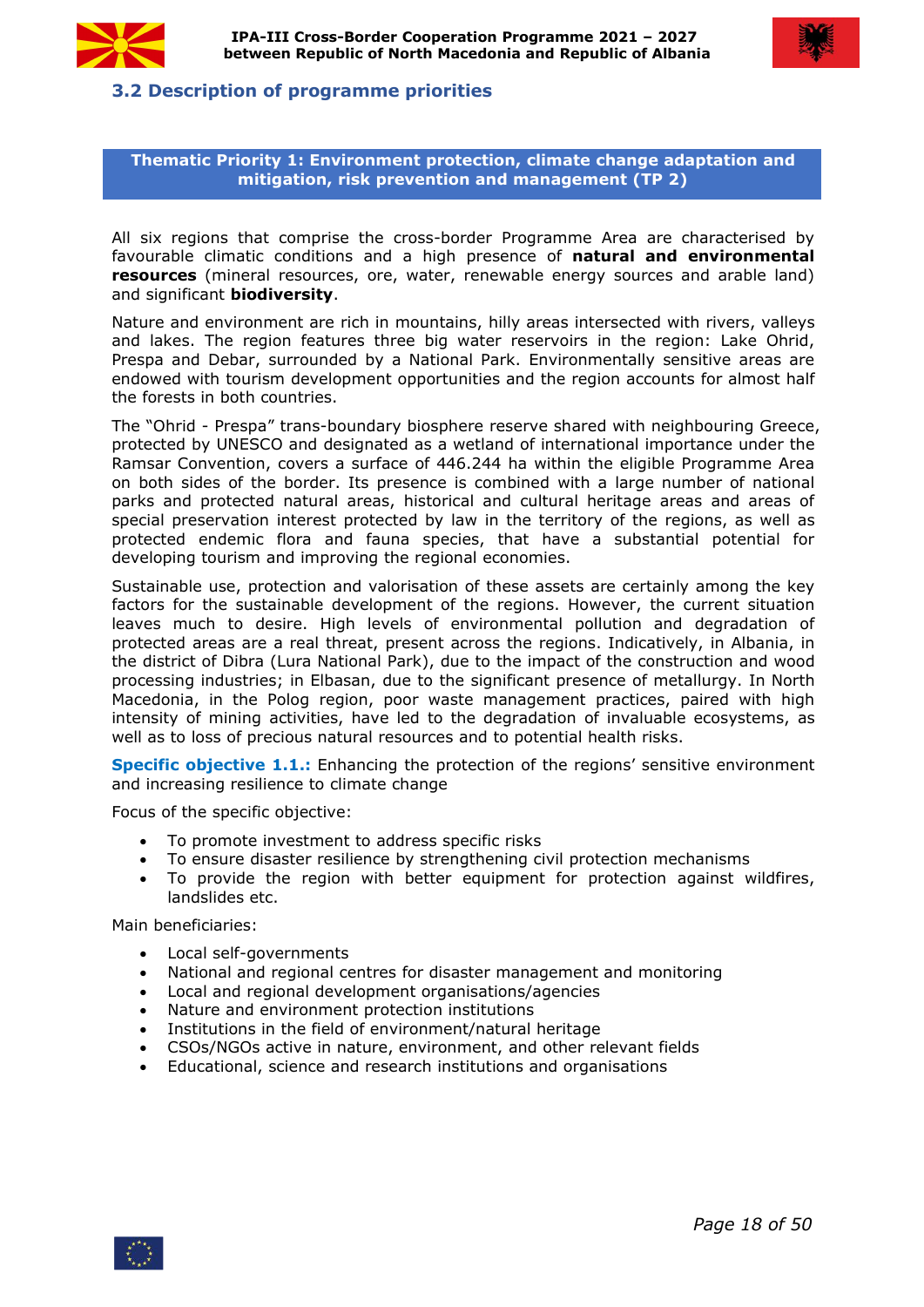



#### **Thematic Priority 2: Tourism and cultural and natural heritage (TP 5)**

The programme area has a high potential for tourism based on its natural heritage, rich biodiversity and tangible and intangible cultural heritage.

The Programme's cross-border regions are characterised by a wealth of:

- **Environmental resources and biodiversity** among which the "Ohrid Prespa" trans-boundary biosphere reserve, a Ramsar wetland of international importance shared with neighbouring Greece, a large number of national parks and protected natural areas which contain rivers and glacial lakes, caves, and other monuments of nature, mountain landscapes and sceneries of extraordinary beauty etc.
- **Cultural and historical heritage areas** notably among which Ohrid, included in the UNESCO World Heritage List – protected areas of special preservation interest, archaeological sites, traditional settlements of particular architectural value, numerous churches, mosques, monasteries, fortresses, bridges, fishing settlements and other urban and rural monuments.

Despite the wealth of natural, historical and cultural heritage assets, tourism development across the Programme area is still in an early stage and leaves much to desire. The direct contribution of the entire tourism and travel sectors of both counties to their respective GDPs is rather meagre, albeit increasing over time

Tourism is among the worst impacted sectors of the economy by the COVID-19 crisis. Depending on the severity of the pandemic, the decline in the international tourism industry in Western Balkan countries is projected to be between 45 to 70% in 2020 (OECD, 2020)<sup>[4](#page-18-0)</sup>. Specific measures targeting the tourism sector will be required to mitigate the impact of the pandemic and accelerate the recovery of tourism in the region. The industry needs to prepare for COVID-19 recovery and adapt their offer to the new global tourism market, once the restrictions are lifted.

**Specific objective 1.1.:** Enhancing of the cross-border regions' development through tourism activities utilising their wealth of natural attractions and cultural heritage.

Focus of the specific objective:

- Promoting a common, sustainable approach to enhance and sustainably utilise the natural and cultural heritage for development of tourism in the programme area;
- Identifying and developing key underutilised resources of local population (women, youth) for creating complementary offers (handicrafts, preserves, local gastronomy products etc.) to the area's key natural, cultural and historical attractions;
- Raising awareness of the population and tourists/visitors on the wealth of natural and cultural heritageand the need to protect it and sustainably utilize it.

Main beneficiaries:

- Local and regional tourist organisations
- National tourism boards
- Local and regional development organisations/agencies
- Local self-governments
- Chamber of commerce, crafts, business associations, clusters, cooperatives, association of farmers
- Nature/environment protection institutions
- Institutions in the field of cultural heritage
- Educational, science and research institutions and organisations
- Other formal and non-formal education and training organisations

<span id="page-18-0"></span><sup>4</sup>Source: World Travel and Tourism Council, World Bank (https://data.worldbank.org/)

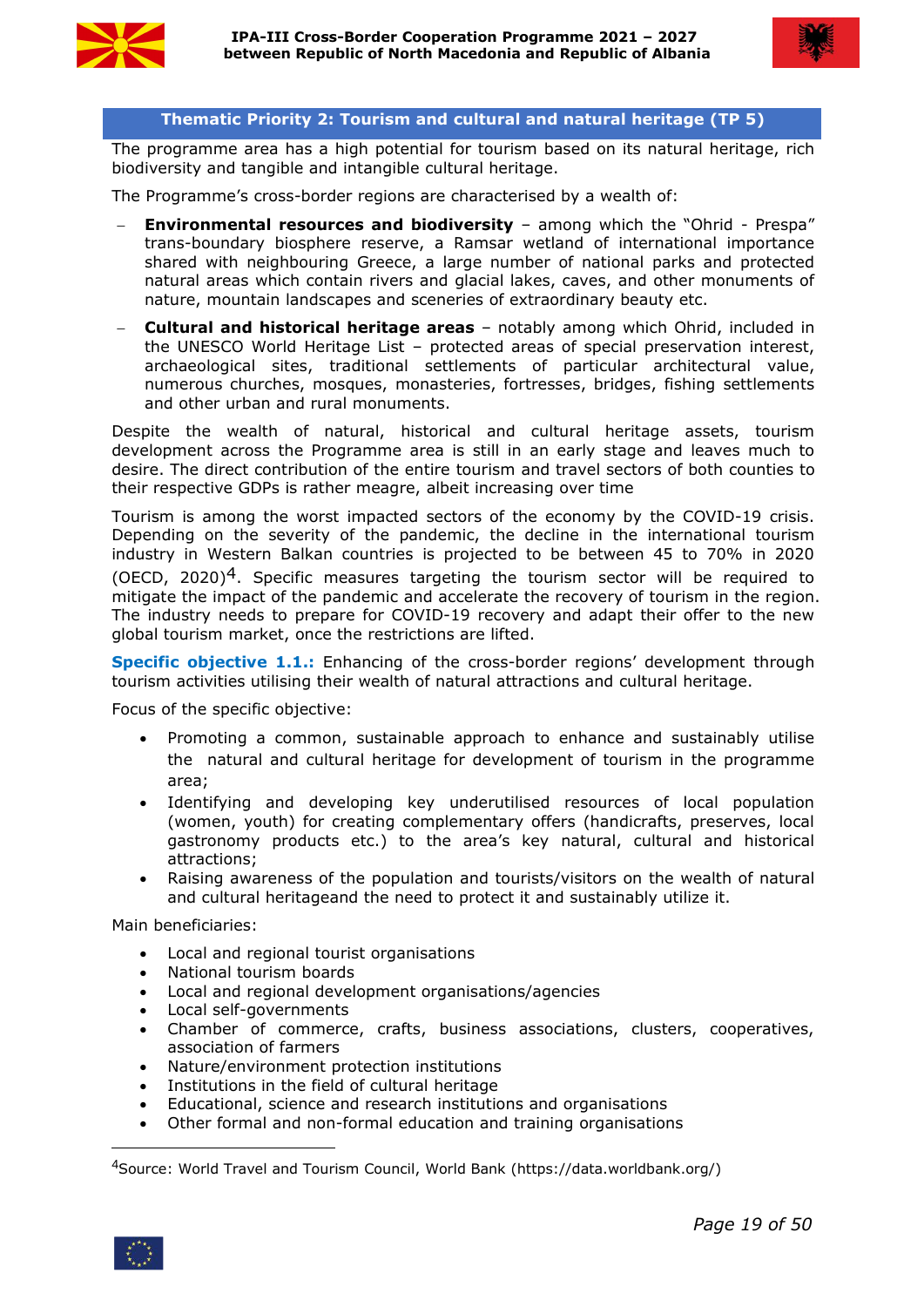



# **Technical Assistance**

The technical assistance allocation will be used to support the work of the national operating structures (OS) and of the joint monitoring committee (JMC) in ensuring the efficient set-up, implementation, monitoring and evaluation of the programmes as well as an optimal use of resources. This will be achieved through the establishment and operation of a Joint Technical Secretariat (JTS) based on the territory of the IPA III beneficiary in which the Contracting Authority is located and an Antenna Office established on the territory of the IPA III beneficiary in which the contracting authority is not located. The JTS will be in charge of the day-to-day management of the programme and will be reporting to the OS and the JMC.

The **specific objective** of the technical assistance is to ensure the efficient, effective, transparent and timely implementation of the cross-border cooperation programmes between IPA III beneficiaries financed under IPA III as well as to ensure awareness of the programmes amongst national, regional and local communities in the eligible programmes area.It also supports awareness-raising activities at IPA beneficiary level in order to inform citizens in both IPA III beneficiaries.

This priority will provide the necessary means for the preparation of the selected strategic projects. Also, in order to implement the strategic projects, this priority will secure the engagement of Experts to prepare and elaborate technical specifications, designs, bill of quantities, etc.

The selected strategic projects will be managed directly by the Contracting Authority.

#### **Expected results:**

- 1. Enhanced administrative support to the operating structures and the joint monitoring committee
- 2. Increased technical and administrative capacity for programme management and implementation
- 3. Guaranteed visibility and publicity of the CBC programmes and their outcomes

#### **Target groups and final beneficiaries** (non-exhaustive list)

- Programme management structures
- Potential applicants
- Grant beneficiaries
- Final project beneficiaries
- Wider public

#### **Main beneficiaries:**

- Operating Structures
- Joint Monitoring Committee

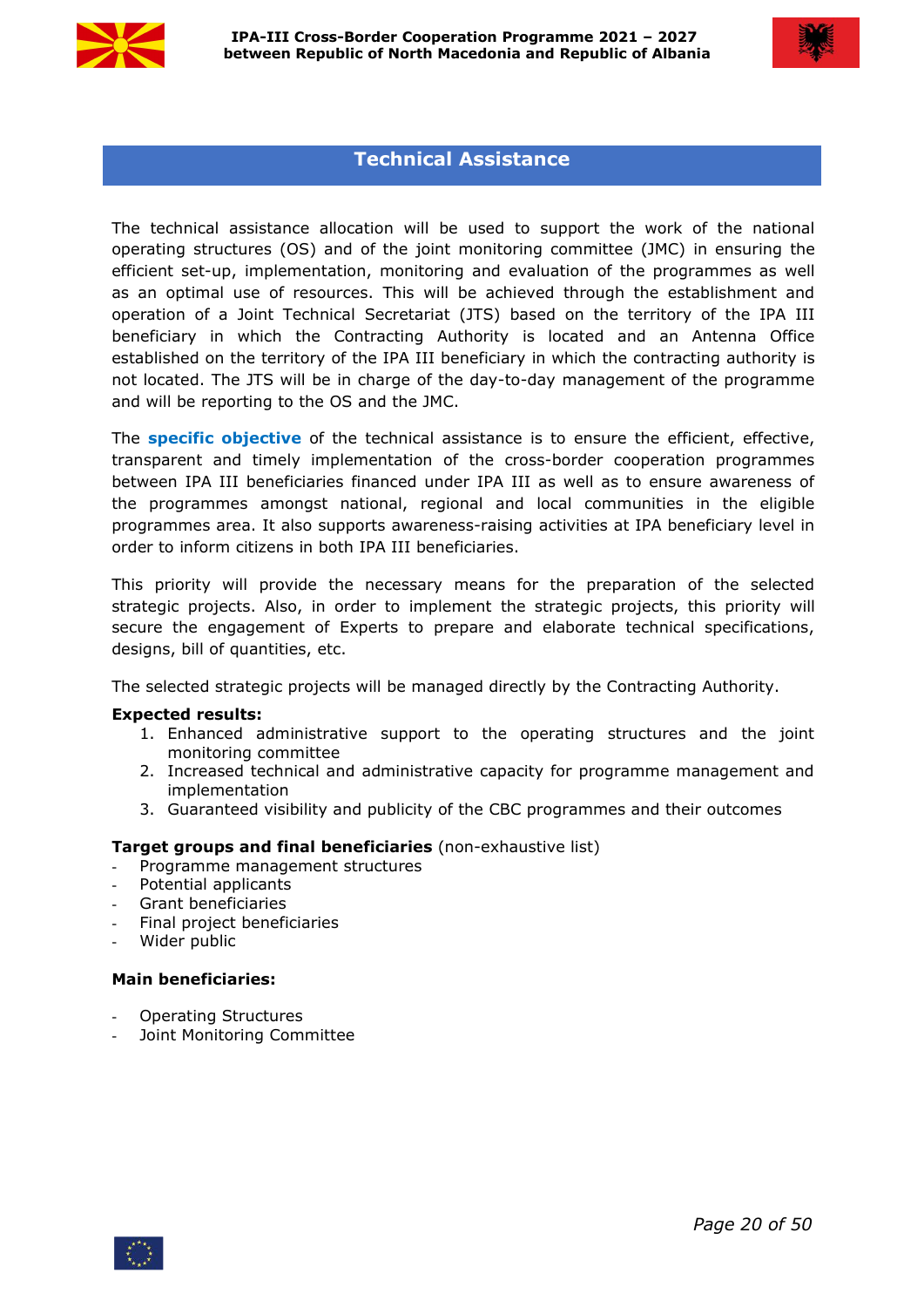



# **Overview of the intervention logic**

<span id="page-20-0"></span>

| Thematic Cluster (TC) 2: Greener and Improved resource efficiency                                                     |                                                                                                     |                                                                                                                                                                                                                                        |                                                                                                                                                                                                                |                                    |                                  |                                      |  |  |
|-----------------------------------------------------------------------------------------------------------------------|-----------------------------------------------------------------------------------------------------|----------------------------------------------------------------------------------------------------------------------------------------------------------------------------------------------------------------------------------------|----------------------------------------------------------------------------------------------------------------------------------------------------------------------------------------------------------------|------------------------------------|----------------------------------|--------------------------------------|--|--|
|                                                                                                                       | (TP <sub>2</sub> )                                                                                  | Thematic Priority 1: Environment protection, climate change<br>adaptation and mitigation, risk prevention and management                                                                                                               | <b>Indicators</b>                                                                                                                                                                                              | <b>Baseline</b><br>value<br>(year) | <b>Target</b><br>value<br>(year) | Data source                          |  |  |
| <b>Specific</b><br>objective(s)                                                                                       | <b>Results</b>                                                                                      | <b>Types of activities</b>                                                                                                                                                                                                             | Impact:<br>Percentage of the cross-border $\vert 0 \rangle$<br>population better safeguarded<br>from specific risks thanks to<br>the appropriate investments;<br>Percentage of the programme $\vert 0 \rangle$ |                                    | $1\%$<br>5%                      | AIR;<br>Monitoring system<br>AIR;    |  |  |
|                                                                                                                       |                                                                                                     |                                                                                                                                                                                                                                        | area benefiting from better<br>enforcement of environmental<br>protection standards;                                                                                                                           |                                    |                                  | Monitoring system                    |  |  |
| 1.1. Enhancing<br>the protection<br>of the regions'<br>sensitive<br>environment<br>and increasing<br>resilience<br>to | Enhanced  <br>1.1.1.<br>capacities of public<br>services<br>dealing<br>with<br>disaster<br>response | <b>Promoting</b><br>investment<br>address specific risks<br>and $ $<br>ensuring disaster resilience<br>• Improving joint programming<br>and planning for specific risks<br>(wildfires, landslides etc.)<br>Conducting risk assessment: | to Outcome<br>Number of local communities 0<br>being beneficiaries of capacity<br>building<br>activities<br>on<br>prevention and mitigation of<br>manmade hazards and natural<br>disasters;                    |                                    | 10                               | AIR;<br>Monitoring system            |  |  |
| climate change                                                                                                        |                                                                                                     | development of inclusive local<br>and national disaster risk<br>reduction strategies and of<br>improved<br>civil emergencies                                                                                                           | Number of emergency services $\vert 0 \rangle$<br>from both sides of the border<br>with<br>increased<br>capacities<br>through joint initiatives;                                                               |                                    | 6                                | AIR;<br>Monitoring system            |  |  |
|                                                                                                                       |                                                                                                     | plans<br>equipment<br>for $\vert$<br>Procuring                                                                                                                                                                                         | Output<br>of<br>risk $\vert 0$<br>Number<br>joint                                                                                                                                                              |                                    | 6                                | Works contracts                      |  |  |
|                                                                                                                       |                                                                                                     | specific types of risks                                                                                                                                                                                                                | assessments conducted;                                                                                                                                                                                         |                                    |                                  | Monitoring system                    |  |  |
|                                                                                                                       |                                                                                                     | Small scale investment<br>in $\boxed{\phantom{1}}$<br>emergency centres facilities                                                                                                                                                     | of<br>small-scale $\vert 0 \vert$<br>Number<br>investments realised;                                                                                                                                           |                                    | 6                                | Works contracts<br>Monitoring system |  |  |
|                                                                                                                       |                                                                                                     | Organising training events for<br>specific needs<br><b>Building</b><br>capacities<br>for<br>and<br>tackling<br>managing                                                                                                                | disaster $\vert 0 \vert$<br>Number<br>of<br>management<br>systems<br>developed for tackling forest<br>fire;                                                                                                    |                                    | 4                                | Monitoring system                    |  |  |
|                                                                                                                       |                                                                                                     | emergency situations (transfer<br>of expertise,<br>expert advice<br>etc.)                                                                                                                                                              | of<br>Number<br>disaster<br>management<br>systems<br>tackling<br>for<br>developed                                                                                                                              | $\Omega$                           | 4                                | Monitoring system                    |  |  |

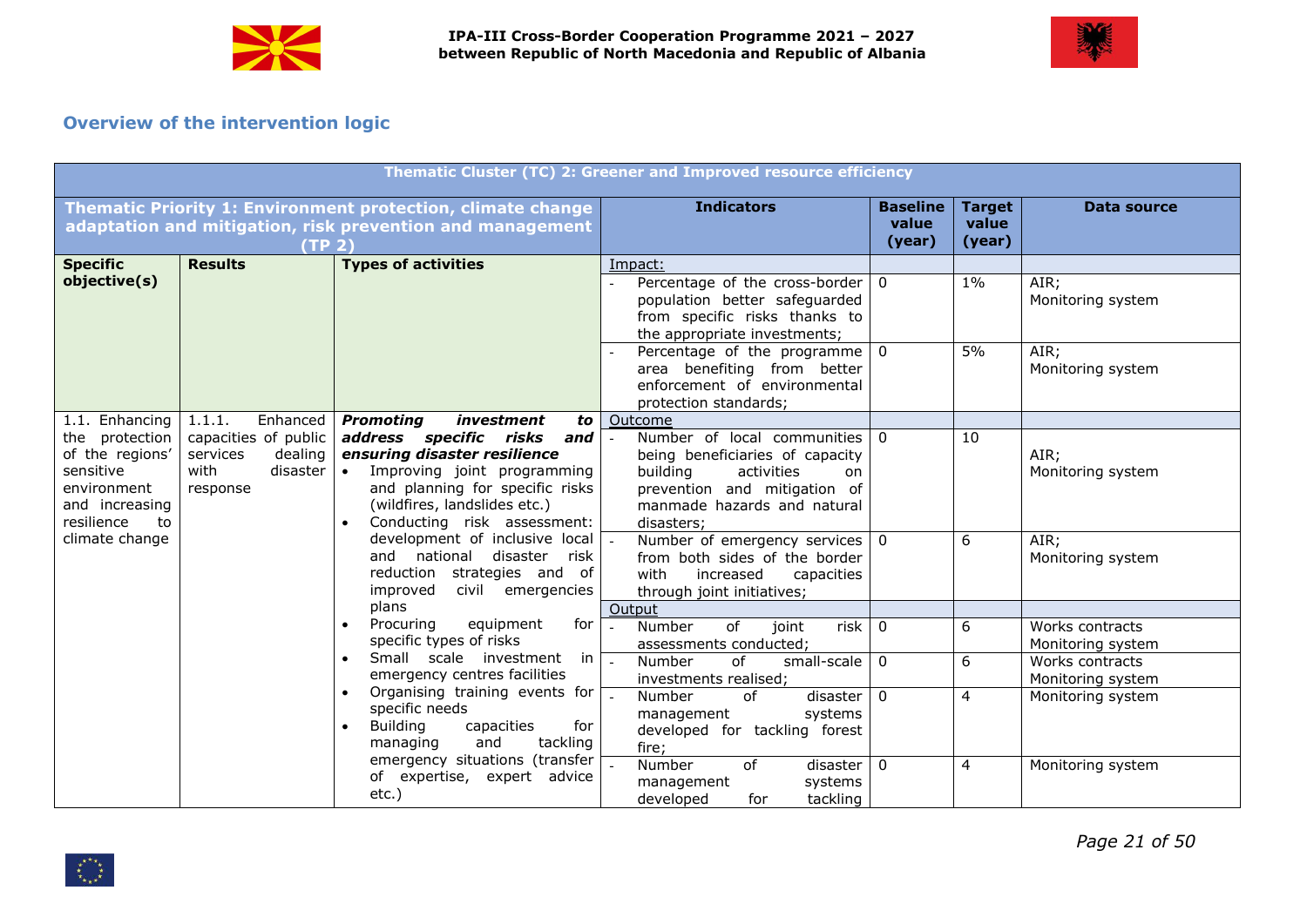



|                                                                                                                                                       | Thematic Cluster (TC) 2: Greener and Improved resource efficiency                                                                                                                        |                                    |                                  |                                                            |
|-------------------------------------------------------------------------------------------------------------------------------------------------------|------------------------------------------------------------------------------------------------------------------------------------------------------------------------------------------|------------------------------------|----------------------------------|------------------------------------------------------------|
| Thematic Priority 1: Environment protection, climate change<br>adaptation and mitigation, risk prevention and management<br>(TP <sub>2</sub> )        | <b>Indicators</b>                                                                                                                                                                        | <b>Baseline</b><br>value<br>(year) | <b>Target</b><br>value<br>(year) | Data source                                                |
| Mapping the target areas<br>$\bullet$                                                                                                                 | landslides;                                                                                                                                                                              |                                    |                                  |                                                            |
| Awareness campaigns related<br>to disaster response<br>quidelines<br>Publishing<br>addressed to the target areas'<br>population and visitors/tourists | Number of training events for $\vert$ 0<br>the public<br>administration<br>bodies responsible to manage<br>emergency situations related to<br>natural and other disasters<br>management; |                                    | 10                               | Attendance lists<br>Monitoring system                      |
| (the list is non-exhaustive)                                                                                                                          | Number of persons trained to $\vert 0 \vert$                                                                                                                                             |                                    | 100                              | Attendance lists                                           |
|                                                                                                                                                       | offer emergency support;<br>Number of publications with 0<br>guidelines on "What to do in<br>case of" for the wider public<br>produced and distributed;                                  |                                    | $\overline{4}$                   | Monitoring system<br>Project reports<br>Monitoring system  |
|                                                                                                                                                       | $risk \mid 0$<br>Number<br>of<br>joint<br>management<br>measures<br>agreed;                                                                                                              |                                    | 8                                | Monitoring system                                          |
|                                                                                                                                                       | of<br>risk $\vert 0$<br>Number<br>joint<br>management<br>measures<br>developed;                                                                                                          |                                    | 4                                | Monitoring system                                          |
|                                                                                                                                                       | Number of joint emergency $\vert 0 \rangle$<br>centres established;                                                                                                                      |                                    | $\overline{2}$                   | Monitoring system                                          |
|                                                                                                                                                       | priority $\boxed{0}$<br>of<br>Number<br>locations/areas of natural and<br>cultural heritage and related<br>hazard risks mapped;                                                          |                                    | 6                                | Monitoring system                                          |
|                                                                                                                                                       | Number of protocols for joint $\boxed{0}$<br>interventions in border areas<br>established;                                                                                               |                                    | $\overline{4}$                   | Protocols<br>Monitoring system                             |
|                                                                                                                                                       | of<br>awareness $\vert 0 \rangle$<br>Number<br>campaigns related to disaster<br>response;                                                                                                |                                    | 10                               | Attendance lists;<br>Project reports;<br>Monitoring system |
|                                                                                                                                                       | Number of people in the CBC $\vert$ 0<br>area made aware of risk<br>prevention and management<br>measures;                                                                               |                                    | 500                              | Monitoring system                                          |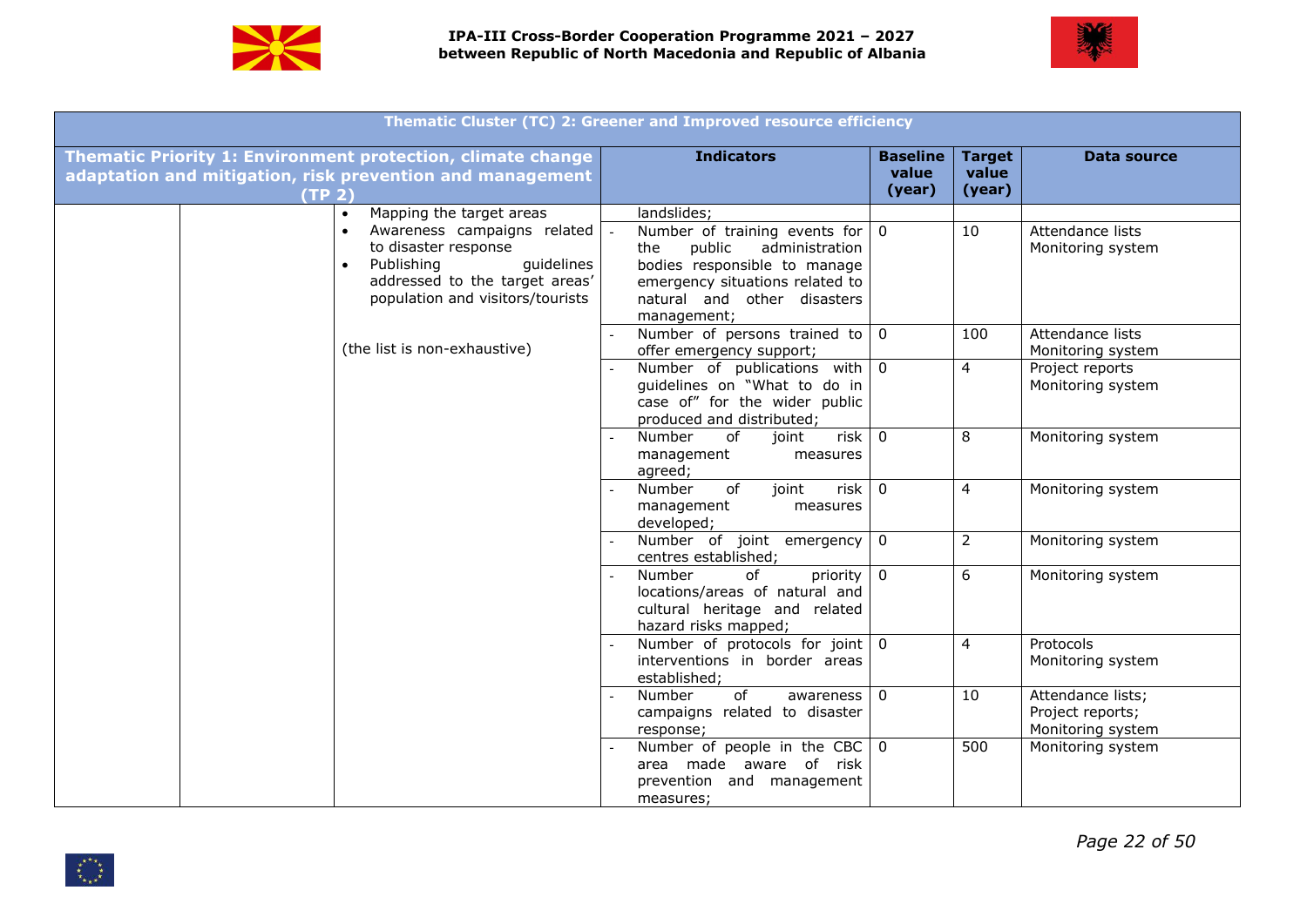



|                                                                    |                                                                                                                                       | Thematic Cluster (TC) 2: Greener and Improved resource efficiency                                                                                             |                                    |                                  |                                                            |
|--------------------------------------------------------------------|---------------------------------------------------------------------------------------------------------------------------------------|---------------------------------------------------------------------------------------------------------------------------------------------------------------|------------------------------------|----------------------------------|------------------------------------------------------------|
| (TP <sub>2</sub> )                                                 | Thematic Priority 1: Environment protection, climate change<br>adaptation and mitigation, risk prevention and management              | <b>Indicators</b>                                                                                                                                             | <b>Baseline</b><br>value<br>(year) | <b>Target</b><br>value<br>(year) | <b>Data source</b>                                         |
| public services and<br>enhanced<br>capacities<br>for<br>countering | 1.1.2.Strengthened <b>Environmental protection by</b><br>promoting resource efficiency<br>and sustainable use of natural<br>resources | Outcome<br>Percentage of the Programme $\vert 0 \rangle$<br>covered<br>by joint<br>area<br>management measures for<br>environmental protection;               |                                    | 5%                               | AIR;<br>Monitoring system                                  |
| degradation<br>of<br>natural resources                             | Combating deforestation and<br>soil erosion<br>fishing<br>Combating<br>illegal<br>activities                                          | Percentage of the population of $\vert 0 \rangle$<br>the programme area that has<br>been target of environment<br>awareness raising activities;               |                                    | $1\%$                            | AIR;<br>Monitoring system                                  |
|                                                                    | Joint environmental monitoring<br>system                                                                                              | Output<br>Number of interventions on $\vert$ 0<br>protecting biodiversity and soil;                                                                           |                                    | $\overline{2}$                   | Monitoring system                                          |
|                                                                    | Mapping bio- and geo-diversity<br>Improving<br>cooperation<br>between authorities and other                                           | Number of ha of replanted $\vert 0 \rangle$<br>forests;                                                                                                       |                                    | <b>TBD</b>                       | Environmental agencies<br>reports;<br>Monitoring system    |
|                                                                    | stakeholders in the area of<br>environmental protection                                                                               | Number<br>systems<br>for $\vert 0 \vert$<br>of<br>monitoring and exchange of<br>monitoring data developed;                                                    |                                    | 3                                | Monitoring system                                          |
|                                                                    | installing<br>Procuring<br>and<br>for eco-system<br>equipment                                                                         | Number of bio-diversity and $2$<br>geo-diversity maps developed;                                                                                              |                                    | 6                                | Monitoring system                                          |
|                                                                    | monitoring<br>sensitive/protected<br>Cleaning<br>$\bullet$<br>areas affected by solid waste                                           | Number of sensitive eco- 0<br>systems addressed by actions<br>designed to protect them;                                                                       |                                    | 3                                | Monitoring system                                          |
|                                                                    | deposits<br>training<br>Organising<br>events<br>targeting specific topics                                                             | Number of people directly $\vert 0 \rangle$<br>taking part in awareness<br>raising activities;                                                                |                                    | 500                              | Attendance lists; Project<br>reports Monitoring system     |
|                                                                    | <b>Building</b><br>for<br>capacities<br>environmental<br>managing<br>protection<br>(transfer<br>of<br>expertise, expert advice etc.)  | Number of NGOs participating $\vert 0 \rangle$<br>in capacity building and<br>networking activities in relation<br>to environmental and nature<br>protection; |                                    | 8                                | Attendance lists; Project<br>reports; Monitoring system    |
|                                                                    | Raising<br>environmental<br>awareness among the target                                                                                | Number of organisations and $\boxed{0}$<br>companies taking part in<br>awareness raising activities;                                                          |                                    | 20                               | Attendance lists; Project<br>reports;<br>Monitoring system |

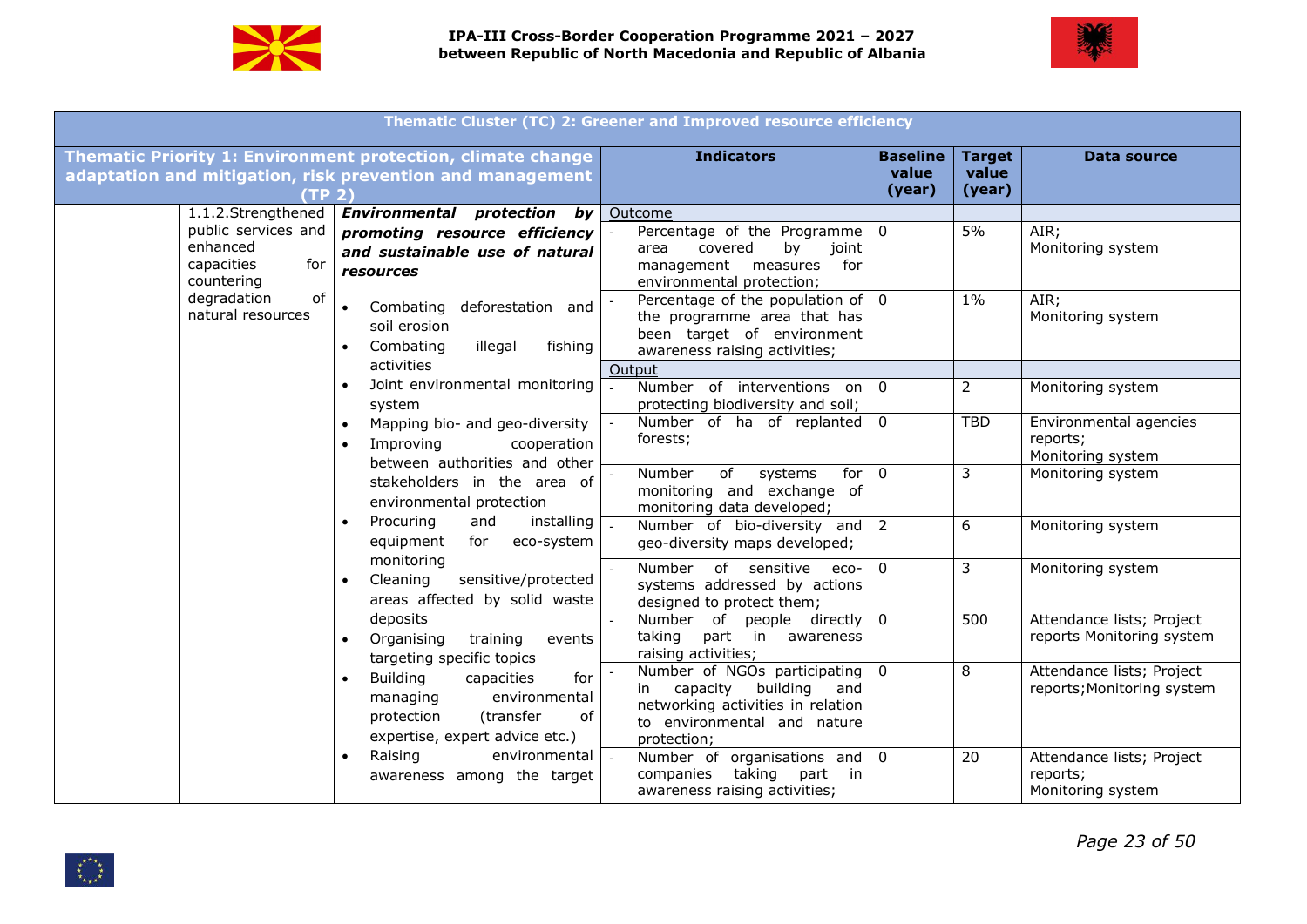



|                                                                                                                                                |                                                                           |               | Thematic Cluster (TC) 2: Greener and Improved resource efficiency                                                                                                                            |                                    |                                  |                                        |
|------------------------------------------------------------------------------------------------------------------------------------------------|---------------------------------------------------------------------------|---------------|----------------------------------------------------------------------------------------------------------------------------------------------------------------------------------------------|------------------------------------|----------------------------------|----------------------------------------|
| Thematic Priority 1: Environment protection, climate change<br>adaptation and mitigation, risk prevention and management<br>(TP <sub>2</sub> ) |                                                                           |               | <b>Indicators</b>                                                                                                                                                                            | <b>Baseline</b><br>value<br>(year) | <b>Target</b><br>value<br>(year) | Data source                            |
|                                                                                                                                                | population<br>areas'<br>visitors/tourists<br>(the list is non-exhaustive) | and $\vert$ - | participants<br>of I 0<br>Number<br>of<br>capacity building activities in<br>relation to management of<br>nature protected areas;                                                            |                                    | 100                              | Attendance lists; Monitoring<br>system |
|                                                                                                                                                |                                                                           |               | Number of site cleaning actions $\vert 0 \rangle$<br>implemented;<br>integrated $\vert 0 \vert$<br>0f<br>Number<br>monitoring<br>environmental<br>installed<br>systems<br>and<br>functional: |                                    |                                  | Monitoring system<br>Monitoring system |
|                                                                                                                                                |                                                                           |               | Number of stakeholders trained   0<br>on the possibilities and usage<br>of the integrated environmental<br>monitoring system                                                                 |                                    | 30                               | Attendance lists; Monitoring<br>system |

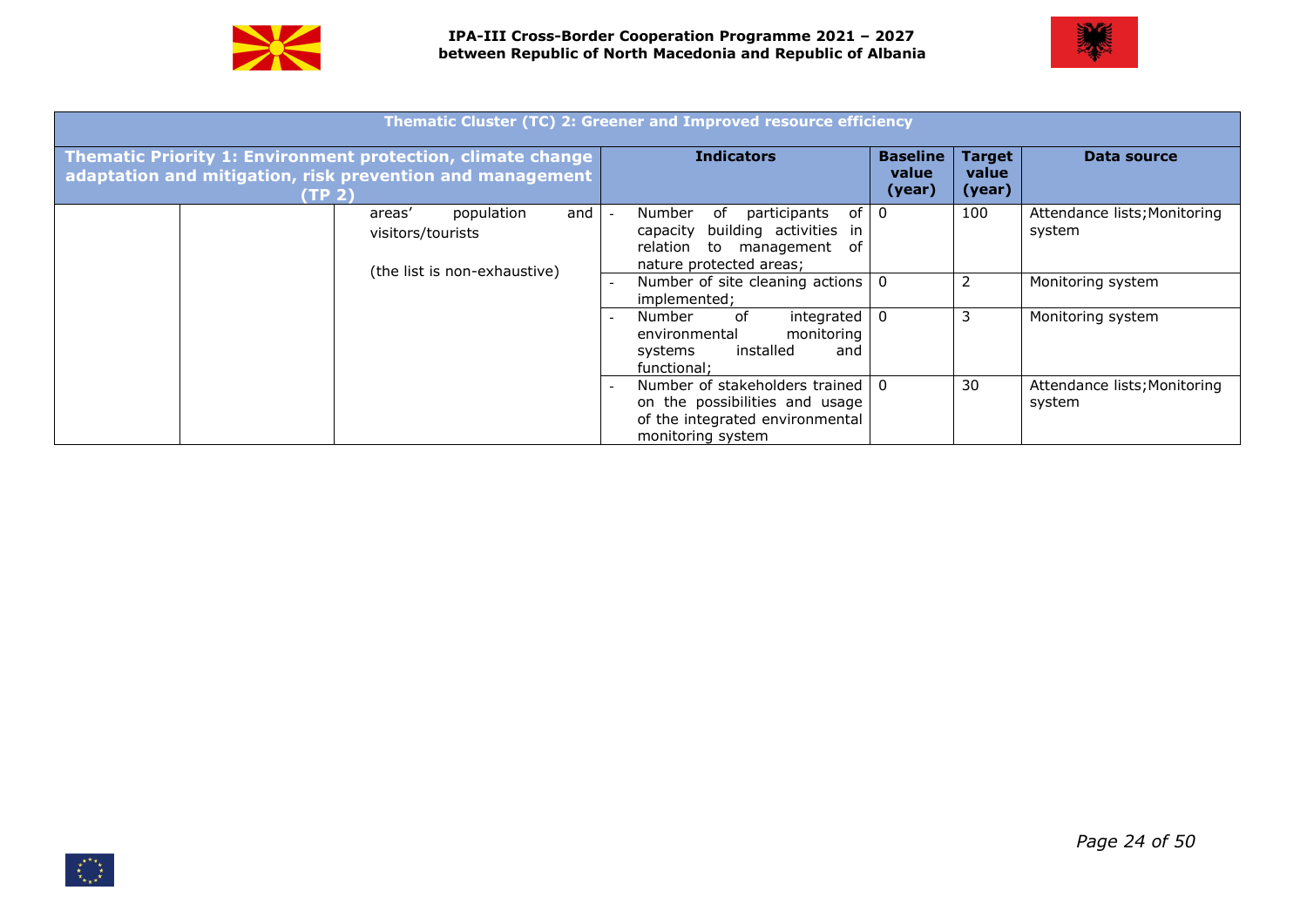



|                                                                                               |                                                                        | Thematic Cluster (TC) 4: Improved business environment and competitiveness                                                                         |                                                                                                            |                                 |                                  |                                                 |
|-----------------------------------------------------------------------------------------------|------------------------------------------------------------------------|----------------------------------------------------------------------------------------------------------------------------------------------------|------------------------------------------------------------------------------------------------------------|---------------------------------|----------------------------------|-------------------------------------------------|
|                                                                                               |                                                                        | Thematic Priority 2: Tourism and cultural and natural heritage<br>(TP <sub>5</sub> )                                                               | <b>Indicators</b>                                                                                          | <b>Baseline</b><br>value (year) | <b>Target</b><br>value<br>(2027) | <b>Data source</b>                              |
|                                                                                               |                                                                        |                                                                                                                                                    | Impact                                                                                                     |                                 |                                  |                                                 |
|                                                                                               |                                                                        |                                                                                                                                                    | Percentage of businesses still<br>active after two years of their<br>establishment                         | 17                              | 50%                              | Statistical<br>Offices;<br>Monitoring<br>system |
| <b>Specific</b><br>objective(s)                                                               | <b>Results</b>                                                         | <b>Types of activities</b>                                                                                                                         | cross-border<br>Number<br>of<br>networks between cultural<br>institutions formalized;                      | 0                               | 3                                | AIR;<br>Monitoring<br>system                    |
|                                                                                               |                                                                        |                                                                                                                                                    | Number<br>cross-border<br>of<br>networks for the sustainable<br>valorisation<br>of<br>natural<br>heritage; | $\mathbf 0$                     | 3                                | AIR;<br>Monitoring<br>system                    |
| Enhancing of<br>2.1                                                                           | 2.1.1.<br>New                                                          | Encouraging entrepreneurship in                                                                                                                    | Outcome                                                                                                    |                                 |                                  |                                                 |
| cross-border<br>the<br>regions <sup>®</sup><br>development<br>through<br>tourism              | business<br>and<br>employability<br>opportunities for<br>people<br>and | the tourism sector<br>Creating women associations to<br>produce<br>and<br>promote<br>local                                                         | Number of new employments<br>in the sector;                                                                | 0                               | 40                               | Statistical<br>Offices;<br>Monitoring<br>system |
| activities<br>utilising<br>wealth<br>their<br>of<br>attractions<br>natural<br>and<br>cultural | in<br>companies<br>the areas<br>with<br>tourism<br>potential<br>are    | traditional products (handicrafts,<br>local<br>gastronomy<br>preserves,<br>products etc.);<br>initiatives<br>for<br>$\bullet$<br>Joint<br>training | Number of new businesses<br>established as a result of the<br>operation;                                   | $\mathbf 0$                     | 12                               | Statistical<br>Offices;<br>Monitoring<br>system |
| heritage                                                                                      | created                                                                | promoting the<br>employability of                                                                                                                  | Output                                                                                                     |                                 |                                  |                                                 |
|                                                                                               |                                                                        | youth in rural areas by learning<br>traditional<br>handicrafts, creating                                                                           | Number of enterprises that<br>received support;                                                            | $\mathbf 0$                     | 5                                | Monitoring<br>system                            |
|                                                                                               |                                                                        | start-ups and producing goods for<br>the tourism industry;<br>Identifying and developing new<br>for<br>products<br>creating                        | Number of training sessions<br>organised;                                                                  | 0                               |                                  | Attendance<br>lists;<br>Monitoring<br>system    |
|                                                                                               |                                                                        | complementary offers for the sector<br>schemes<br>for<br>Grant<br>tourism<br>operators<br>to<br>increase                                           | Number of new products and<br>services developed;                                                          | $\mathbf 0$                     | 10                               | Monitoring<br>system                            |
|                                                                                               |                                                                        | accommodation<br>and<br>catering                                                                                                                   | Number<br>of<br>women<br>associations created;                                                             | 0                               | $\overline{2}$                   | Monitoring<br>system                            |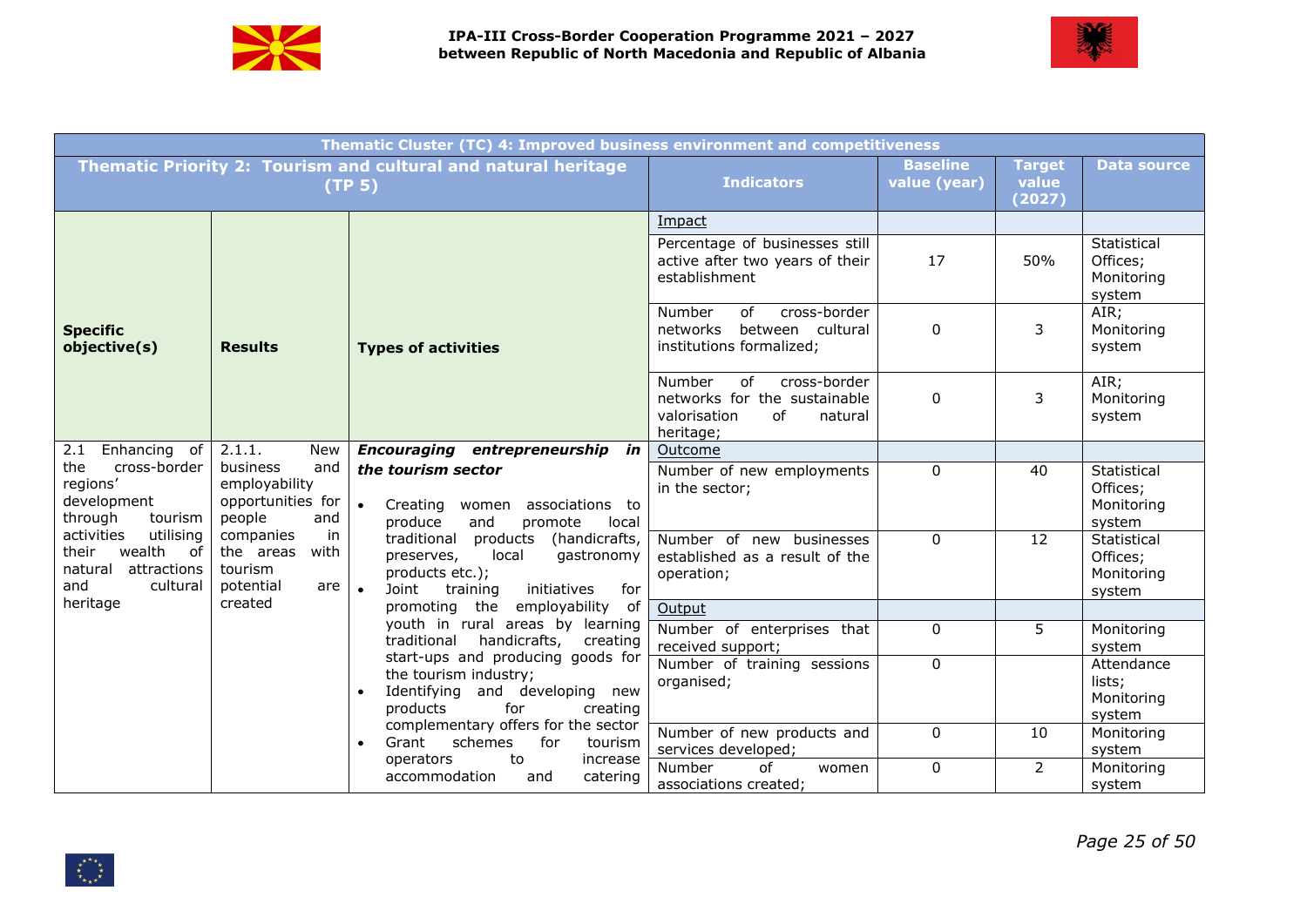



|                                                              | Thematic Cluster (TC) 4: Improved business environment and competitiveness                                                                                                                                                                   |                                                                                                                                             |                                 |                                  |                                                                                                      |
|--------------------------------------------------------------|----------------------------------------------------------------------------------------------------------------------------------------------------------------------------------------------------------------------------------------------|---------------------------------------------------------------------------------------------------------------------------------------------|---------------------------------|----------------------------------|------------------------------------------------------------------------------------------------------|
|                                                              | Thematic Priority 2: Tourism and cultural and natural heritage<br>(TP <sub>5</sub> )                                                                                                                                                         | <b>Indicators</b>                                                                                                                           | <b>Baseline</b><br>value (year) | <b>Target</b><br>value<br>(2027) | <b>Data source</b>                                                                                   |
|                                                              | capacities and quality of services;<br>(the list is non-exhaustive)                                                                                                                                                                          | Number of start-ups created;                                                                                                                | $\Omega$                        | 10                               | Statistical<br>offices;<br>Monitoring<br>system                                                      |
|                                                              |                                                                                                                                                                                                                                              | Number of unemployed who<br>participated<br>in<br>capacity<br>building<br>events<br>for<br>(self)employment<br>in<br>the<br>tourism sector; | 0                               | 100                              | Attendance<br>lists;<br>Monitoring<br>system                                                         |
|                                                              |                                                                                                                                                                                                                                              | Number of unemployed who<br>went through an internship in<br>host tourism enterprises;                                                      | $\mathbf 0$                     | 10                               | Internships<br>contracts;<br>Monitoring<br>system                                                    |
| 2.1.2. Common                                                | Cultural cooperation, protection                                                                                                                                                                                                             | Outcome                                                                                                                                     |                                 |                                  |                                                                                                      |
| cultural<br>awareness and<br>cooperation are<br>strengthened | and enhancement of cultural and<br>heritage<br>for tourism<br>natural<br><i>purposes</i>                                                                                                                                                     | Number of jobs related to the<br>opening or upgrading of<br>historical heritage sites;                                                      | 0                               | 20                               | Statistical<br>Offices;<br>Monitoring<br>system                                                      |
|                                                              | Joint initiatives to restore, protect<br>and promote cultural heritage<br><b>locations</b><br>Cross-border mapping of common<br>cultural heritage, identification of<br>qood<br>practices<br>the<br>in<br>conservation,<br>protection<br>and | Increase in the percentage of<br>visitors after the opening or<br>upgrading<br>of<br>historical<br>heritage sites;                          | TBD <sup>5</sup>                | 10%                              | National/Local<br>Cultural &<br>Tourism<br>institutions/off<br>ices reports;<br>Monitoring<br>system |
|                                                              | valorisation<br>Organising training for specific<br>cultural<br>heritage<br>common<br>preservation and management                                                                                                                            | Number of jobs related to the<br>upgrading of natural heritage<br>sites;                                                                    | 0                               | 50                               | Statistical<br>Offices;<br>Monitoring<br>system                                                      |
|                                                              | in rehabilitation,<br>Investments<br>$\bullet$<br>accessibility and revitalisation of                                                                                                                                                        | Number of visitors after the<br>upgrading of natural heritage<br>sites;                                                                     | <b>TBD</b>                      | 20%                              | National/Local<br>Cultural<br>&Tourism                                                               |

 $5$ The relevant figures to measure baseline value shall be provided in application by applicant

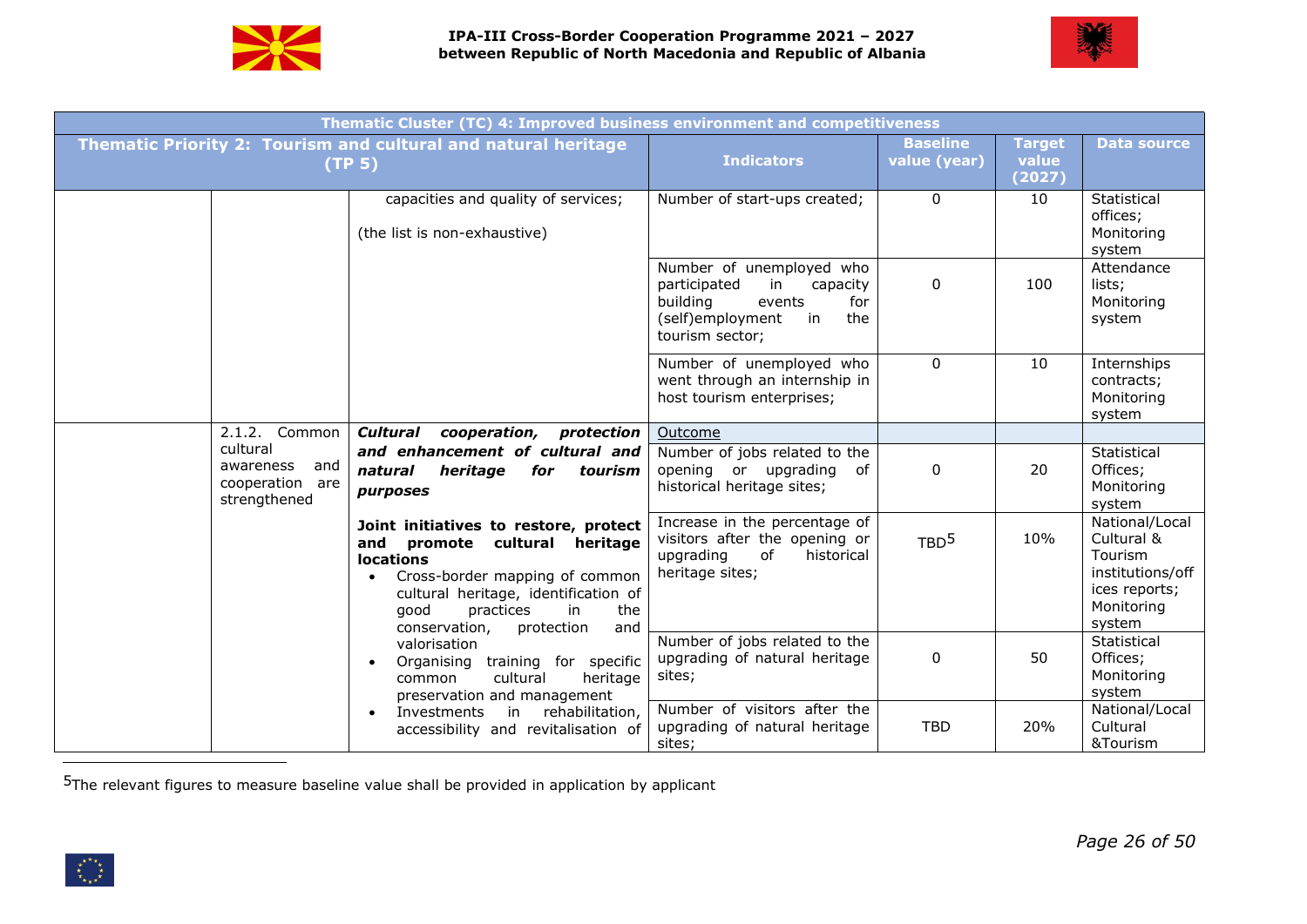



| Thematic Cluster (TC) 4: Improved business environment and competitiveness                                                          |                                                                                                                                                   |                                 |                                  |                                                           |
|-------------------------------------------------------------------------------------------------------------------------------------|---------------------------------------------------------------------------------------------------------------------------------------------------|---------------------------------|----------------------------------|-----------------------------------------------------------|
| <b>Thematic Priority 2: Tourism and cultural and natural heritage</b><br>(TP <sub>5</sub> )                                         | <b>Indicators</b>                                                                                                                                 | <b>Baseline</b><br>value (year) | <b>Target</b><br>value<br>(2027) | <b>Data source</b>                                        |
| cultural heritage<br>Joint initiatives to protect and<br>promote natural heritage locations<br>Investments in protection of natural |                                                                                                                                                   |                                 |                                  | institutions/off<br>ices reports;<br>Monitoring<br>system |
| heritage and value<br>Development of complementary<br>specific thematic products (e.g.                                              | Output<br>Number of cultural heritage<br>sites improved;                                                                                          | $\mathbf{0}$                    | $\overline{2}$                   | Monitoring<br>system                                      |
| hiking, biking, culture, nature)<br>Integration of local offers and<br>itineraries                                                  | Number<br>of<br>cultural<br>monuments rehabilitated and<br>made accessible to visitors;                                                           | $\mathbf{0}$                    | $\overline{2}$                   | Monitoring<br>system                                      |
| (the list is non-exhaustive)                                                                                                        | Number of natural heritage<br>places received support;                                                                                            | 0                               | $\overline{2}$                   | Monitoring<br>system                                      |
|                                                                                                                                     | of<br>small-scale<br>Number<br>investments<br>in<br>tourist<br>infrastructure;                                                                    | 0                               | 4                                | Monitoring<br>system                                      |
|                                                                                                                                     | of<br>itineraries<br>Number<br>developed;                                                                                                         | $\Omega$                        | 3                                | Monitoring<br>system                                      |
|                                                                                                                                     | Number of kms of new or<br>rehabilitated biking or hiking<br>trails;                                                                              | $\Omega$                        | 60                               | Monitoring<br>system                                      |
|                                                                                                                                     | Number of touristic maps and<br>integrated touristic offers<br>introduced for the areas with<br>tourism potential on both<br>sides of the border; | $\Omega$                        | 5                                | Monitoring<br>system                                      |

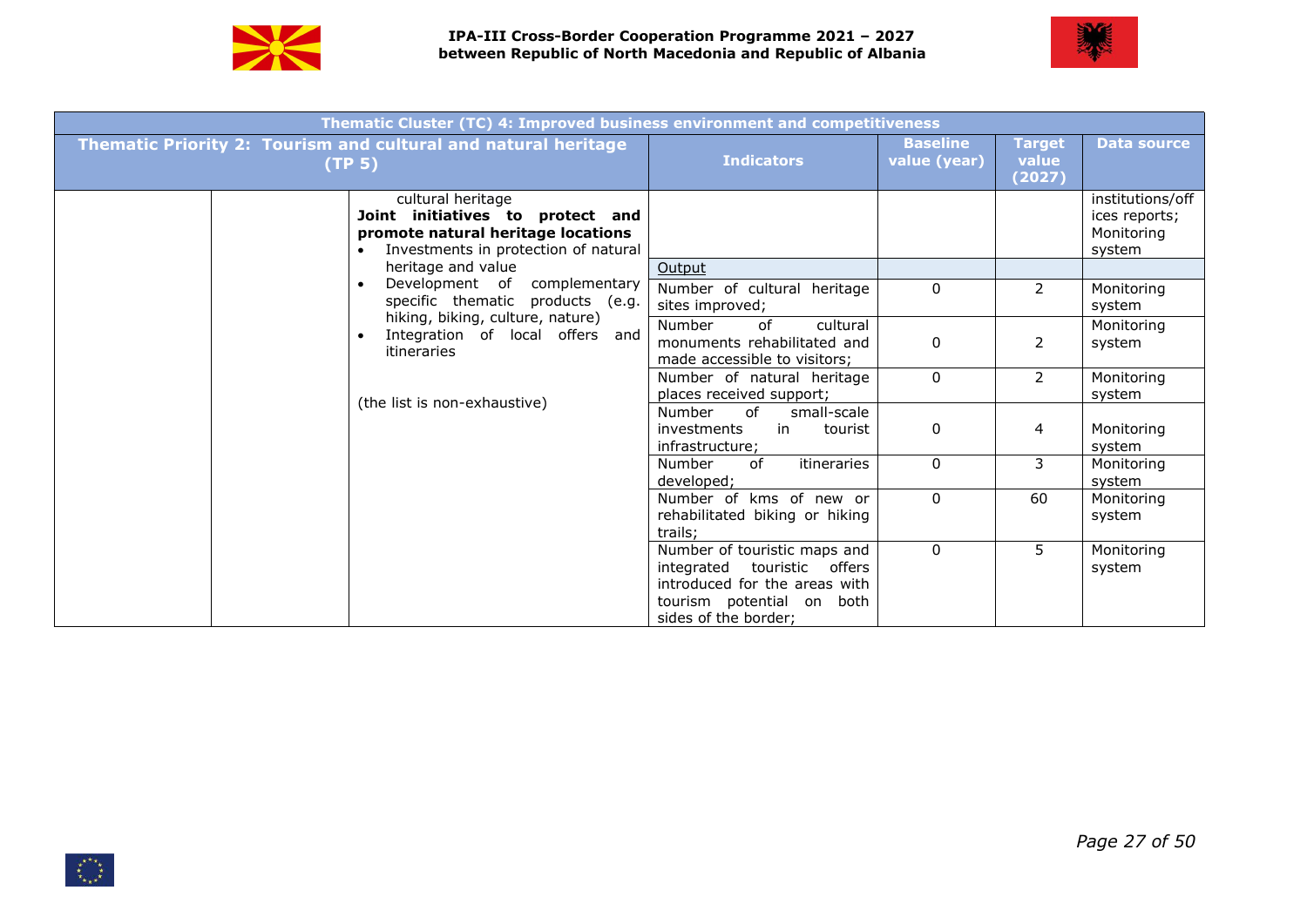



|                                                                                             |                                                                    | <b>Technical assistance</b>                                                                                                                                                                                     | <b>Indicators</b>                                                                                                                                             | <b>Baseline</b><br>value<br>(year) | <b>Target</b><br>value<br>(year) | <b>Data source</b>                         |
|---------------------------------------------------------------------------------------------|--------------------------------------------------------------------|-----------------------------------------------------------------------------------------------------------------------------------------------------------------------------------------------------------------|---------------------------------------------------------------------------------------------------------------------------------------------------------------|------------------------------------|----------------------------------|--------------------------------------------|
| <b>Specific</b>                                                                             | <b>Results</b>                                                     | <b>Types of activities</b>                                                                                                                                                                                      | Impact                                                                                                                                                        |                                    |                                  |                                            |
| objective(s)                                                                                |                                                                    | (examples)                                                                                                                                                                                                      | Percentage of funds available<br>under the programme that are<br>contracted                                                                                   | $\mathbf{0}$                       | 100                              | AIR, Monitoring<br>system                  |
| 0.1. To ensure the                                                                          | $0.1.1$ The                                                        | Establishment and functioning of                                                                                                                                                                                | Outcome                                                                                                                                                       |                                    |                                  |                                            |
| efficient, effective,<br>transparent and<br>timely<br>implementation of<br>the cross-border | administrative<br>capacity for<br><b>CBC</b><br>reinforced         | the Joint Technical Secretariat and<br>its Antenna<br>- Organisation of JMS and OS<br>meetings<br>Support to the work of the Joint                                                                              | Percentage of JMC and OSs<br>decisions implemented in a<br>timely manner (as prescribed<br>in the minutes of meetings -<br>MoM)                               | 0                                  | 90                               | AIR, MoM,<br>Monitoring system             |
| cooperation<br>programme as well<br>as to raise<br>awareness of the                         |                                                                    | Task Force in charge of preparing<br>the programme cycle 2028-2034<br>- Monitoring<br>0f<br>project<br>and<br>implementation,<br>programme                                                                      | Percentage of projects<br>covered by monitoring<br>missions                                                                                                   |                                    |                                  | AIR, project reports<br>Monitoring system  |
| programme                                                                                   |                                                                    | including the establishment of a                                                                                                                                                                                | Output                                                                                                                                                        |                                    |                                  |                                            |
| amongst national,<br>regional and local<br>communities and,                                 |                                                                    | monitoring system and related<br>reporting<br>- Organisation of evaluation activities,                                                                                                                          | Number of JTS/antenna<br>offices newly equipped and<br>functional                                                                                             | $\overline{\mathbf{0}}$            | $\overline{2}$                   | <b>AIR</b>                                 |
| in general, the<br>population in the<br>eligible programme                                  |                                                                    | analyses,<br>and/or<br>surveys<br>background studies                                                                                                                                                            | Number of events organized in<br>relation to programme<br>management                                                                                          | $\mathbf 0$                        | $\frac{1}{2}$                    | AIR, Monitoring<br>system                  |
| area                                                                                        |                                                                    |                                                                                                                                                                                                                 | Number of project monitoring<br>missions implemented                                                                                                          |                                    |                                  | AIR, project reports,<br>Monitoring system |
|                                                                                             | 0.1.2.                                                             | - Organisation of events, meetings,                                                                                                                                                                             | Outcome                                                                                                                                                       |                                    |                                  |                                            |
|                                                                                             | Potential<br>applicants and<br>grant<br>beneficiaries<br>supported | training sessions, study tours or<br>exchange visits to learn from best<br>of<br>practice<br>other<br>territorial<br>development initiatives<br>Preparation of internal<br>and/or<br>external manuals/handbooks | Average share of potential<br>applicants, applicants, grant<br>beneficiaries and other target<br>groups satisfied with<br>programme implementation<br>support | $\mathbf{0}$                       | 60%                              | AIR, project reports,<br>monitoring system |
|                                                                                             |                                                                    | - Assistance to potential applicants in $\vert$                                                                                                                                                                 | Output                                                                                                                                                        |                                    |                                  |                                            |
|                                                                                             |                                                                    | partnership and project development<br>(partners search forums etc.)<br>- Advice to grant beneficiaries on<br>project implementation issues                                                                     | Number of capacity building<br>events for potential<br>applicants, grant beneficiaries<br>and programme structures'<br>employees                              | 0                                  | $\frac{1}{2}$                    | AIR, project reports<br>Monitoring system  |

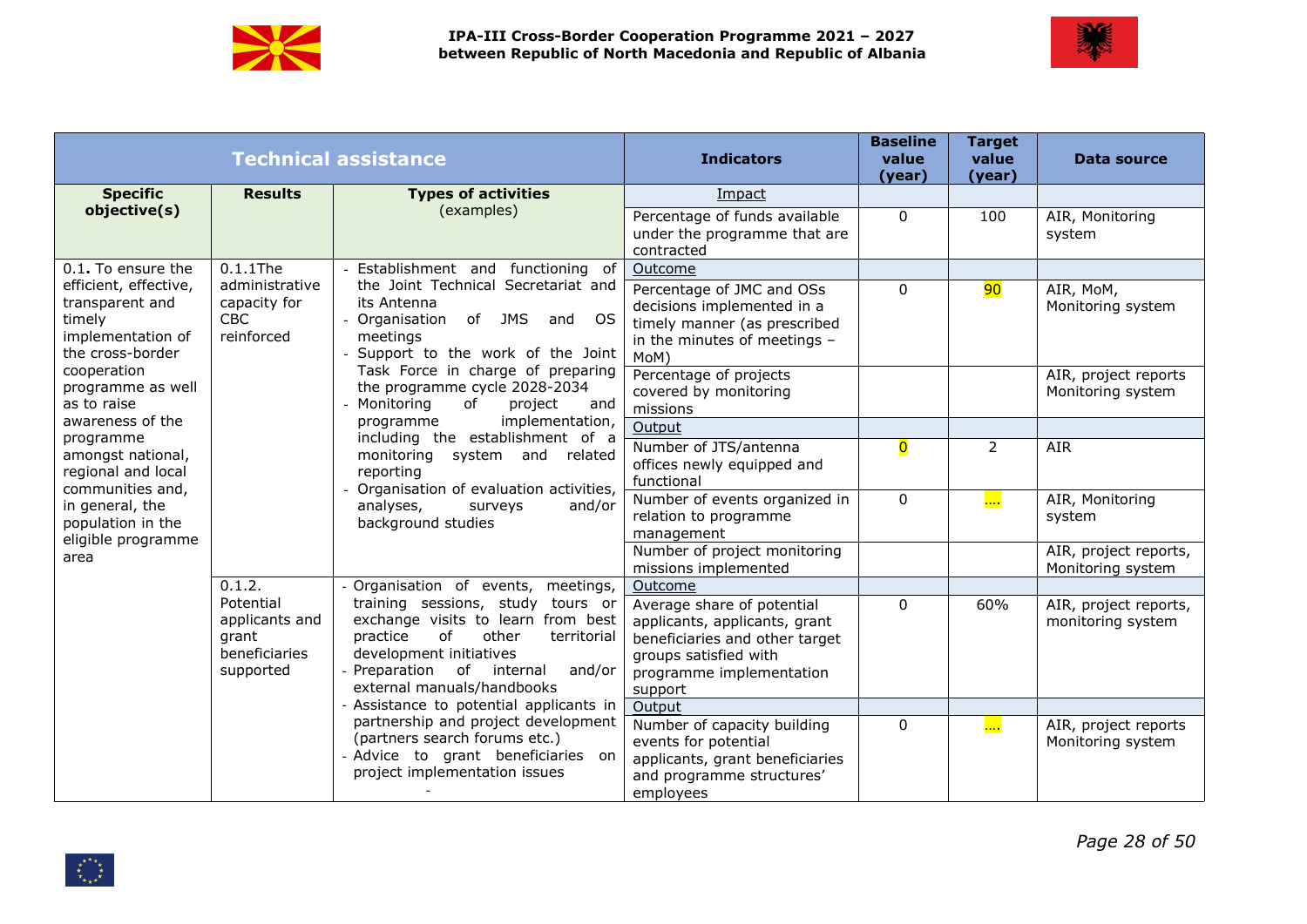



|             |                                | <b>Technical assistance</b>                                                                                | <b>Indicators</b>                                                 | <b>Baseline</b><br>value<br>(year) | <b>Target</b><br>value<br>(year) | Data source              |
|-------------|--------------------------------|------------------------------------------------------------------------------------------------------------|-------------------------------------------------------------------|------------------------------------|----------------------------------|--------------------------|
|             |                                |                                                                                                            | Number of internal/external<br>manuals or handbooks<br>prepared   |                                    | <b>Base</b>                      | AIR and other<br>reports |
|             |                                |                                                                                                            | Number of queries of grant<br>beneficiaries resolved              | $\Omega$                           | $\overline{\phantom{a}}$         | AIR and other<br>reports |
| $0.1.3$ The |                                | - Information and publicity, including                                                                     | Outcome                                                           |                                    |                                  |                          |
| and its     | visibility of the<br>programme | the preparation, adoption and<br>regular revision of a visibility and<br>communication plan, dissemination | Number of people reached by<br>information/promotion<br>campaigns | $\mathbf{0}$                       | $\mathbf{L}$                     | AIR and other<br>reports |
|             | outcomes is                    | (info-days, lessons learnt, best case                                                                      | Output                                                            |                                    |                                  |                          |
| quaranteed  |                                | studies, press articles and releases),<br>promotional events and printed<br>development<br>items,<br>of    | Number of<br>information/promotion<br>campaigns implemented       | $\Omega$                           | $\overline{\phantom{a}}$         | AIR and other<br>reports |
|             |                                | communication tools, maintenance,<br>updating and upgrading of the                                         | Number of promotional and<br>visibility events organized          | 0                                  | $\overline{\phantom{a}}$         | AIR and other<br>reports |
|             |                                | programme website, etc.                                                                                    | Number of publications<br>produced and disseminated               | $\Omega$                           | $\mathbf{L}$                     | AIR and other<br>reports |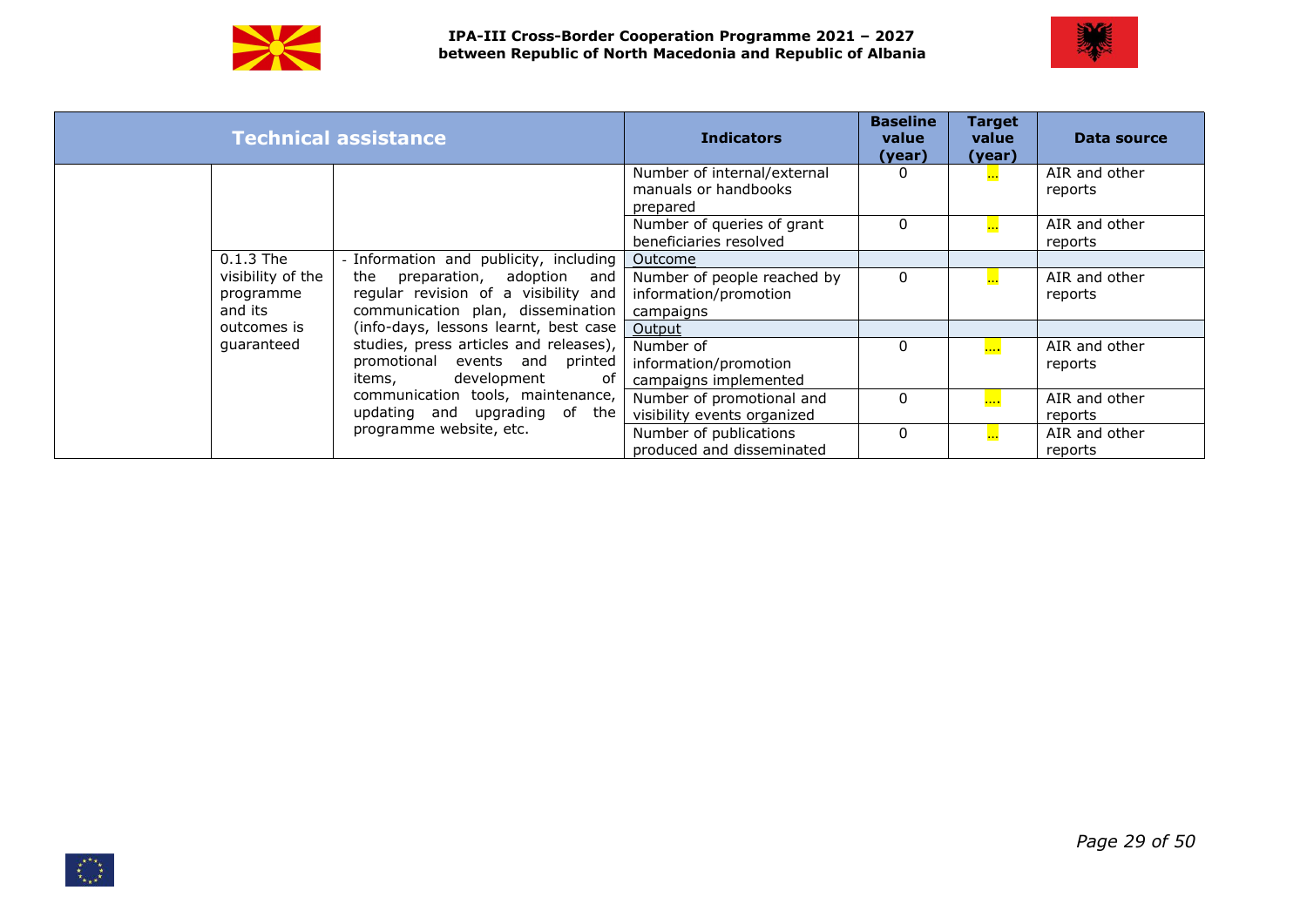



# *List of indicative target groups*

# **Eligible stakeholders as beneficiaries of the Programme in North Macedonia**

| Local, regional and government<br><b>institutions</b>                                                                                                                                                                                                                                              | <b>Business Operators and SME</b>                                                                                                                                                                                               |
|----------------------------------------------------------------------------------------------------------------------------------------------------------------------------------------------------------------------------------------------------------------------------------------------------|---------------------------------------------------------------------------------------------------------------------------------------------------------------------------------------------------------------------------------|
| 27 Municipalities part of three Regions<br>Subordinate institutions/local offices<br>ZELS - Non-profit organization<br>Universities in the respective regions<br>Ministries and agencies operating at<br>the national level                                                                        | Local and regional government units<br>$\bullet$<br>Tourist service providers<br>$\bullet$<br>Networks/clusters of SMEs<br>Hospitality industry operators (SMEs)<br>$\bullet$<br>Chambers of Commerce and Industry<br>$\bullet$ |
| <b>Local/Regional agencies</b>                                                                                                                                                                                                                                                                     | <b>Civil Society</b>                                                                                                                                                                                                            |
| <b>BRD/CRD</b><br><b>Public Agencies</b><br>Formal and non-formal educational<br>and training institutions<br>Cultural<br><i>institutions</i><br>(museums,<br>libraries)<br><b>National</b><br><b>Parks</b><br>Management<br>3<br>Institutions<br>Environmental regional directorates<br>$\bullet$ | Non-Governmental Organisation<br>$\bullet$<br>Centre's as define by local laws<br>$\bullet$<br>Residents and their organisations<br>$\bullet$<br><b>Local Associations</b><br>$\bullet$                                         |

# **Eligible stakeholders as beneficiary of the Programme in Albania**

| Local, regional and government<br><b>institutions</b>                                                                                                                                                                                                                                                                                                                                                                                   | <b>Business Operators and SME</b>                                                                                                                                           |
|-----------------------------------------------------------------------------------------------------------------------------------------------------------------------------------------------------------------------------------------------------------------------------------------------------------------------------------------------------------------------------------------------------------------------------------------|-----------------------------------------------------------------------------------------------------------------------------------------------------------------------------|
| Councils/Qarks<br>Regional<br>(Diber,<br>3<br>$\bullet$<br>Elbasan, Korce)<br>Municipalities, part<br>17<br>three<br>of<br>$\bullet$<br>Regions/Qarks<br>Subordinate institutions/local offices<br>$\bullet$<br>Albanian Development Fund (playing<br>$\bullet$<br>the regional development function)<br>Universities in the respective regions<br>$\bullet$<br>Ministries and agencies operating at the<br>$\bullet$<br>national level | Local and regional government units<br>Tourist service providers<br>Networks/clusters of SMEs<br>Hospitality industry operators (SMEs)<br>Chambers of Commerce and Industry |
| <b>Local/Regional agencies</b>                                                                                                                                                                                                                                                                                                                                                                                                          | <b>Civil Society</b>                                                                                                                                                        |
| VET educational institutions (all levels)<br>$\bullet$<br>Tertiary education institutions<br>$\bullet$<br><b>Other</b><br>formal<br>non-formal<br>and<br>$\bullet$<br>educational and training institutions<br>Cultural<br>institutions<br>(museums,<br>$\bullet$<br>libraries)<br>3 Regional Administrations of Protected<br>$\bullet$<br>Areas                                                                                        | Non-Governmental Organisation<br>$\bullet$<br>Centre's as define by local laws<br>Residents and their organisations<br>$\bullet$<br><b>Local Associations</b>               |

**Environmental regional directorates** 

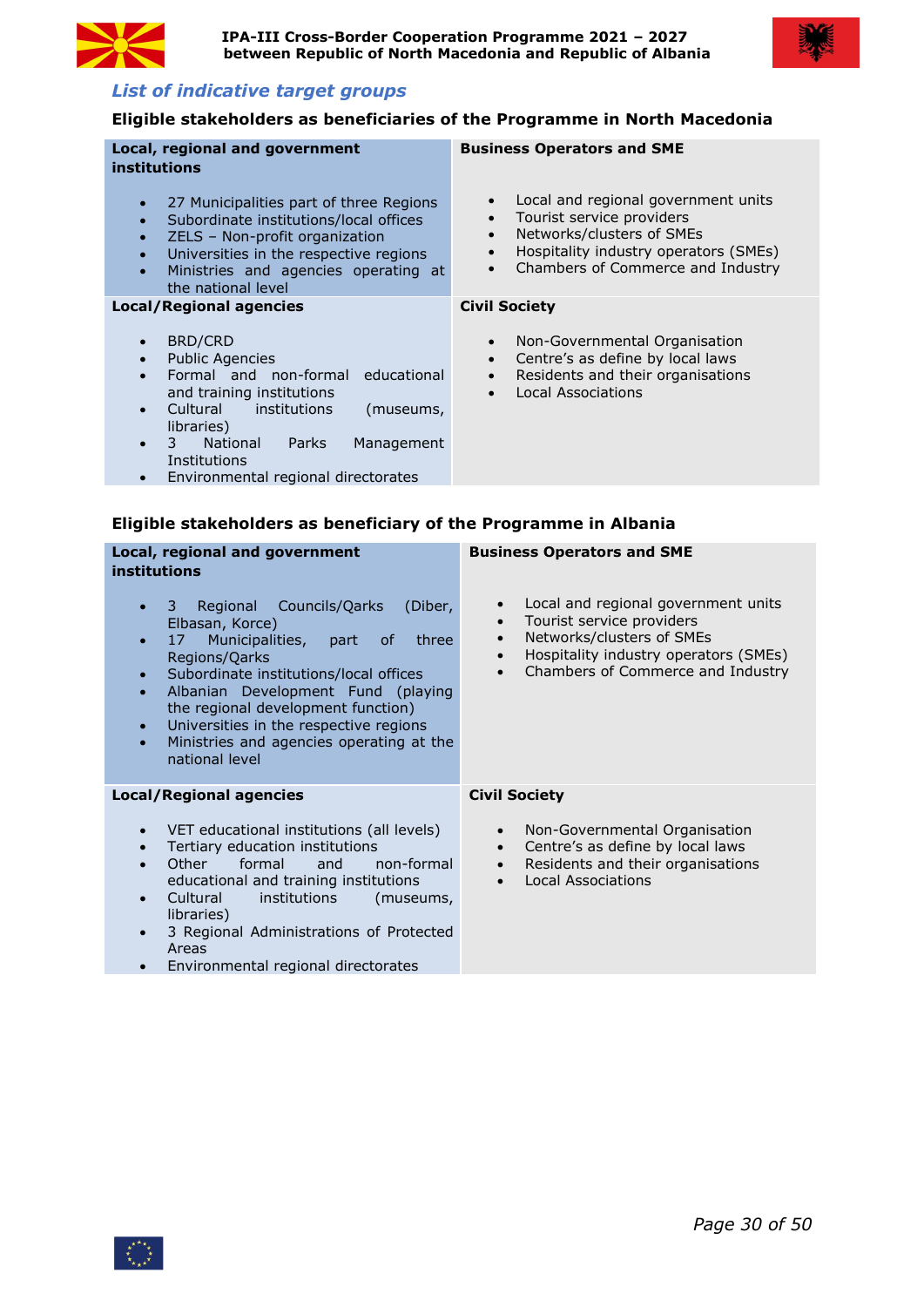



# <span id="page-30-0"></span>**3.3 Horizontal and cross-cutting issues**

- 1. The Programme envisages the thematic priority 2 **Environment protection, climate change adaptation and mitigation, risk prevention and management** one of the main pillars of the intervention; all other actions implemented under other thematic priorities should be designed in line with the principles of sustainable environment and environmental protection promotion and produce at least neutral or positive impact on the environment. Positive impact should be emphasized in the action and mentioned in the indicators.
- 2. Activities and operations cannot set up barriers in relation to sex, racial or ethnic origin, religion or belief, disability, age or sexual orientation during the preparation; design and implementation of the cooperation programme and in particular in relation to access to funding taking account of the needs of the various target groups at risk of such discrimination and in particular the requirements of ensuring accessibility for disabled persons. Furthermore, specific types of activities are envisaged to promote and increase access to employment and entrepreneurship for people in vulnerable social groups; any positive impact on these groups should be emphasised in the indicators.
- 3. The promotion of equality between men and women should be made clear in all actions; specific types of activities are envisaged to contribute to tackling the gender gap. Whenever an action achieves positive impact, it should be emphasised at the indicators level (whenever appropriate, they should be disaggregated – e.g. "no of companies owned or managed by women", "no of start-ups owned or managed by women" etc.)
- 4. Activities and operations must be in line with the principles of good governance applied to the management of the programme, the enhancement of civil society and cross-border cooperation. For this programming period, a thematic priority has been introduced, to be mainstreamed across the Programme, namely **TP7: Governance, planning and administrative capacity building of local and regional authorities.**

The focus of this thematic priority is to **strengthen local and regional governance by enhancing the institutional capacity of public authorities and to promote efficient public administration, with an aim to solve legal and other obstacles in border regions.** 

All applications should include specific activities aimed at strengthening governance, planning and administrative capacity building in the context of the targeted thematic priority and in the broader context of CBC. In order to fulfill this requirement, the applicants may implement within their project proposals activities such as (indicatively):

- Creating new positions in the organigramme, complete with job descriptions, to tackle the specific thematic priority (i.e. environment and tourism) and the cross-border cooperation (developing and managing partnerships)
- Strengthening the cross-border partnerships, beyond the context of the project, with a focus on developing better strategies and plans for further common interventions in the specific sector
- Establishing partnerships with smaller, weaker, remote municipalities in order to:
	- o Expose them to the experience of CBC projects in particular and EU funded projects in general
	- o Mentor them on good governance related to the specific sector
	- $\circ$  Include their staff in training/coaching activities implemented under the CBC projects

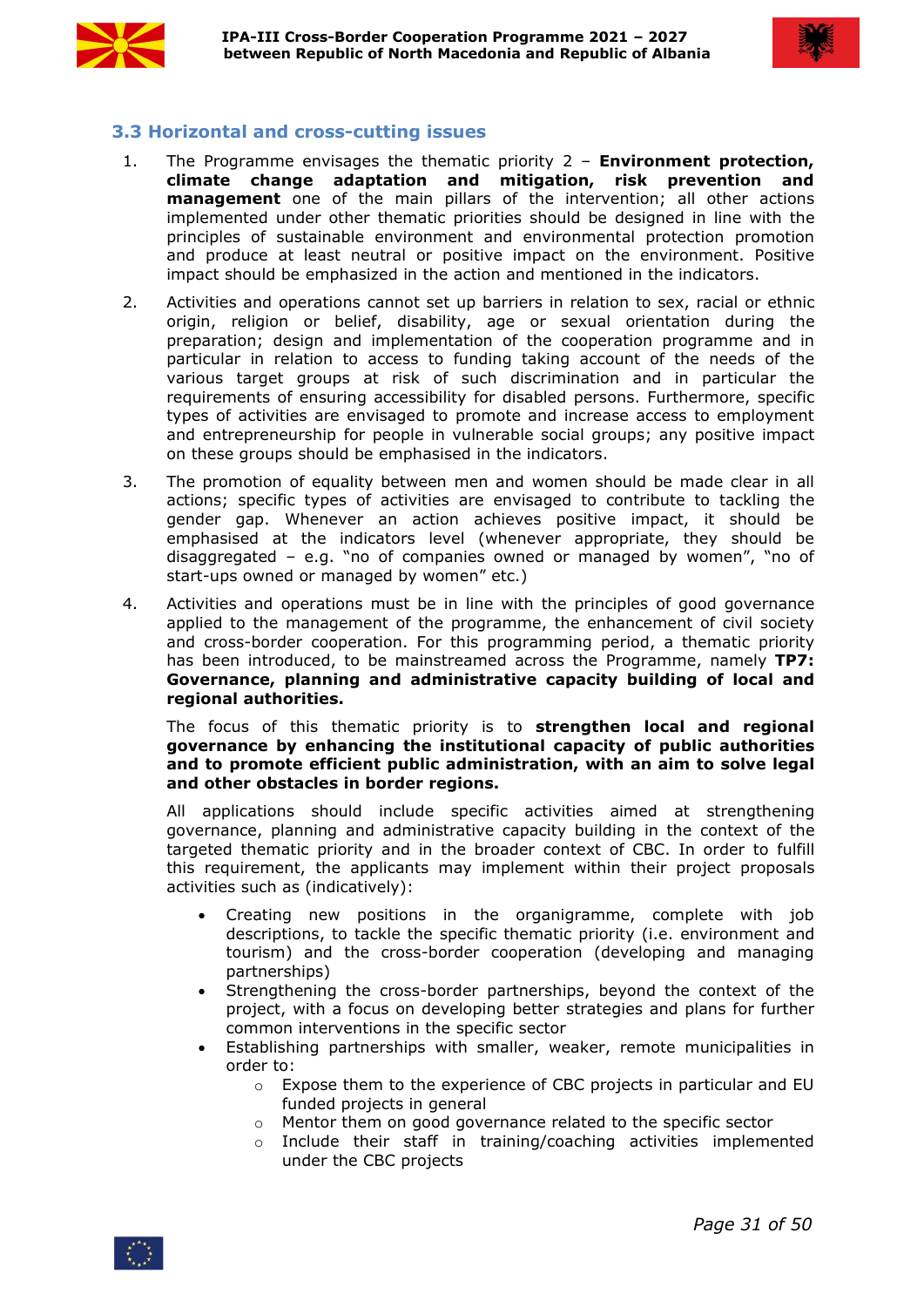

**IPA-III Cross-Border Cooperation Programme 2021 – 2027 between Republic of North Macedonia and Republic of Albania**



- Proposing good governance measures for increasing the participation of citizens' associations in planning and decision making and including them in the rules and procedures of the institution
- Implementing sound financial management, ethics and anti-corruption measures
- Training/coaching/mentoring related to capacity building for the specific sectors
- Transfer of expertise with more experienced local self-government units, nationally or abroad
- Promoting legal and administrative cooperation and cooperation between citizens and institutions on the one hand, and institutions on both sides of the border on the other in order to tackle legal and other obstacles in border regions.

 $\langle ...\rangle\%$  of the total budget of each project may be allocated for the implementation of this type of activities.

Horizontal and cross-cutting themes of this CBC Programme shall also be mainstreamed through the Technical Assistance Priority that aims at strengthening the efficiency and effectiveness of interventions.

# <span id="page-31-0"></span>**3.4 Coherence with other programmes and macro-regional strategies**

The **Western Balkans Green Agenda** sets out five pillars. Biodiversity, protection and restoration of ecosystems are featured under its pillar five, and have a central place among the Green Deal's policy initiatives set by the European Commission to make Europe climate neutral by 2050. The Commission states that "the ecological transition for Europe can only be fully effective if the EU's immediate neighbourhood also takes effective action."

Mainstreaming biodiversity safeguards across all economic activities is one of the five pillars of the **Western Balkans Green Agenda**, as well as central to the **European Green Deal.** Implementation of Birds and Habitats Directives, together with enforcement of Environmental Impact Assessment and Strategic Environmental Impact Assessment Directives are seen as preconditions for further sustainable infrastructure development.

Priorities are fully consistent with the **European Green Deal** which states as its overarching purpose "*The Green Deal will make consistent use of all policy levers: regulation and standardisation, investment and innovation, national reforms, dialogue with social partners and international cooperation*." Moreover, a priority is to unlock the full benefits of the digital transformation to support the ecological transition. **An immediate priority is to boost the ability to predict and manage environmental disasters.**

**ECRAN (Environment and Climate Regional Accession Network)**, financed by EU and managed by the European Commission, assists the beneficiaries in exchange of information and experience related to preparation for accession. ECRAN is **strengthening regional cooperation** between the EU candidate countries and potential candidates in the fields ofenvironment and climate action and **assists their progress in the transposition and implementation of the EU environmental and climate acquis.**

**The EU Strategy for the Adriatic and Ionian Region (EUSAIR),** where North Macedonia is co-responsible for the coordination of the priority area "Connecting the region" [6](#page-31-1)- *Connectivity and Transport Infrastructure with focus on Intelligent Transport* and where Albania is co-responsible for the coordination of the priority area "Sustainable

<span id="page-31-1"></span><sup>6</sup>https://www.adriatic-ionian.eu/about-eusair/pillars/yellow-pillar/

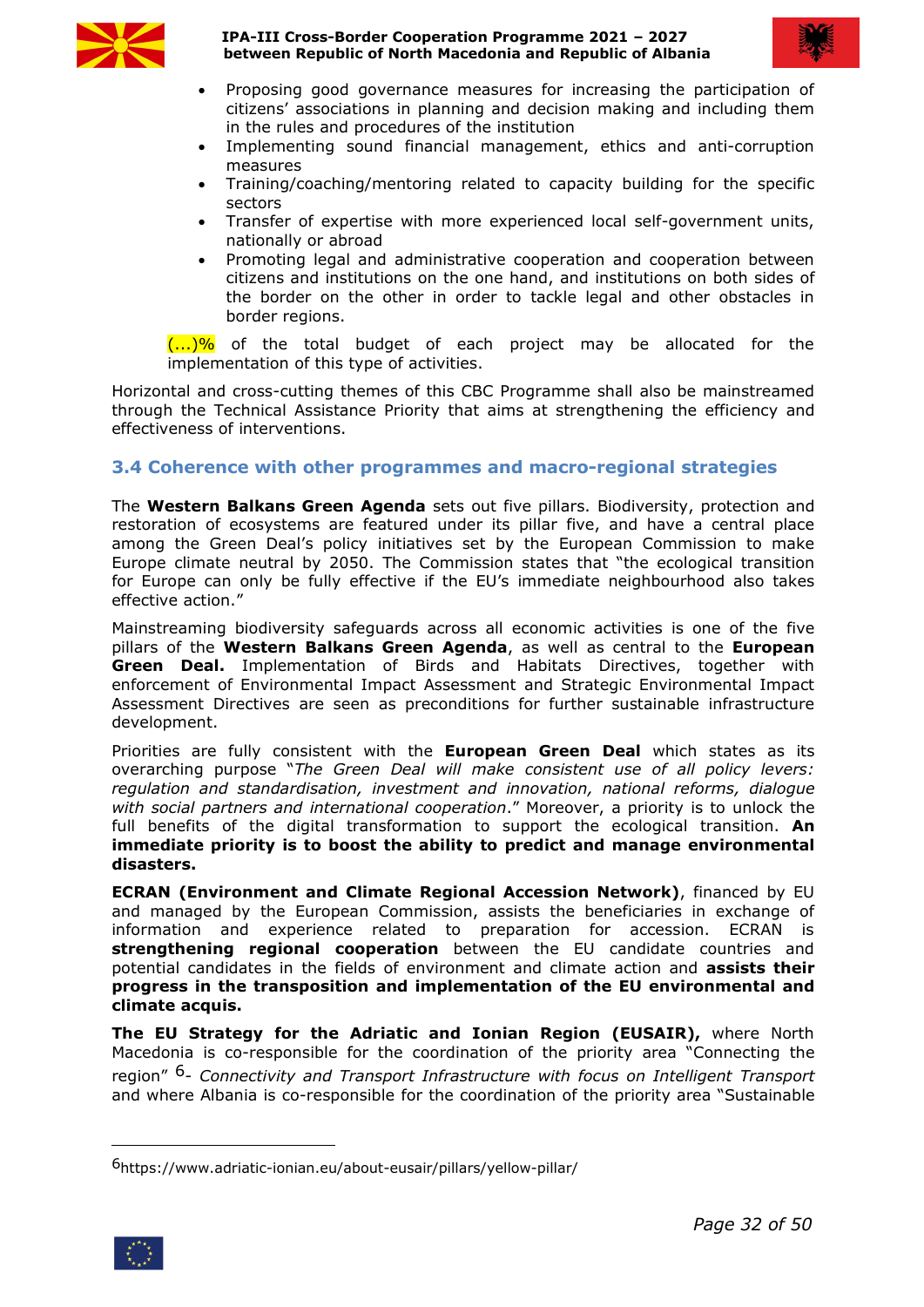

#### **IPA-III Cross-Border Cooperation Programme 2021 – 2027 between Republic of North Macedonia and Republic of Albania**



Tourism" [7](#page-32-1) , with focus on diversified tourism offers (products and services), and sustainable and responsible tourism management (innovation and quality).

The EUSAIR identified *"Environmental quality"* pillar as essential for ensuring the economic and social well-being of the Region's inhabitants. This pillar will address environmental quality through cooperation at regional level.

Within the priority *"Sustainable Tourism"* the Strategy also identified developing the Region's potential in terms of sustainable tourism that can be accelerated by offering innovative and quality tourism products and services. Responsible tourism behaviour involving all actors in the sector is also identified as an important issue.

## <span id="page-32-0"></span>**Section 4: Financial plan**

#### **Table 3: Indicative financial allocations per year for the period 2021-2027**

| Year                                                     |      |           |                          |                          | IPA III CBC PROGRAMME North Macedonia - Albania |                          |         | <b>Total</b><br>(EUR) |
|----------------------------------------------------------|------|-----------|--------------------------|--------------------------|-------------------------------------------------|--------------------------|---------|-----------------------|
|                                                          | 2021 | 2022      | 2023                     | 2024                     | 2025                                            | 2026                     | 2027    | 2021-2027             |
| <b>CBC</b><br>operations<br>(all thematic<br>priorities) |      | 2,000,000 | 2,000,000                | 2,400,000                | 2,300,000                                       | 1,600,000                | 500,000 | 10,800,000            |
| <b>Technical</b><br>assistance                           |      | 500,000   | $\overline{\phantom{a}}$ | $\overline{\phantom{a}}$ | 500,000                                         | $\overline{\phantom{a}}$ | 200,000 | 1,200,000             |
| <b>Total (EUR)</b>                                       |      | 2,500,000 | 2,000,000                | 2,400,000                | 2,800,000                                       | 1,600,000                | 700,000 | 12,000,000            |

#### **Table 4: Indicative financial allocation per priority and rate of Union contribution**

|                 |                          | IPA III CBC PROGRAMME North Macedonia - Albania |              |               |                                      |  |
|-----------------|--------------------------|-------------------------------------------------|--------------|---------------|--------------------------------------|--|
| <b>Clusters</b> | <b>Priorities</b>        | European<br>Union funding                       | Co-financing | Total funding | Rate of<br>Community<br>contribution |  |
|                 |                          | (a)                                             | (b)          | $(c)=(a)+(b)$ | $(d)=(a)/(c)$                        |  |
| Thematic        | Thematic<br>$\mathbf{1}$ | 5,400,000                                       | 952,941      | 6,352,941     | 85%                                  |  |
| cluster 2       | priority 2               |                                                 |              |               |                                      |  |
| <b>Thematic</b> | 2<br>Thematic            | 5,400,000                                       | 952,941      | 6,352,941     | 85%                                  |  |
| cluster 4       | priority 5               |                                                 |              |               |                                      |  |
|                 | 4. Technical assistance  | 1,200,000                                       | 211,765      | 1,411,765     | 85%                                  |  |
|                 | <b>GRAND TOTAL</b>       | 12,000,000                                      | 2,117,647    | 14,117,647    | 85%                                  |  |

<span id="page-32-1"></span><sup>7</sup><http://www.adriatic-ionian.eu/about/pillars>

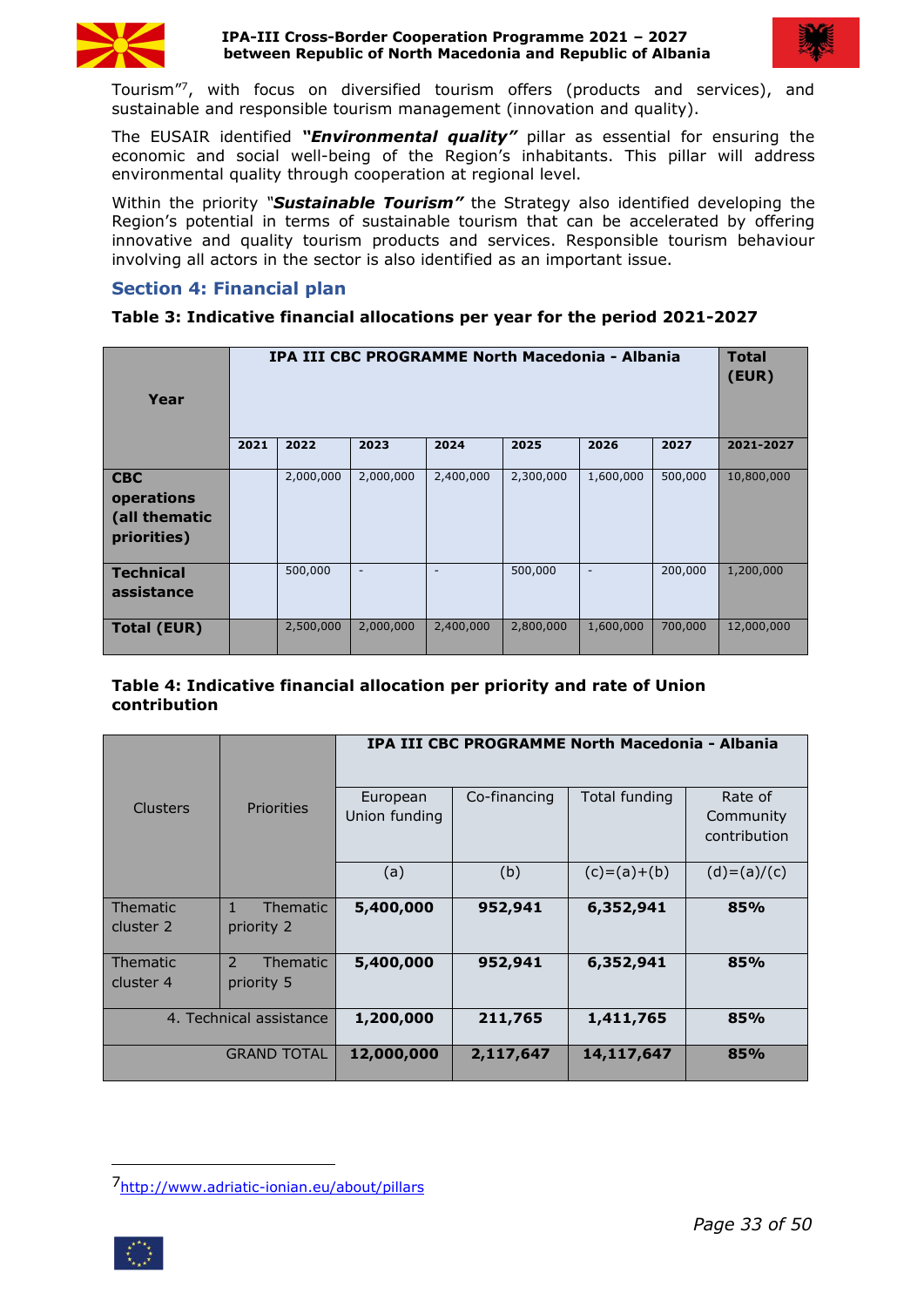



# <span id="page-33-0"></span>**Section 5: Implementing provisions[8](#page-33-4)**

# <span id="page-33-1"></span>**5.1 Financing agreement**

In order to implement this programme, it is foreseen to conclude a financing agreement between the European Commission, the Republic of North Macedonia and the Republic of Albania.

Once every seven years, the European Union decides on its future long-term budget – the Multiannual Financial Framework. The next such budget, starting on 1 January 2021, will be the first for the European Union of 27.

The proposals of the Commission for the 2021-2027 Multiannual Financial Framework will help responding to a number of opportunities and challenges. They are the product of an open and inclusive debate.

The Commission is proposing a new, modern long-term budget, tightly geared to the political priorities of the Union at 27. The proposed budget combines new instruments with modernised programmes to deliver efficiently on the Union's priorities and to rise to new challenges.

# <span id="page-33-2"></span>**5.2 Indicative implementation period**

The indicative operational implementation period of this action, during which the activities described in section 3 will be carried out and the corresponding contracts and agreements implemented, is  $\leq 84$  months from the date of entry into force of the financing agreement.

Extensions of the implementation period may be agreed by the Commission's responsible authorising officer by amending this Decision and the relevant contracts andagreements.

## <span id="page-33-3"></span>**5.3 Implementation method**

The Cross-Border Cooperation programme between Republic of North Macedonia and Republic of Albania 2021-2027will be implemented under **Direct management**.

This programme shall be implemented by direct management by the Commission / by the Union Delegations in accordance with article  $58(1)(a)$  of the Financial Regulation and the corresponding provisions of its Rules of Application. Procurement shall follow the provisions of Part Two, Title IV Chapter 3 of the Financial Regulation No 966/2012 and Part Two, Title II, Chapter 3 of its Rules of Application.

Grant award procedures shall follow the provisions of Part Two Title IV Chapter 4 of the Financial Regulation No 966/2012 and Part Two Title II Chapter 4 of its Rules of Application.

Under the Financial Regulation Parts One and Three of the Financial Regulation apply to external actions except as otherwise provided in Part Two, Title IV.

The Commission may also use services and supplies under its Framework Contracts concluded following Part One of the Financial Regulation.

All contract and payment issues are the responsibility of the Delegation of the European Union to the Republic of North Macedonia,as contracting authority (CA) of this programme.

<span id="page-33-4"></span><sup>8</sup>This section uses the provisions of IPA II Regulations

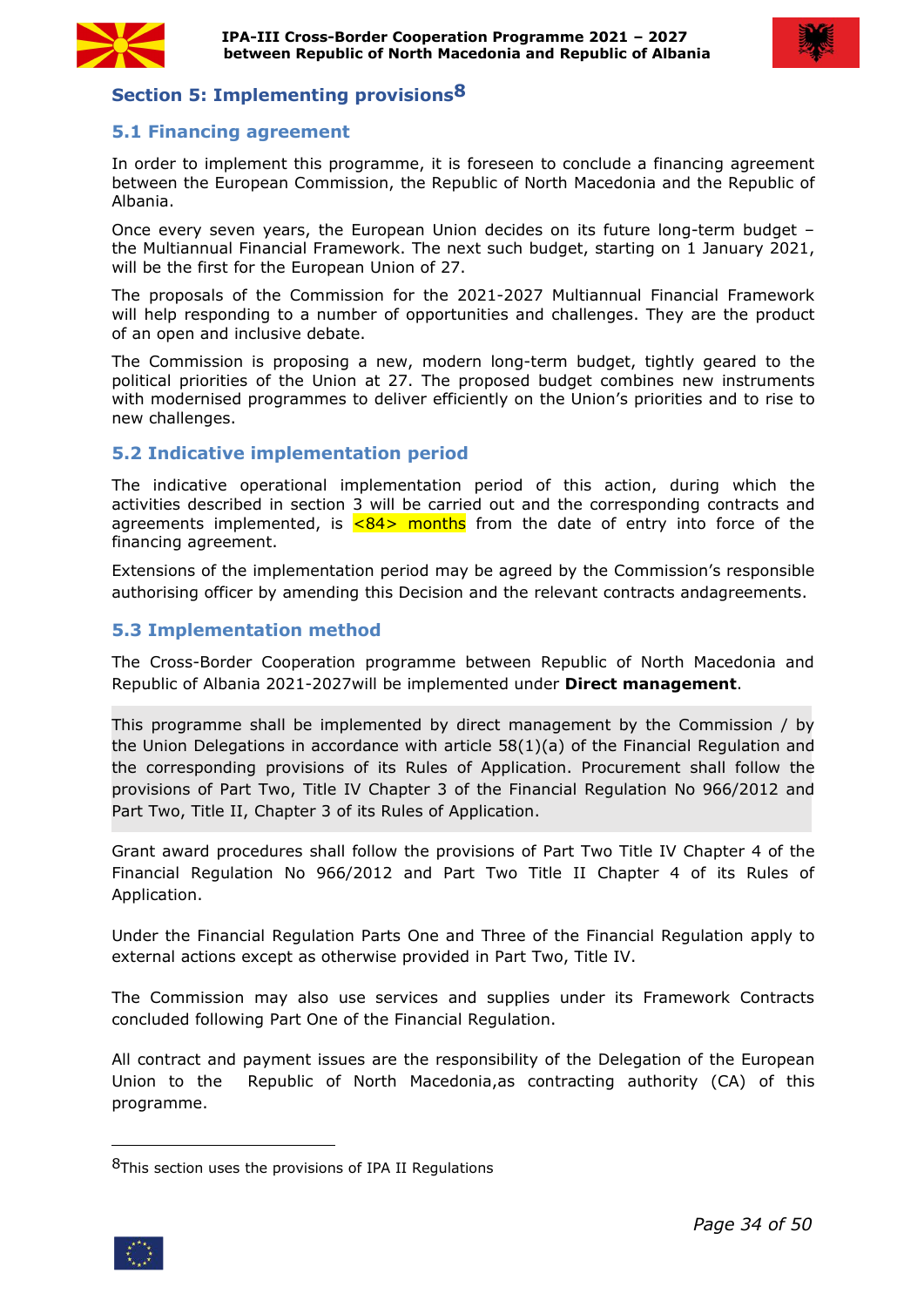



Moreover, the implementation of the programme is overseen by a joint monitoring committee (JMC) composed of representatives of both participating countries' institutions and civil society. The JMC will examine and provide anadvisory opinion on the list of operations selected through this call for proposals before the strategic project award decision.

Responsibilities and tasks under section 5.4 below

#### <span id="page-34-0"></span>**5.4 Programme management structure**

#### **5.4.1. ORGANISATIONAL STRUCTURES AT NATIONAL LEVEL**

In the **Republic of North Macedonia**, the Deputy Prime Minister for European Affairs is designated as the National IPA Coordinator, who acts as the representative of the Republic of North Macedonia vis-à-vis the European Commission.

In the **Republic of Albania** the structures are the National IPA Coordinator (NIPAC) and the Ministry for Europe and Foreign Affairs.

The National **IPA III Coordinator is the main contact point** between each beneficiary country and the Commission for all issues related to participation of the respective country in programmes under the IPA CBC.

The NIPACs of the participating countries are jointly responsible for ensuring that the objectives set out in the proposed cross-border cooperation programmes are consistent with the objectives in the IPA strategy papers.

## **5.4.2 OPERATING STRUCTURES**

Operating structure(s) has been established within the administration of each participating country to prepare, implement and manage the cross-border cooperation programmes. Together with the Delegation of the European Union to the Republic of North Macedonia, they organized a consultation process with the purpose of gathering ideas for strategic projects under the Cross-Border Cooperation programme between Republic of North Macedonia and Republic of Albania in the framework of the instrument of pre-accession assistance IPA III 2021-2027.

#### **5.4.3 Contracting Authority:**

The Delegation of the European Union to the Republic of North Macedonia will be the Contracting Authority for the programme.

#### **5.4.4 Joint Monitoring Committee**

The Joint Monitoring Committee (JMC) is the cross-border programme's decision-making body which shall satisfy itself as to the effectiveness and quality of the implementation of the Programme. The JMC is made up of representatives at national, regional and local level of the beneficiary countries, including representatives of the NIPAC Offices, Operating Structures and of socio–economic stakeholders in the eligible area. The Commission shall participate in the work of the JMC in an advisory capacity.

#### The **Joint Monitoring Committee** shall:

- be responsible for identifying the thematic priorities, specific objectives, target beneficiaries and specific focus of each call for proposals which shall be endorsed by the Commission;
- examine and provide an advisory opinion on the list of operations selected through calls for proposals before the grant award decision. The contracting authority shall adopt the final decision on the award of grants;
- review the progress made in relation to achieving the specific objectives, expected results and targets per thematic priority as set out in the cross-border cooperation programme, on the basis of the information provided by the

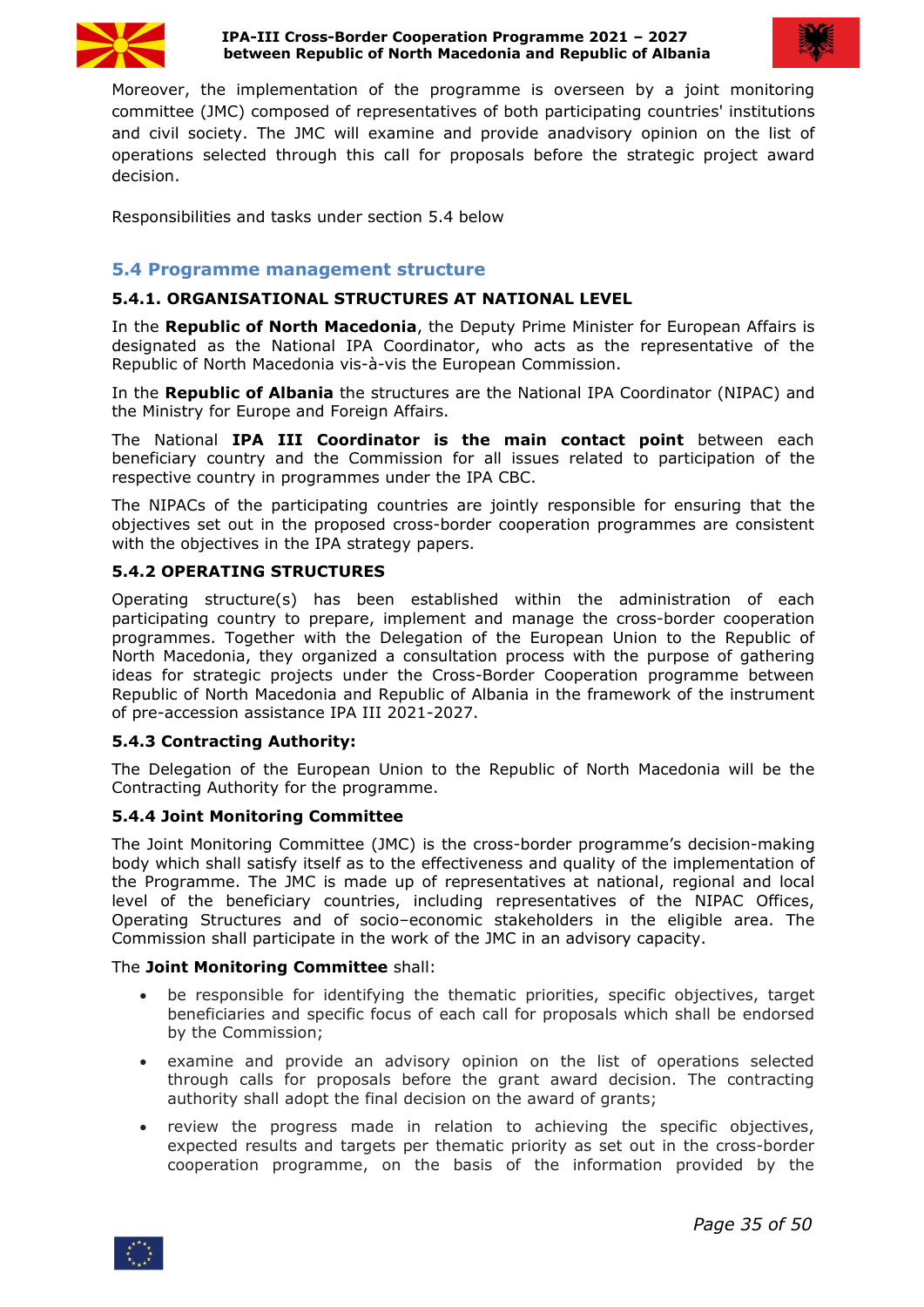

#### **IPA-III Cross-Border Cooperation Programme 2021 – 2027 between Republic of North Macedonia and Republic of Albania**



operating structures of the participating countries. Progress shall be monitored against the indicators set up in the cross-border cooperation programme;

- examine relevant findings and conclusions as well as proposals for remedial follow-up actions stemming from the on-the-spot checks, monitoring and evaluations if available;
- approve any proposal to revise the cross-border cooperation programme. Whenever needed, it can make proposals to amend the cross-border cooperation programme, to ensure the achievement of the objectives of the cross-border cooperation programme and enhance the efficiency effectiveness, impact and sustainability of the IPA III assistance. The JMC can also make recommendations as to how to improve the implementation of the cross-border cooperation programme;
- examine and approve the communication and visibility plan for the cross-border cooperation programme;
- examine and approve the evaluation plan;
- examine and approve the annual and final reports on implementation;
- examine and approve the annual work plan of the Joint Technical Secretariat.

## **5.4.5 Joint Technical Secretariat/Antenna**

The Joint Technical Secretariat –Struga (JTS) assists the JMC and the Operating Structures in carrying out their responsibilities. The JTS is located in Struga, Republic of North Macedonia, with an Antenna in Elbasan, Republic of Albania. The Joint Technical Secretariat is the administrative body of the programme responsible for day-to-day management. The costs of the Joint Technical Secretariat and its antenna are financed under the programme's Technical Assistance budget.

The JTS consists of employees from both sides of the border thus providing different language skills, and specific/targeted background knowledge. The staff has been contracted by the respective Operating Structures. Each year a work plan for the JTS shall be prepared by the Operating Structures and sent to the JMC for examination and approval.

The JTS is responsible, inter alia, for the following tasks:

- organise meetings of the JMC, including draft and distribute minutes;
- assist potential applicants in partner search and project development, organising information days and workshops; develop and maintain a network of stakeholders;
- advise grant beneficiaries in project implementation;
- prepare, conduct and report on monitoring visits to cross-border cooperation operations;
- establish a system for gathering reliable information on the cross-border cooperation programme implementation;
- provide inputs to annual and final implementation reports on the cross–border programme;
- plan and implement information campaigns and other activities related to raising public awareness on the cross-border cooperation programme including the publication of publicity material on the cross-border programme and maintenance of the cross-border cooperation programme website

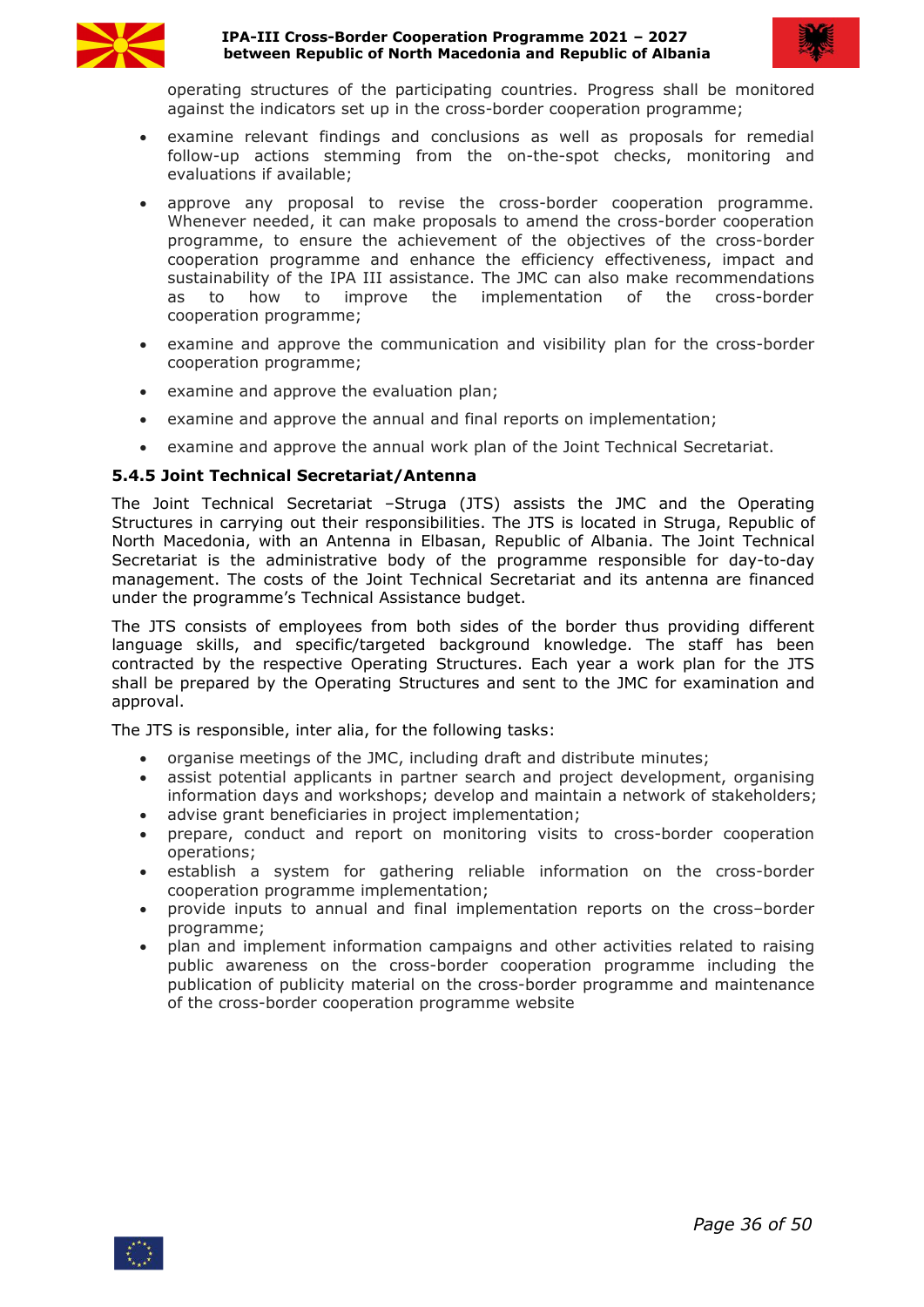



## <span id="page-36-0"></span>**5.5 Project development and selection and implementation**

#### **Calls for proposals:**

The responsible authorities in the participating countries are planning to implement the majority of interventions through grant schemes based on public calls for proposals. They will ensure full transparency in the process and access to a wide range of public and non-public entities. The Joint Monitoring Committee will be responsible for identifying the thematic priorities, specific objectives, target beneficiaries and specific focus of each call for proposals which shall be endorsed by the European Commission.

The dynamics of publication of calls for proposals depends on a number of factors, including logistics, timing of the evaluation and level of interest from the potential applicants. It cannot be therefore defined at this stage how many calls for proposals will be published during the programme period.

Before the publication of the calls for proposals (and the definition of the tendering documents) the responsible authorities will review the current needs/perspectives and realisation of indicators in previous CfPs. On this basis a list of TPs and specific objectives to be published in the CfPs will be proposed. The plan will be coordinated with other programmes/CfPs that could be eventually open/published at the same time, to avoid overlapping. For subsequent calls for proposals, those TPs and/or specific objectives which had not been previously published would be selected.

#### **Strategic projects**

Strategic projects are defined as those which have a significant cross-border impact throughout the programme area and which will, on their own or in combination with other strategic projects, achieve in particular a specific objective put forward in the CBC programme document. A strategic project aims to achieve, in an extraordinarily integrative way, a significant and long lasting impact by improving peoples' lives on the whole or large parts of the eligible programme area. It requires the involvement of those decision makers usually responsible for the type of policy or domain in which the project is contextualized. It is always beyond the scope of projects that could be funded under calls for proposals. A project may be considered "strategic" because, even though it affects a limited territory in the programme area, it rebuilds or completes networks or deals with matters of general interest to the entire area, thus encouraging overall cooperation among the communities.

Strategic projects can be selected through calls for strategic projects or outside calls for proposals. In the latter case the programme partners will jointly identify and agree on any strategic project(s).In both cases the received proposals will be evaluated on the basis of pre-defined and non-discriminatory selection criteria. Strategic projects shall deliver clear cross border impacts and benefits to the border area and its people. The following shall also be observed: relevance and contribution of the project for the programme specific objectives and expected results, maturity and feasibility of the project sustainability of results.

Moreover, the implementation of the programme is overseen by a Joint Monitoring Committee (JMC) composed of representatives of both participating countries' institutions and civil society. The JMC will examine and provide an advisory opinion on the list of proposals before the strategic project award decision. All contract and payment issues are the responsibility of the Delegation of the European Union to the Republic of North Macedonia, as contracting authority (CA) of this programme.

*CBC Programmes proposed by IPA beneficiaries may allocate up to 35% of the overall CBC programme budget for strategic projects.* Their implementation will be subject to prior assessment of their relevance and maturity by the Commission.

An initiative to select potential strategic projects was conducted under IPA II CBC technical assistance. This resulted in the collection and assessment of 19 projects undertaken in 2020. The projects submitted for examination were assessed and ranked, according to their level of maturity; only 4 of them were shortlisted for further

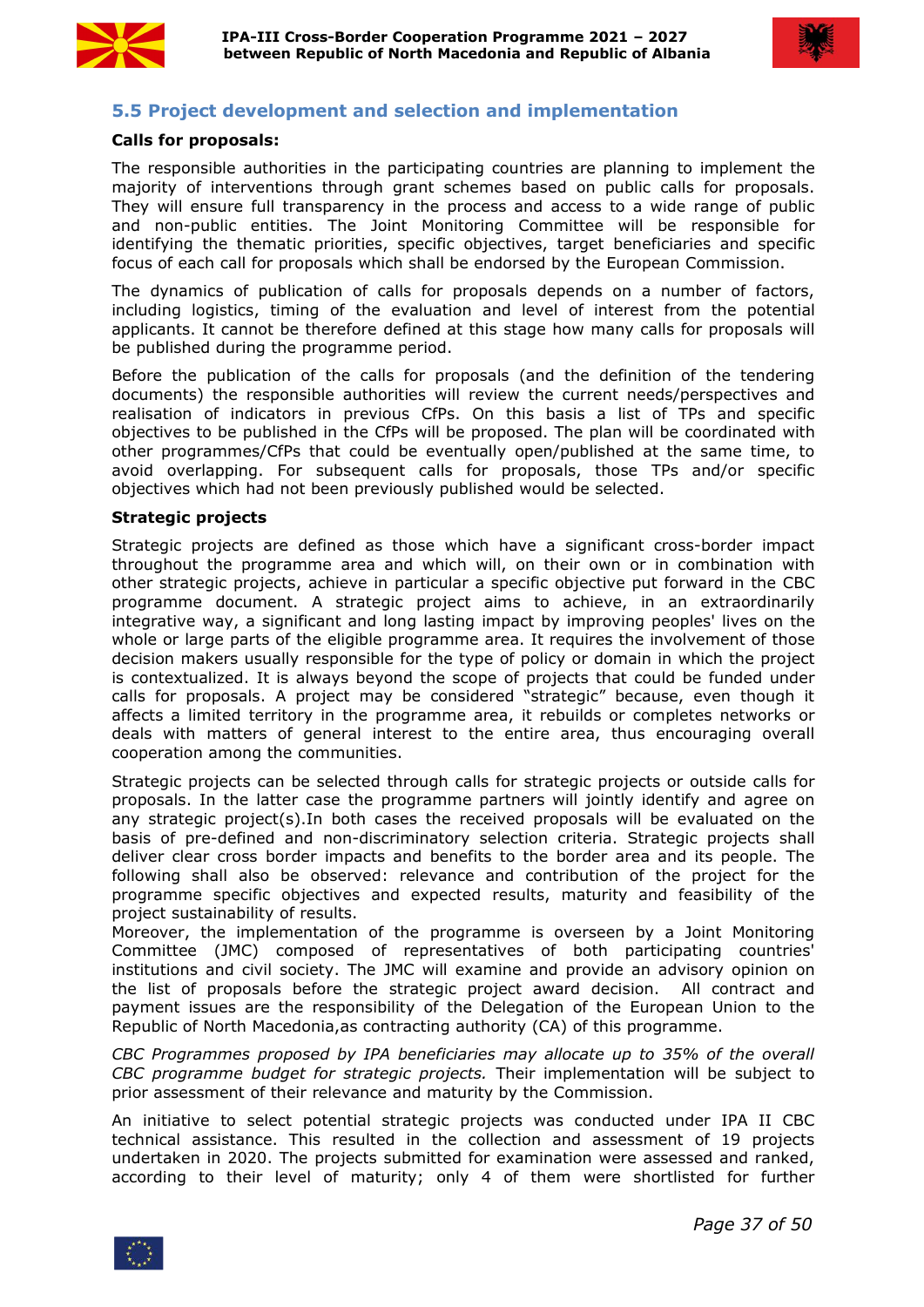



examination, with two of them being submitted to the decision of the Operating Structures.

The first strategic project idea is "Rehabilitation and reconstruction of Albania-North Macedonia Border Crossing Point: Bllatë (Dibër) - Spas (Debar)". The objective of the project is to rehabilitate the insufficient and outdated infrastructural conditions at Albania-North Macedonia Border Crossing Point: Bllatë (Dibër) - Spas (Debar). Bllatë (Dibër) - Spas (Debar) Border Crossing Point is one of five functioning border crossing points between Albania and North Macedonia. The rehabilitation and infrastructural interventions will contribute to: (i) Ensuring a sustainable socio-economic development and enhancement of border region's competitiveness; (ii) Increasing the efficiency and effectiveness of customs and police procedures at the border crossing point Bllatë-Spas, in line with Schengen standards; (iii) Improving the operational capacities of the Border Crossing Point and decrease bottlenecks on the whole Albania-North Macedonia border. The expected result is to double the capacity of the Border Crossing Point from the current value of 80,000 people per year to at least 150,000 visitors to pass through it, impacting the whole population of the regions and the two countries. The estimated cost for this project is 2,300,000 Euro. The categories of costs are procurement of equipment and small infrastructure works.

The second strategic project idea is "Ohrid lake – Bridging Two countries towards One destination". The objective of the project is to contribute towards economic development and social inclusion in the cross-border regions of the lake Ohrid watershed, Municipality of Ohrid, Struga and Debarca in North Macedonia as well as Municipality of Pogradec in Albania. Lake Ohrid is a trans-boundary lake and it presents an additional challenge for its sustainable management and development. Reconstruction of ports in Struga and Pogradec will lead towards better connectivity and touristic benefits (i) connection accesses through floating platforms for boats in Lin, Radozda and Debarca and (ii) acquiring two solar cruise ships that will be used for the international lake passenger lines will make the Lake Ohrid region as one destination for all. This project will have direct cross-border impact, by creating physical and non-physical bonds between the people living on the both sides of the border. This shall result into an increase in tourist spending and it will be of benefit for local population of the regions from both countries by generating more job opportunities and income. The estimated cost for this project is 2,000,000 Euro. The categories of costs are procurement of equipment and small infrastructure works.

Alternatively, should one or both of the proposed projects not reach enough maturity, should the budget allow it and the Programme authorities decide, a special call for project ideas may be launched, which could aim at either:

- The selection of one or more mature operations that can be funded given their relevance and readiness; OR
- The selection of operations that have to be further developed and/or operations whose supporting documents have to be completed.

# <span id="page-37-0"></span>**5.6 Payments and financial control**

# <span id="page-37-1"></span>**5.7 Reporting, monitoring and evaluation**

As part of its performance measurement framework, the Commission shall monitor and assess progress towards achievement of the specific objectives set out in the IPA III Regulation on the basis of pre-defined, clear, transparent measurable indicators.

The Commission will collect performance data (process, output and outcome indicators) from all sources, which will be aggregated and analysed in terms of tracking the progress versus the targets and milestones established for each of the actions of this programme, as well as the Country Strategy Paper.

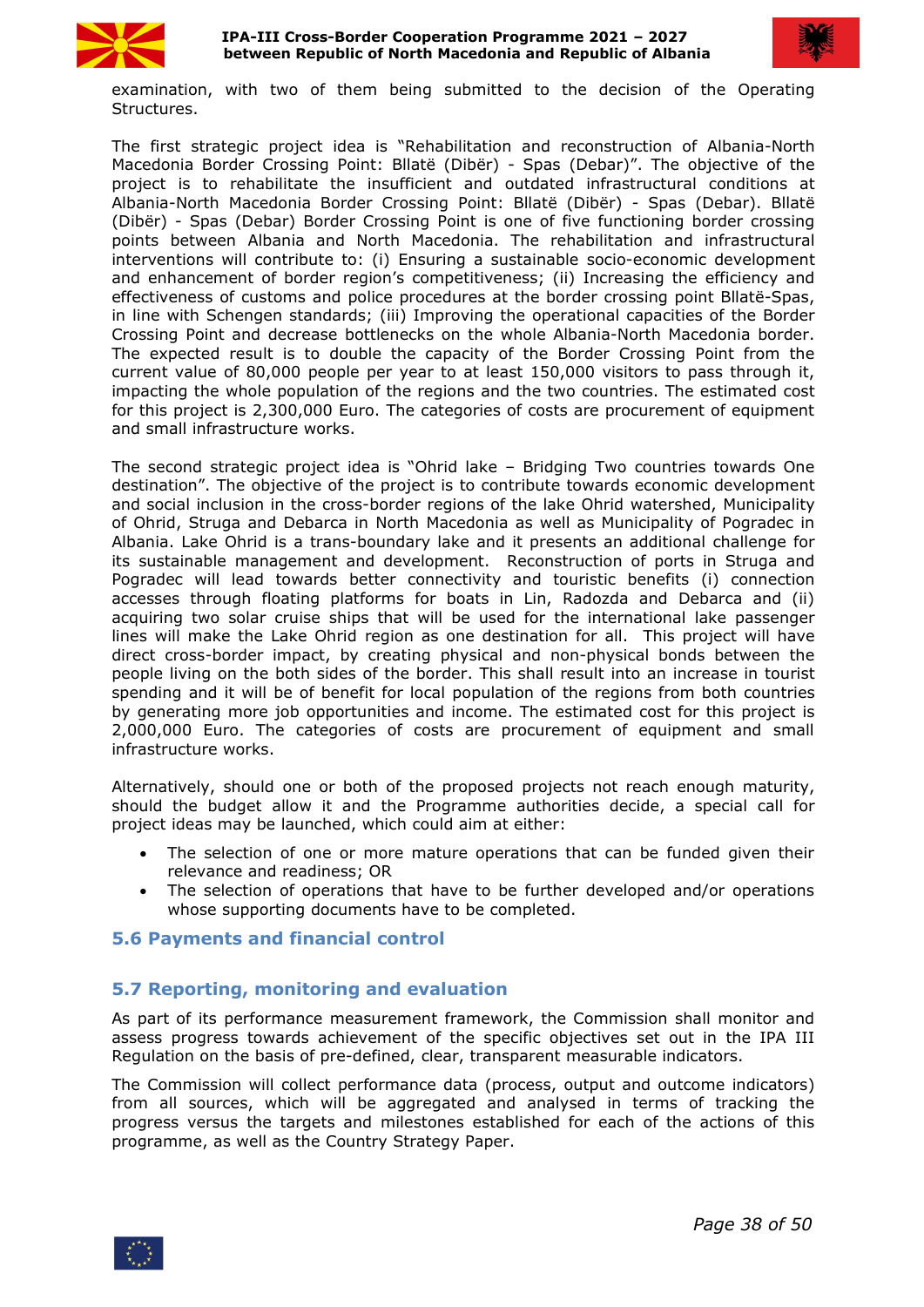



The National IPA Co-ordinators (NIPACs) will collect information on the performance of the actions and programmes (process, output and outcome indicators) and coordinate the collection and production of indicators coming from national sources.

The overall progress will be monitored through the following means: a) Result Orientated Monitoring (ROM) system; b) IPA III Beneficiaries' own monitoring; c) self-monitoring performed by the EU Delegations; d) joint monitoring by DG Enlargement and the IPA III Beneficiaries, whereby the compliance, coherence, effectiveness, efficiency and coordination in implementation of financial assistance will be regularly monitored by an IPA III Monitoring committee, supported by the Joint Monitoring Committee, which will ensure a monitoring process at programme level.

Implementation will need to be accelerated, in particular in the early years, to prevent structural backlogs in contracting and implementation, and to progressively absorb current delays.

Monitoring will be done on the basis of the indicators set out in the proposal. *The relevant performance indicators will be defined and included in the IPA programming framework and proportionate reporting requirements imposed on recipients of EU funds*. The enlargement reports will be taken as a point of reference in assessing the results of IPA III assistance. The performance reporting system should ensure that data for monitoring implementation and results are collected efficiently, effectively and on time. The Commission will regularly monitor its actions and review progress made towards delivering results. In line with paragraphs 22 and 23 of the Inter-institutional Agreement of 13 April 2016, the Commission will carry out an interim and a final evaluation.

The evaluations will assess the Instrument's effects on the ground based on the relevant indicators and targets and a detailed analysis of the degree to which the Instrument can be deemed relevant, effective, efficient, provides enough EU added value and is coherent with other EU policies. The evaluations will include lessons learnt to identify any lacks/problems or any potential to further improve the actions or their results and to help maximise their exploitation/impact. The conclusions of the evaluations accompanied by observations will be communicated to the European Parliament and to the Council.<sup>[9](#page-38-1)</sup>

# <span id="page-38-0"></span>**5.8 Information and visibility**

The programme will be implemented under legal obligations and the mandatory elements of the communication and visibility requirements stated in the EU Communication and Visibility requirements in EU-financed external actions. A variety of communication channels and publicity tools should be developed to ensure regular information between programme stakeholders and a wider audience. All communication and visibility (C&V) measures and products must be based on a communication and visibility plan built on sound analysis, proper sequencing and an appropriate budget.

Visibility and Communication Plan shall be produced in accordance with general IPA III requirements and best practice on transparency and equal treatment. The bodies involved in the implementation of the programme will be responsible for ensuring that final beneficiaries carry out the information and publicity measures on the IPA III cofinanced activities in line with the EU visibility guidelines.

<span id="page-38-1"></span><sup>9</sup>Proposal for a REGULATION OF THE EUROPEAN PARLIAMENT AND OF THE COUNCIL establishing the Instrument for Pre-accession Assistance (IPA III)

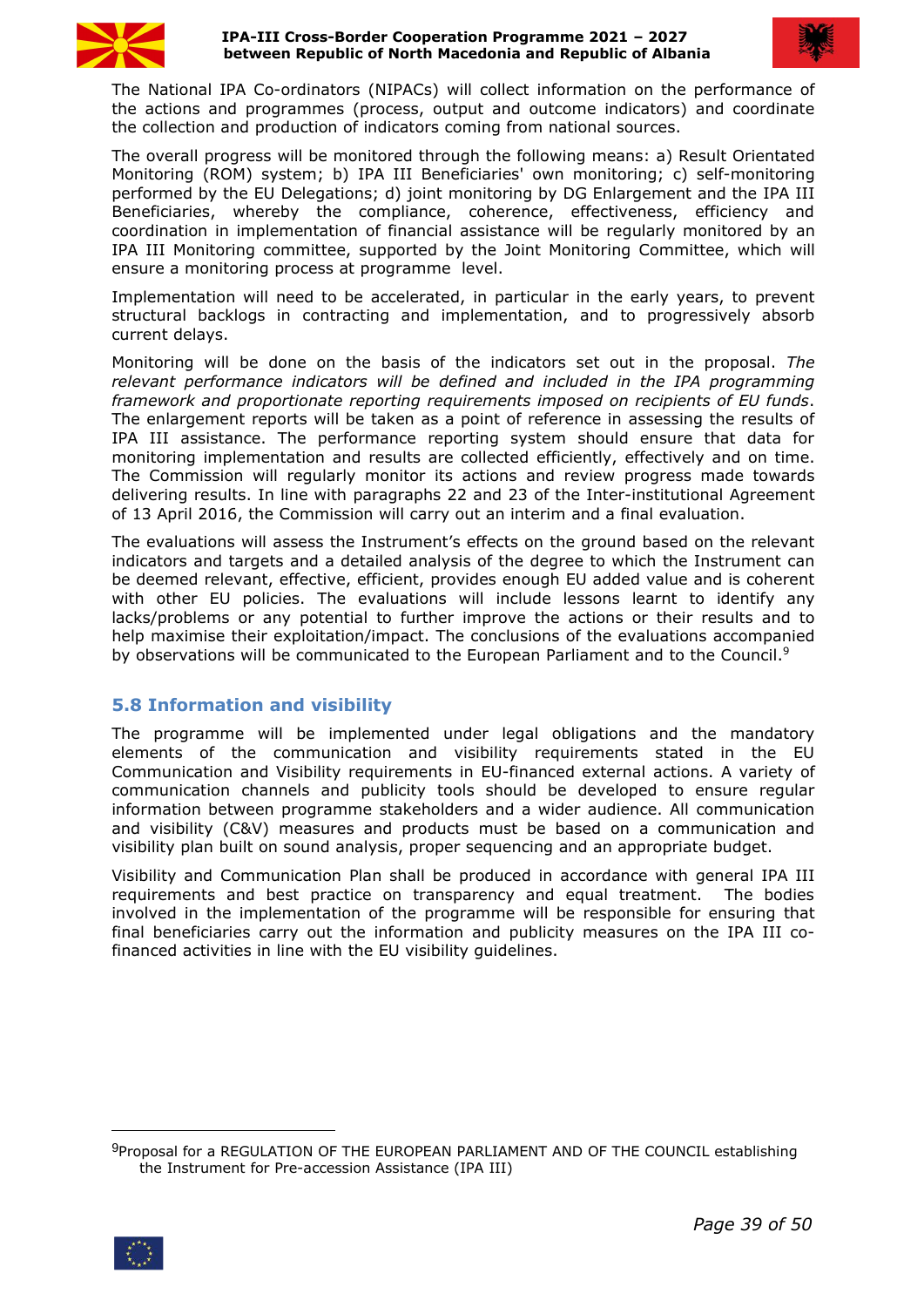



# <span id="page-39-0"></span>**ANNEX 1: Description and analysis of the programme area**

# <span id="page-39-1"></span>**Situation Analysis**

The eligible Programme Area remains unaltered – in terms of geographical/administrative coverage and population size – from the previous IPA CBC assistance for Republic of North Macedonia and Republic of Albania, covering three NUTS-3 regions in each of the beneficiary countries:

- **Pelagonia, Polog** and **Southwest** in North Macedonia, and
- **Dibër, Elbasan and Korçë** in Albania.



The programme area includes 27 municipalities in North Macedonia:

- **Pelagonia** region, consisting of the municipalities of Bitola, DemirHisar, Dolneni, Krivogastani, Krusevo, Mogila, Novaci, Prilep, and Resen;
- **Polog** region, consisting of the municipalities of Bogovinje, Brvenica, Gostivar, Jegunovce, Mavrovo and Rostuse, Tearce, Tetovo, Vrapciste and Zelino;
- **Southwest** region, consisting of the municipalities of CentarZupa, Debar, Debarca, Kicevo, MakedonskiBrod, Ohrid, Plasnica, Struga and Vevcani.

and 17 municipalities in Albania:

- **Dibër** region, consisting of the municipalities of Diber, Bulqiza, Mat and Klos;
- **Elbasan** region, consisting of the municipalities of Elbasan, Belsh, Cerrik, Gramsh, Librazhd, Peqin, Prrenjas;
- **Korçë** region, consisting of the municipalities of Korce, Devoll, Kolonje, Maliq, Pogradec, Pustec.

The six regions that comprise the Programme Area have a total population of 1,375,879 of which Republic of North Macedonia accounts for 56% and Republic of Albania for 44%.

The dimensions of the eligible regions of the Programme Area in terms of geographical extension and population are listed below.

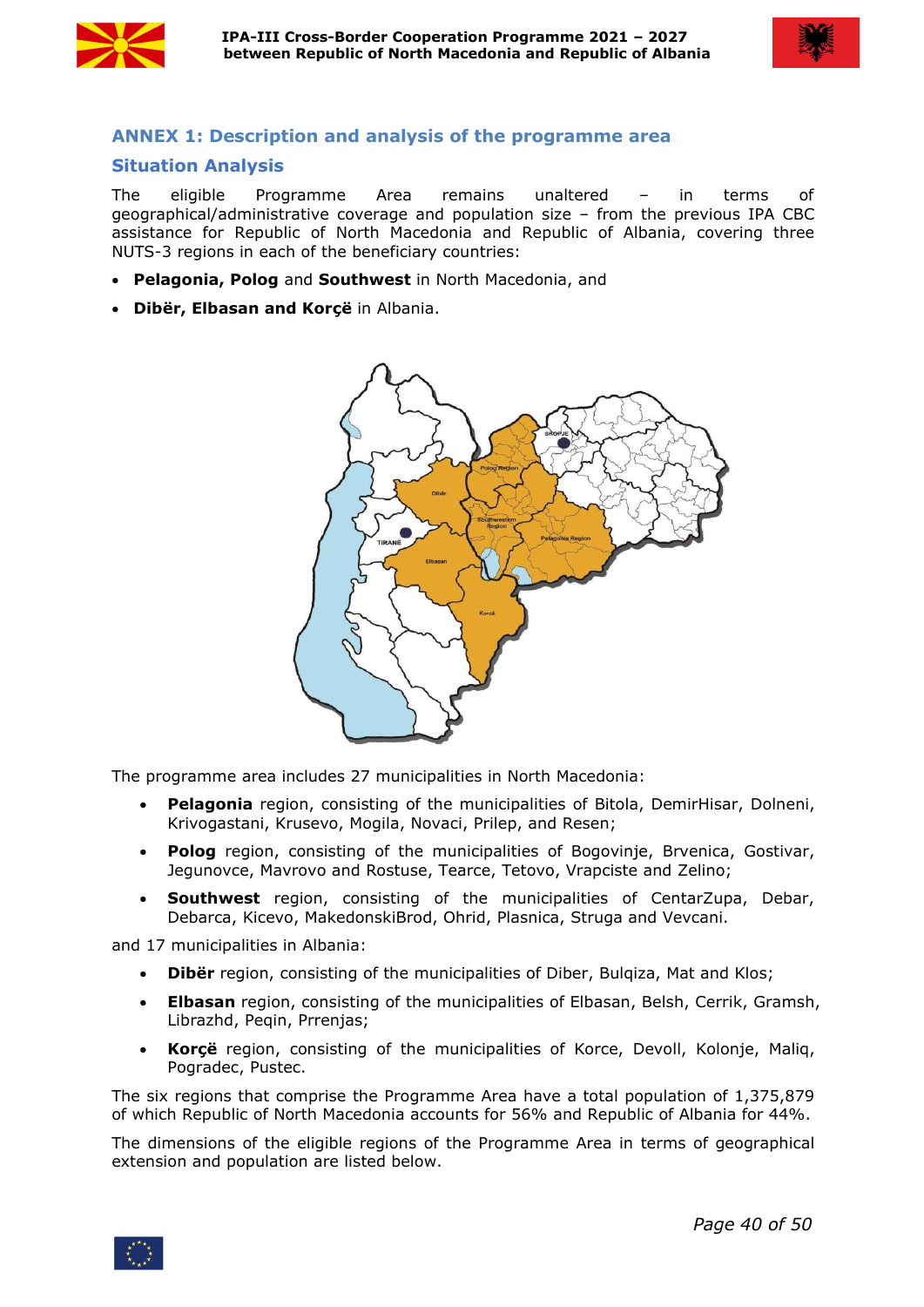



| <b>Countries</b>                 | <b>Regions</b> | Size $(km2)$ | % of Country  | Population <sup>10</sup> | of<br>$\frac{0}{0}$<br>Country |
|----------------------------------|----------------|--------------|---------------|--------------------------|--------------------------------|
| <b>North</b><br><b>Macedonia</b> | Pelagonia      | 4,717        | 18.3%         | 228,448                  | 11.0%                          |
|                                  | Polog          | 2,416        | 9.4%          | 321,957                  | 15.5%                          |
|                                  | Southwest      | 3,340        | 13.0%         | 219,622                  | 10.6%                          |
|                                  | <b>TOTAL</b>   | 10,473       | 40.7%         | 770,027                  | 37.1%                          |
| <b>Albania</b>                   | <b>Diber</b>   | 2,586        | 9.0%          | 119,963                  | 4.2%                           |
|                                  | <b>Elbasan</b> | 3,199        | 11.1%         | 276,765                  | $9.7\%$                        |
|                                  | Korce          | 3,711        | 12.9%         | 209,124                  | 7.3%                           |
|                                  | <b>TOTAL</b>   | 9,496        | 33.0%         | 605,852                  | 21.3%                          |
| <b>PROGRAMME TOTAL</b>           |                | 19,969 $km2$ | $36.7\%^{11}$ | 1,375,879                | 28%12                          |

The length of the countries' border covered by the Programme Area is 191 km (151 km over land, 12 km along the Drim River and 28 km in the Ohrid and Prespa lakes).

There are 5 border crossing points between the Republic of North Macedonia and the Republic of Albania:

- 1. [Ќafasan](https://en.wikipedia.org/wiki/Qaf%C3%AB_Than%C3%AB) [\(Struga\)](https://en.wikipedia.org/wiki/Struga_Municipality) from North Macedonia through- [QafëThanë](https://en.wikipedia.org/wiki/Qaf%C3%AB_Than%C3%AB) leading to ([Pogradec](https://en.wikipedia.org/wiki/Pogradec)) –Librazhd, and Elbasan, Albania;
- 2. [SvetiNaum](https://en.wikipedia.org/wiki/Monastery_of_Saint_Naum) [\(Ohrid\)](https://en.wikipedia.org/wiki/Ohrid_Municipality) from North Macedonia through Tushemisht leading to Pogradech at the south-eastern end of Lake Ohrid in Albania;
- 3. [Spas](https://en.wikipedia.org/w/index.php?title=Spas,_Republic_of_Macedonia&action=edit&redlink=1) ([Debar](https://en.wikipedia.org/wiki/Debar_Municipality)) from North Macedonia through [Bllatë](https://en.wikipedia.org/wiki/Bllat%C3%AB_e_Sip%C3%ABrme) [\(Dibër](https://en.wikipedia.org/wiki/Dib%C3%ABr,_Albania)), leading to Peshkopi, Bulqiza and Burrel, Albania;
- 4. [Stenje](https://en.wikipedia.org/wiki/Stenje) ([Resen](https://en.wikipedia.org/wiki/Resen_Municipality)) from North Macedonia through [Goricë](https://en.wikipedia.org/wiki/Goric%C3%AB_e_Madhe) [\(Pustec\)](https://en.wikipedia.org/wiki/Pustec_Municipality), leading to the northern shores of Lake Prespa in Albania.
- 5. Džepište ( Debar) from North Macedonia to [Trebisht](https://en.wikipedia.org/wiki/Trebisht) ([Dibër](https://en.wikipedia.org/wiki/Dib%C3%ABr,_Albania)), Albania

The border areas in the Republic of North Macedonia and the Republic of Albania feature different political and socio-economic legacies that define their current socio-economic, cultural, and administrative-political profiles and determine the rationale and potential for co-operation between institutions and people across the border for better integration and social and economic cohesion of the entire region. Good governance at national, regional and local levels is and will remain of vital importance in thiscontext.

#### **Geography**

The Programme Area is characterised by rich natural resources, ethnic diversity and similar culture but different languages spoken. Nature and environment are rich in mountains, hilly areas intersected with rivers, valleys and lakes. The region features three big water reservoirs in the region: Ohrid, Prespa and Debar lakes, surrounded by a National Park and creating favourable conditions for the development of hydro energy in which the two countries had already invested. There are three National parks in the programme area on the side of North Macedonia: Galichitsa, Mavrovo and Pelister<sup>[13](#page-40-3)</sup> and four National Parks on the side of Albania: Prespa, Bredhi i Drenovës, Lura, and Shebenik-Jabllanicë.

<span id="page-40-3"></span> $13$ The geographical coordinates, surface area in ha and year of proclamation are: Galichitsa 40o 59'N/20o 52'E 22 750 (1958), Mavrovo 41o 40'N/20o 46'E 73 088 (1949), Pelister 40o 57'N/21o 14'E 12 500 (1948)



<span id="page-40-0"></span><sup>102018</sup> Population estimation of the both National Statistical Offices

<span id="page-40-1"></span><sup>11</sup> Percentage of aggregated countries' sizes

<span id="page-40-2"></span><sup>12</sup> Percentage of aggregated countries' population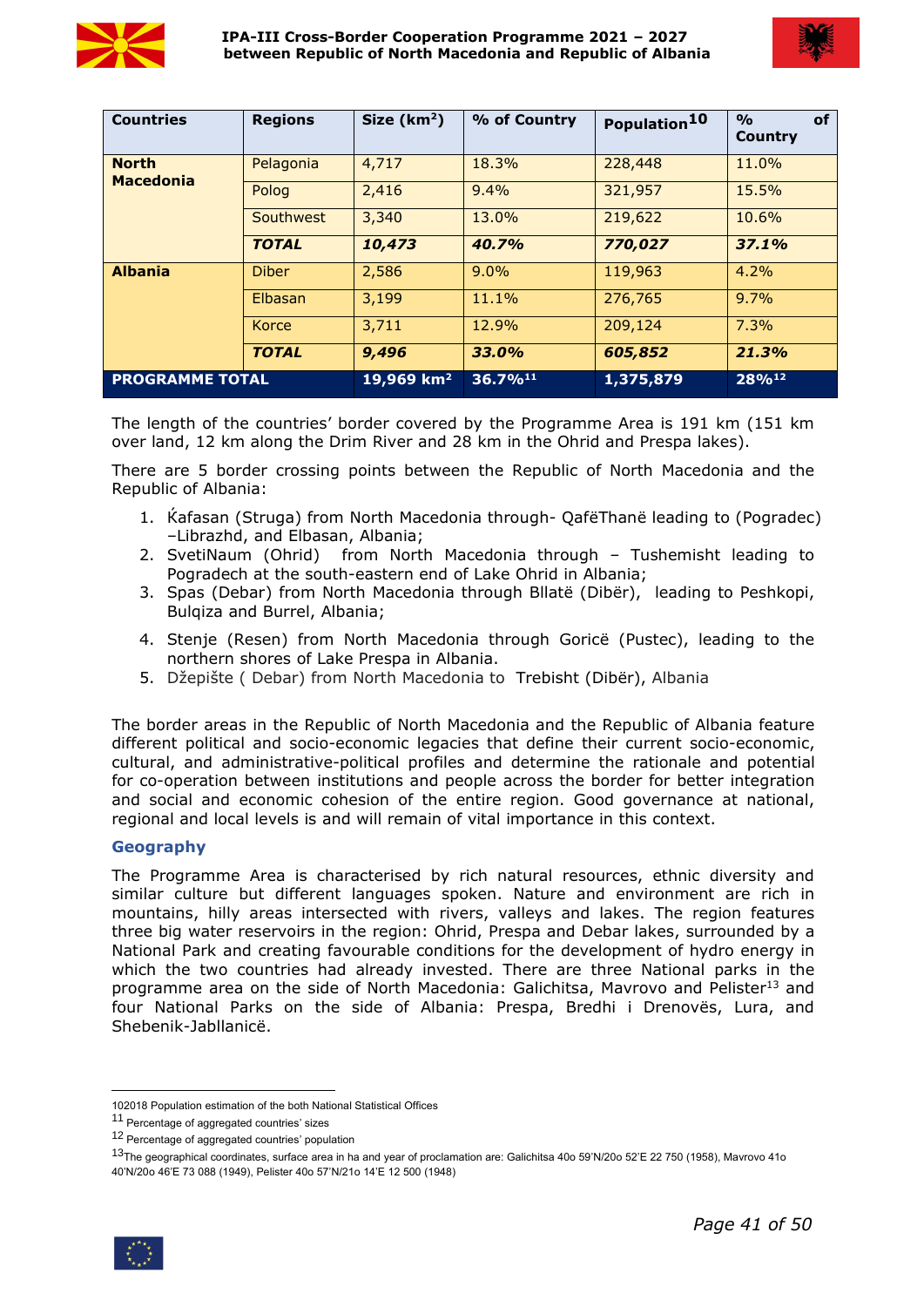

#### **IPA-III Cross-Border Cooperation Programme 2021 – 2027 between Republic of North Macedonia and Republic of Albania**



The climate in the cooperation area is diverse, from moderate-continental, transitional continental and mountainous to Mediterranean along the river valleys. The mountains are generously forested with deciduous and evergreen trees that provide excellent opportunities for tourism, recreational activities and for the wood-processing industries. The region has great natural and artificial wealth and it is rich with mineral resources that are found throughout its territory.

All six regions that comprise the cross-border Programme Area are characterised by favourable climatic conditions and a high presence of **natural and environmental resources** (mineral resources, ore, water, renewable energy sources and arable land) and significant **biodiversity**.

## **Demography**

|                                        | <b>North Macedonia</b> |            |         | <b>Albania</b> |         |             |  |
|----------------------------------------|------------------------|------------|---------|----------------|---------|-------------|--|
|                                        | Pelagonia              | South-west | Polog   | Dibër          | Elbasan | Korçë       |  |
| Total population                       | 228,448                | 219,622    | 321,957 | 119,963        | 276,765 | 209,12<br>4 |  |
| of<br>population<br>Age<br>0-<br>14(%) | 15.3%                  | 14.6%      | 16.2%   | 20.6%          | 18.2%   | 17.5%       |  |
| population 65+<br>Age of<br>(%)        | 16.6%                  | 12.2%      | 9.6%    | 13%            | 14%     | 13.2%       |  |
| Density <sup>14</sup>                  | 48.4                   | 65.8       | 133.3   | 46             | 87      | 56          |  |

Five out of the six regions record (with the exception of Polog, but even there the population is decreasing) a negative population growth. This is a negative development from the period when the programming document for IPA II CBC was drafted, when only two of the regions of North Macedonia (Pelagonia, South West) were registering such trend, while all three regions of Albania were registering positive natural growth. The Review Report shows that the main cause for this trend is migration (internal – from remote, peripheral mountainous areas to larger centres and abroad), which in turn is caused by lack of labour opportunities but also lack of appropriate transport infrastructure and low access to health and other basic services.

All regions of the Programme area are affected by migration – either outwards migration, to other parts of the country or even abroad, or from rural areas towards urban areas.

#### **Political aspects**

The accession of North [Macedonia](https://en.wikipedia.org/wiki/North_Macedonia) to the [European](https://en.wikipedia.org/wiki/European_Union) Union (EU) has been on the agenda for future [enlargement](https://en.wikipedia.org/wiki/Future_enlargement_of_the_European_Union) of the EU since 2005, when it became a candidate for accession. Albania received the candidate status in 2014.On 25 March 2020, the Council decided – and European leaders endorsed this decision on 26 March 2020 –**to open accession negotiations with the Republic of North Macedonia and the Republic of Albania** and**, shortly after, the decision was followed by the presentation of draft negotiating framework laying out the guidelines and principles for their accession talks.**

"*Today marks another important step on Albania's and North Macedonia's paths to the European Union. Delivering on our commitment, we outline concrete frameworks forthe conduct of accession negotiations. Our proposals build on the revised enlargement methodology we put forward in February to make the accession process more credible, with a stronger political steer, more dynamic and predictable. I look forward to the discussions with Member States and to holding as soon as possible the first inter governmental conferences with the two countries. Their future lies clearly in the*

<span id="page-41-0"></span> $14$ Population density is calculated on the basis of land area

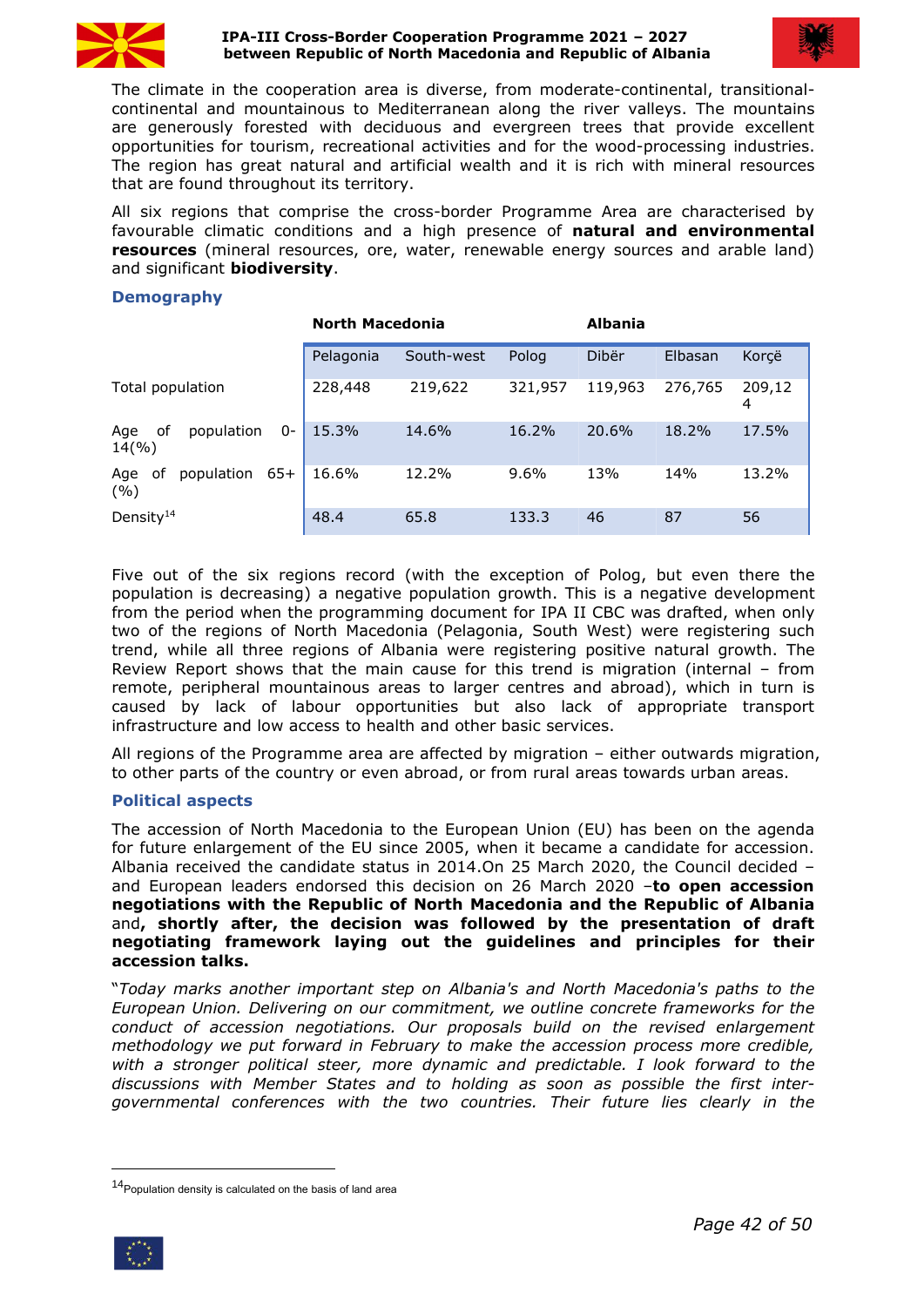



*European Union and I am confident they will continue to deliver on the reforms on their EU path, as they have done so far*." [15](#page-42-0)

**On 6th of October 2020,** the Commission adopted its [Communication](https://ec.europa.eu/neighbourhood-enlargement/sites/near/files/20201006-communication-on-eu-enlargement-policy_en.pdf) on EU enlargement policy and the 2020 Enlargement Package and a comprehensive [Economic](https://ec.europa.eu/commission/presscorner/detail/en/IP_20_1811) and Investment Plan for the Western Balkans, which aims to spur the long-term recovery of the region, a green and digital transition, foster economic regional cooperation, boost economic growth and support reforms required to move forward on the EU path.

The European Commission confirmed further progress in the implementation of reforms in Albania and North Macedonia and looks forward to the first intergovernmental conferences to be convened as soon as possible after the adoption of the negotiating frameworks by the Council.

#### **Bilateral relations**

Relations between North Macedonia and Albania have intensified. During 2019, the two sides agreed to establish a commission for joint management of natural and cultural heritage of the Ohrid region, and to improve the implementation of UNESCO recommendations. Frequent bilateral visits took place during the reporting period. In October 2019, President Pendarovski paid his first official visit to Albania in the context of the Southeast Europe Peace Summit. In November 2019, Albania opened an Honorary Consulate in Bitola. In the context of the COVID-19 crisis, the Presidents of both countries and the Ministers of Foreign Affairs also maintained close communication.

#### **Infrastructure**

With the Ohrid airport being the only air route for passengers in the Programme area, the main road crossing in the entire area is the **Pan-European Corridor VIII**, linking the Adriatic-Ionian region with the Southern Balkans and the Black Sea and expected to become – upon its completion – a multi-modal transport system comprising sea-, air-, road and rail routes.

Commencing via a ferry crossing from the Italian Adriatic coast at Bari or Brindisi, it is designed to link the Albanian Adriatic port of Durres with Tirana and Skopje, running towards Elbasan, crossing into North Macedonia in the southern part of the cross-border area at the Ohrid lake (Qafe Thane-Struga cross-border checkpoint) and then running north to Tetovo, on its way to Skopje. From there the routes cross via Kumanovo into Bulgaria (Pernik - Sofia - Plovdiv – Burgas, and thence to Varna on the Black Sea coast).

Similarly, **branch D of the Pan-European Corridor X** (which links Northern Europe through Serbia and North Macedonia to the international port of Thessaloniki in Greece) is crossing from Veles into the eastern part of the cross-border region in North Macedonia - to Bitola, then expected to run south into Greece via Florina and to meet the existing Via Egnatia motorway.

Inadequate transport infrastructure – at both the regional and local levels, as well as in regard to the connection roads with the aforementioned Pan-European Corridors VIII and X – and limited intra- and interregional connectivity represent major shared challenges across the Programme's cross-border regions. Adding to peripherality and insufficient levels of development, the lagging infrastructure and connectivity restrict the population's access to both key services and main markets and increase their sense of remoteness, hence intensifying depopulation through emigration and economic stagnation.

While the current state of the national and regional roads within the cross-border regions is far from optimal, there are a number of approved transport projects currently underway, funded by the European Union or other donors. However, the situation is much more acute in regard to local roads, in particular in rural areas. Out of a total of 3.292 km of local roads in the three regions in North Macedonia only 60% or 1.998 km

<span id="page-42-0"></span><sup>15</sup> Commissioner for Neighbourhood and Enlargement OlivérVárhelyi commented on the draft negotiation frameworks for Albania and North Macedonia

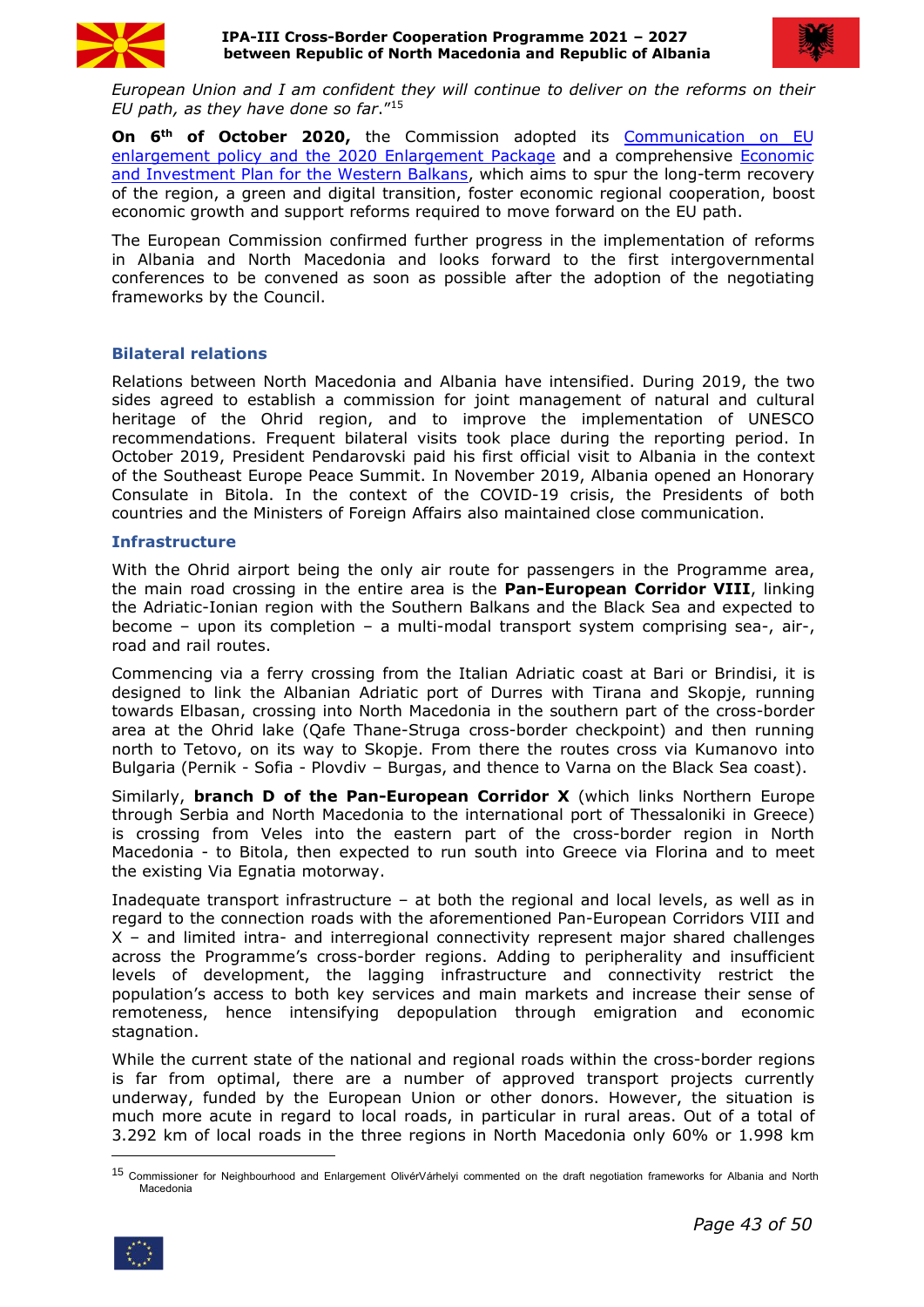

#### **IPA-III Cross-Border Cooperation Programme 2021 – 2027 between Republic of North Macedonia and Republic of Albania**



are coated with asphalt. Similarly, lack of road infrastructure and accessibility are considered among the main factors behind the advancing depopulation and decline in parts of the Dibër and Korça regions in Albania, among the most problematic nationwide in terms of net internal migration and out-migration. Access from the municipalities of Bulqiza and Dibërto markets for their produce and to the rest of the country affects greatly the sustainability of the local economy. Access from the main villages of Korça district (Dardha, Voskopoja, Boboshtica, Vithkuqi, Prespa villages, Lini, Driloni, Tushemishti, Pusteci, Rehova and Borova - which together with the city of Korça and Pogradec constitute the network of settlements designated as tourist destinations) to the key services established in the city of Korça are lengthy and difficult.

Expectedly, inadequate transport infrastructure systems result in poor cross-border connectivity of the two transport systems.

In general, there are several road sections which considerably reduce the speed of transportation, and the overall travel time is significantly prolonged by the long customs procedures at the border checkpoints. Apart from improving the road infrastructure along these segments, rehabilitation of the premises of the border/customs posts and introducing measures to speed up border crossing will significantly enhance and facilitate cross-border connectivity.

North Macedonia has become the ninth participating country of the EU [Strategy](https://ec.europa.eu/regional_policy/en/policy/cooperation/macro-regional-strategies/adriatic-ionian/) for the Adriatic and Ionian Region (EUSAIR) and the country has coordination role in Pillar 2 (Connecting the Region), together with Italy and Serbia. The aim of this pillar is to develop inter-linked sustainable transport and energy networks in the macroregion. Albania together with Croatia leads the Pillar 4"Sustainable Tourism" (diversification of tourist offers, tourism management). In June 2021Albania takes over the presidency ofEUSAIR currently held by Slovenia.

The regional initiative "Green Corridors" enabled the smooth flow of goods in the most critical phase of the coronavirus pandemic (COVID-19) by stabilizing the flow of goods in the Western Balkans region, which significantly helped export-oriented companies, but also those whose production depends on imports.

#### **Economy**

#### *Gross domestic product, by regions, 2017 - North Macedonia*

|                                | <b>GDP (in million EUR)</b> | <b>GDP per capita (in EUR)</b> |
|--------------------------------|-----------------------------|--------------------------------|
| Pelagonia                      | 1076.48                     | 4690.73                        |
| <b>Southwest</b>               | 851.59                      | 3876.07                        |
| <b>Polog</b>                   | 733.16                      | 2282.58                        |
|                                |                             |                                |
| <b>North Macedonia (total)</b> | 10028.78                    | 7834.31                        |

*Source: Statistical office*

#### *Gross domestic product, by regions, 2017 - Albania*

| <b>REGION</b>   | <b>GDP (in million EUR)</b> | <b>GDP</b> per capita (in EUR) |
|-----------------|-----------------------------|--------------------------------|
| <b>Dibër</b>    | 376.5                       | 3054.2                         |
| <b>Elbasan</b>  | 800.5                       | 2846.9                         |
| <b>Korcë</b>    | 644.9                       | 3038.7                         |
| Albania (total) | 11708.7                     | 4074.7                         |

Source: INSTATGross domestic product, by regions

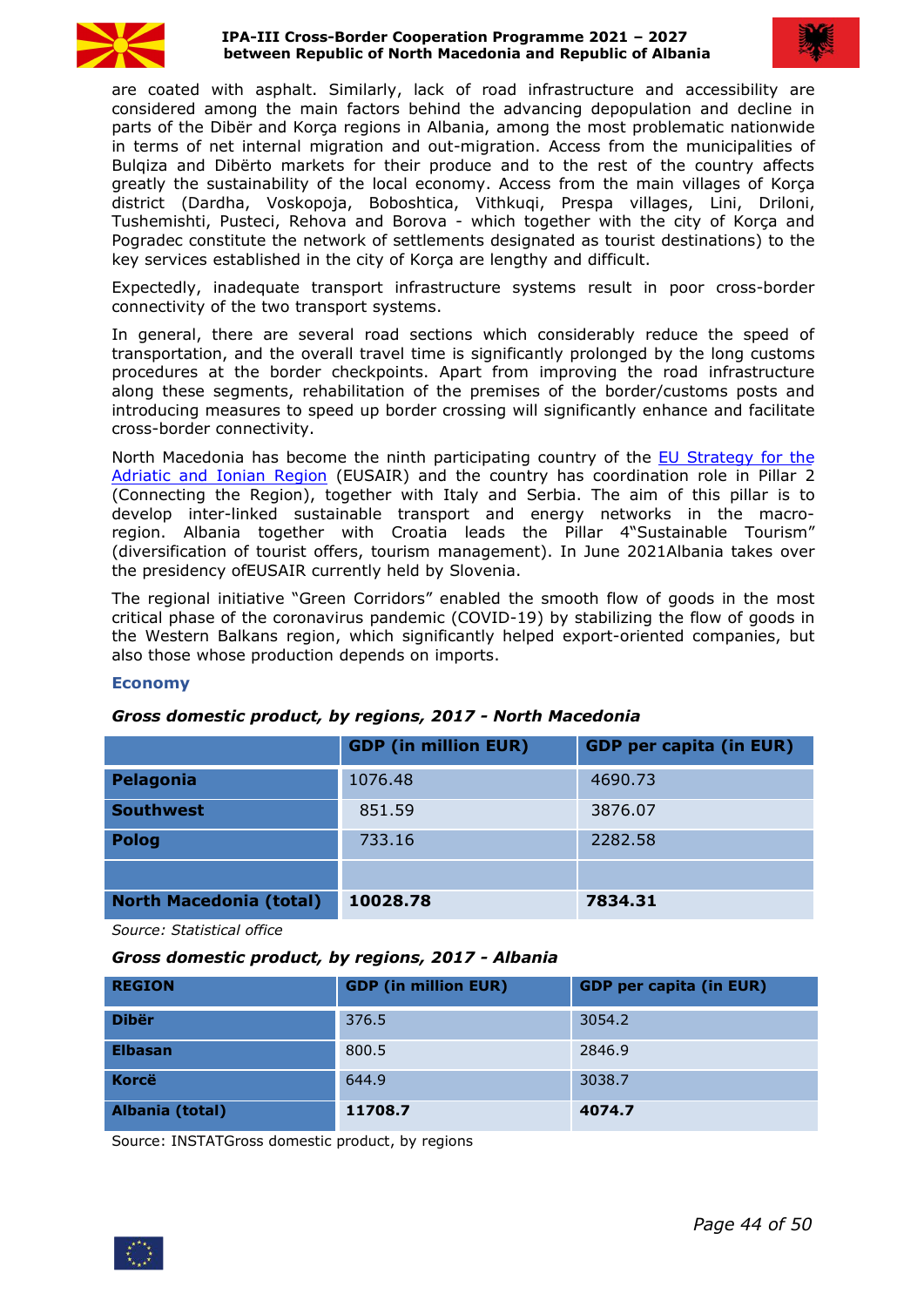



The most important economic sectors in the Programme area are agriculture (especially in Pelagonia and Elbasan), exploitation of mineral resources and tourism (especially the Southwest region, with the highest share of accommodation facilities at national level – 61.87% and Korcë, the second preferred destination of domestic trips for personal or business purposes at national level is with 15.1 %).

#### **Entrepreneurship and SME development**

The two sides of the Programme area have rather different characteristics in terms of their economic development.

In North Macedonia, the regional disparities tend to be significant, in favour of the Skopje Region, which registers the biggest share (42.8%) of the country's GDP in 2017. As regards the cooperation regions, the share in the gross domestic product is the following: Pelagonia 10.7%, Polog 7.3% and Southwest region 9.8%. This accounts fora total of 27.8% of the GDP, while the population accounts for roughly 37% of the total population.

An analysis of the number of companies shows that the regions in the Programme area account (in 2017) for 33.33% (as compared to37.69% for the single region of Skopje) of the total number of companies in North Macedonia. A more in-depth analysis shows, however, that the biggest percentage of companies consists of those that hire fewer than 10 employees, with only a small number of companies with a number of employees in excess of  $250^{16}$ .

When comparing the share of the GDP generated in the area with the share of companies it is obvious that the productivity of the companies is rather low.

In Albania, the regional disparities tend to be more severe. The share of the regions in the gross domestic product is the following: Dibër 0.32%, Elbasan 0.68%andKorçë region 0.55%. This accounts for a total of 1.55% of the GDP, while the population accounts for roughly 21% of the total population.

An analysis of the number of companies shows that the regions in the Programme area account (in 2017) for 18.42% of the total number of companies in Albania. A more indepth analysis shows, however, that the biggest percentage of companies consists of those that hire fewer than 10 employees, with only a small number of companies with a number of employees in excess of  $250^{17}$  $250^{17}$  $250^{17}$ .

There is a noticeable upward trend in the number of companies from 2013 to 2017, with more than double in Korçë and almost double in Elbasan. The numbers show that the entrepreneurial culture in the regions is dynamic, with a significant growth rate in recent years.

As shown in the economy section above, there are disparities in terms of GDP between the 6 regions in the Programme area, with Polog lagging significantly behind, while Pelagonia is significantly ahead. However, all six regions are lagging behind their national averages.

The most important economic sectors in the Programme area are agriculture (especially Pelagonia and Elbasan), exploitation of mineral resources and tourism (especially the Southwest region, with the highest share of accommodation facilities at national level – 61.87% and Korcë, the second preferred destination of domestic trips for personal or business purposes at national level is with 15.1 %).

The main constraints that could be addressed in order to improve competitiveness are:

- Low productivity
- Low value added (e.g. primary agricultural produce)

<span id="page-44-1"></span><sup>17</sup>Source: Albania's Institute of Statistics (INSTAT).



<span id="page-44-0"></span><sup>16</sup>*Source*: State Statistical Office of North Macedonia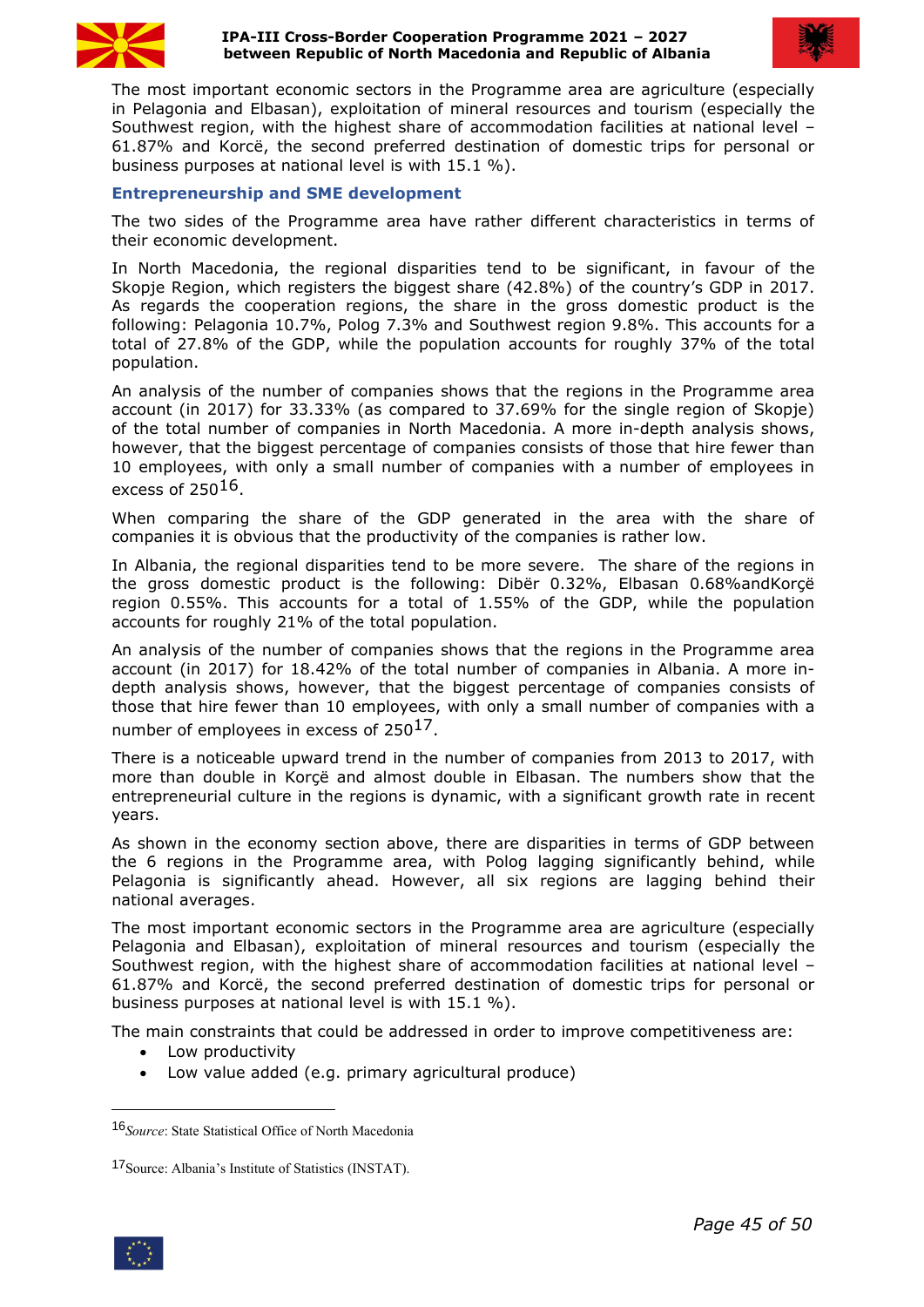

#### **IPA-III Cross-Border Cooperation Programme 2021 – 2027 between Republic of North Macedonia and Republic of Albania**



- Low investments in highly promising sectors (e.g. tourism)
- Lack of recognition of local products and tourism destination

By capitalising on the strengths, such as dynamic entrepreneurial culture, investment in sectors that are highly sought after but not exploited at their real potential, a targeted intervention in competitiveness could bring about an increase in revenue, employment and, eventually, GDP.

#### **Tourism development**

Tourism industry, as widely seen, refers to a supposedly single 'entity' operating across all places where tourism activities occur. Until recently, i.e. notwithstanding disruption from the current Covid-19 pandemic, it has been one of the largest and fastest growing industries in the world and a key driver that can contribute to sustainable development and growth, exerting considerable economic, political, social and cultural impact to the overall economy and society, thus securing itself a prominent position in the overall development effort.

Despite the wealth of natural, historical and cultural heritage assets briefly described above, tourism development across the Programme area is still in an early stage and leaves much to desire. According to data the World Travel & Tourism Council (WTTC), the direct contribution of the entire tourism and travel sectors of both counties to their respective gross domestic products (GDP) was rather meagre, at least when compared to the sector's performance in the neighbouring countries, albeit increasing over time.

Among the regions of the Programme area, in North Macedonia the Southwest region is the absolute leader with a 53.43% share of tourism activities due to the presence of Ohrid and Prespa lakes, whereas the Polog region is the least developed with a share as low as 2.86%. Pelagonia lies in between, with a tourist offer featuring its clean environment, historical urban areas (Bitola, Krusevo) and villages and its cultural legacy and capitalising on touristic attractions such as the Pelisterski Ochi glacial lakes, the Pelister and Galichica National Parks, several protected areas, the archaeological sites of Heraclea and Stibera etc.

In Albania, activities related directly with tourism had a contribution by 2.8 % in GDP. Taking in consideration the indirect effect of those expenditures in other activities, this contribution is higher. Meanwhile, the three regions of the Programme area are very diverse, alternating with natural lake, mountainous and plain landscapes and related tourist development potentials. Dibër Region is the least developed and still unexplored in this context. The situation is very different in Korçë, ranking amongst the most preferred by local and foreign tourists and with significantly increased capacities for tourism. Nevertheless, tourism offer is fragmented and generally oriented towards seasonal tourism in one destination in the absence of more comprehensive packages and tourist itineraries.

Given the significant potential across the regions of the Programme area, **stimulation of investments in tourism, and related infrastructures, development of suitable accommodation and catering capacities and differentiated tourism packages extending along all seasons of the year, compilation of tourist maps and itineraries tailored to – and combining accordingly – the regions' diversity and respective tourist product offer** (classical and alternative forms of tourism activities), remain another key **common challenge for the Programme's cross-border regions** and may also represent a **key component** of the upcoming IPA III Cross-Border Cooperation Programme between Republic of North Macedonia and Republic of Albania for 2021-2027.

Tourism is among the worst impacted sectors of the economy by the COVID-19 crisis. Depending on the severity of the pandemic, the decline in the international tourism industry in Western Balkan countries is projected to be between 45 to 70% in 2020 (OECD, 2020)<sup>[18](#page-45-0)</sup>. Specific measures targeting the tourism sector will be required to

<span id="page-45-0"></span><sup>18</sup>Source: World Travel and Tourism Council, World Bank (https://data.worldbank.org/)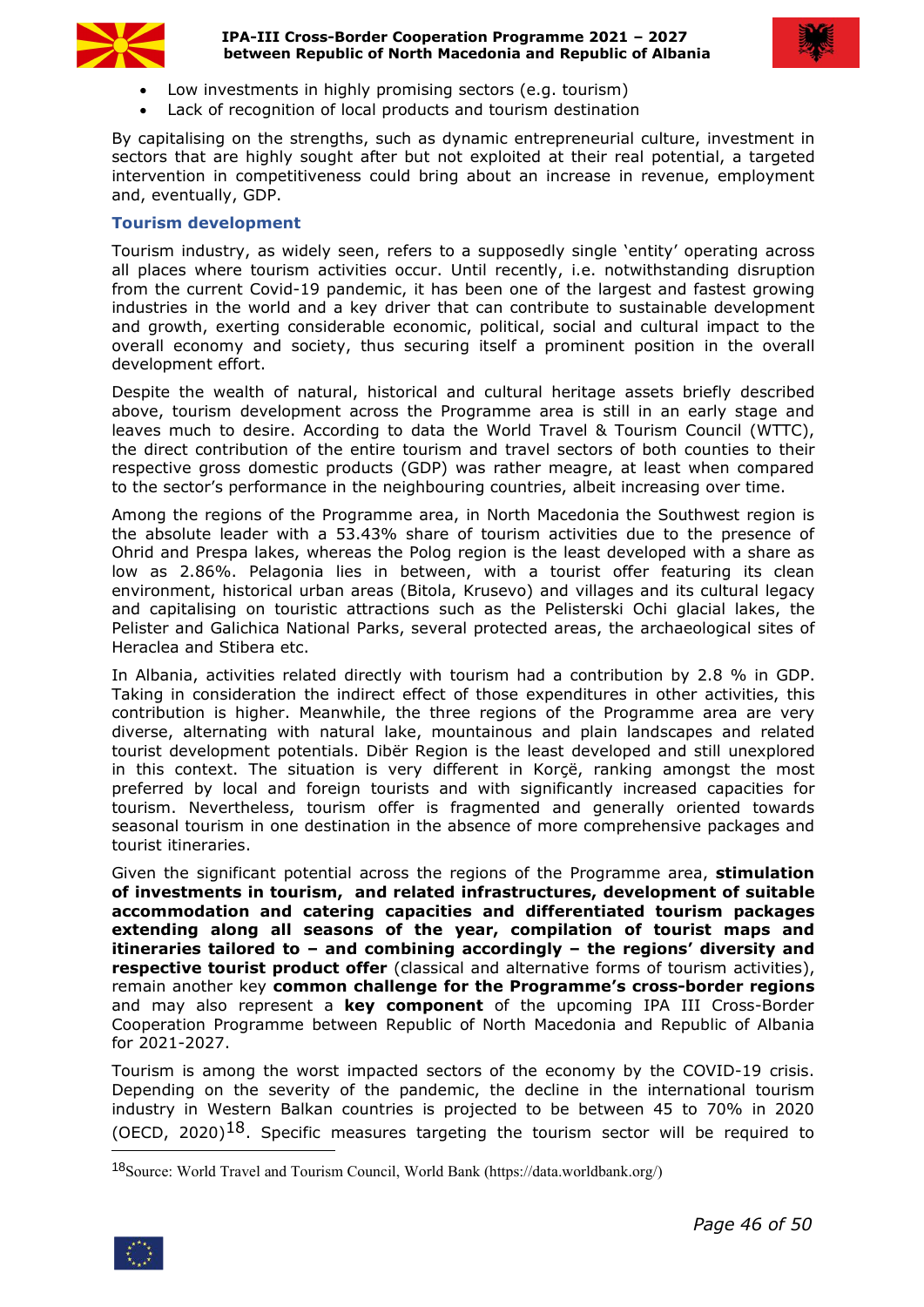



mitigate the impact of the pandemic and accelerate the recovery of tourism in the region. The industry needs to prepare for COVID-19 recovery and adapt their offer to the new global tourism market, once the restrictions are lifted.

#### **Employment**

In North Macedonia, out of the three regions, Pelagonia registers the highest employment rate, 55%, second in the country. The other two regions, Southwest (39.4%) and Polog (35.8%), are only barely above the Northeast region, with the lowest employment rate in the country.

In Albania, Elbasan registers the highest employment rates of the country, for people 15 years and over (61.5 %), followed by Korçë (59.5 %) and Dibër (59.0 %)<sup>19</sup>. The three regions Dibër, Korçë and Elbasan are ranked among the prefectures with the lowest unemployment rate. The employment rate registered an increase in Korçë and Elbasan while Dibër shows slight decrease in 2018 compared to 2017. Elbasan is the Region with the highest rate of employment in agriculture  $(67.2\%)$  and that, at the same time, the lowest rate in services (23.4%).

#### **Education**

In North Macedonia the programme regions have a number of educational institutions for lower and secondary education as well as Public Universities: St. Clement University of Bitola, State University of Tetovo, University of [Information](https://en.wikipedia.org/wiki/University_of_Information_Science_and_Technology_%22St._Paul_The_Apostle%22) Science and Technology in Ohrid, Public-Private non-profit South East European University Tetovo & Skopje.

In Albania as well, the programme regions count a high number of educational institutions including institutions of lower education, secondary education but also the existence of two Public Universities 'Fan S. Noli' in Korça and 'AleksandërMoisiu' University in Elbasan as promoters of scientific research.

#### **Environment**

All six regions that comprise the cross-border Programme Area are characterised by favourable climatic conditions and a high presence of **natural and environmental resources** (mineral resources, ore, water, renewable energy sources and arable land) and significant **biodiversity**.

Nature and environment are rich in mountains, hilly areas intersected with rivers, valleys and lakes. The region features three big water reservoirs in the region: Lake Ohrid, Prespa and Debar, surrounded by a National Park and creating favorable conditions for the development of hydro energy in which the two countries had already invested. Environmentally sensitive areas are endowed with tourism development opportunities and the region accounts for almost half the forests in both countries.

The "Ohrid - Prespa" trans-boundary biosphere reserve shared with neighbouring Greece, protected by UNESCO and designated as a wetland of international importance under the Ramsar Convention, covers a surface of 446.244 ha within the eligible Programme Area on both sides of the border. Its presence is combined with a large number ofnational parks and protected natural areas, historical and cultural heritage areas and areas of special preservation interest protected by law in the territory of the regions, as well as protected endemic flora and fauna species, that have a substantial potential for developing tourism and improving the regional economies.

Sustainable use, protection and valorisation of these assets are certainly among the key factors for the sustainable development of the regions. However, the current situation leaves much to desire. High levels of environmental pollution and degradation of protected areas are a real threat, present across the regions. Indicatively, in Albania, in the district of Dibra (Lura National Park), due to the impact of the construction and wood processing industries; in Elbasan, due to the significant presence of metallurgy. In North Macedonia, in the Polog region, poor waste management practices, paired with high

<span id="page-46-0"></span><sup>19</sup>Source: INSTAT, Labour Force Survey, 2018

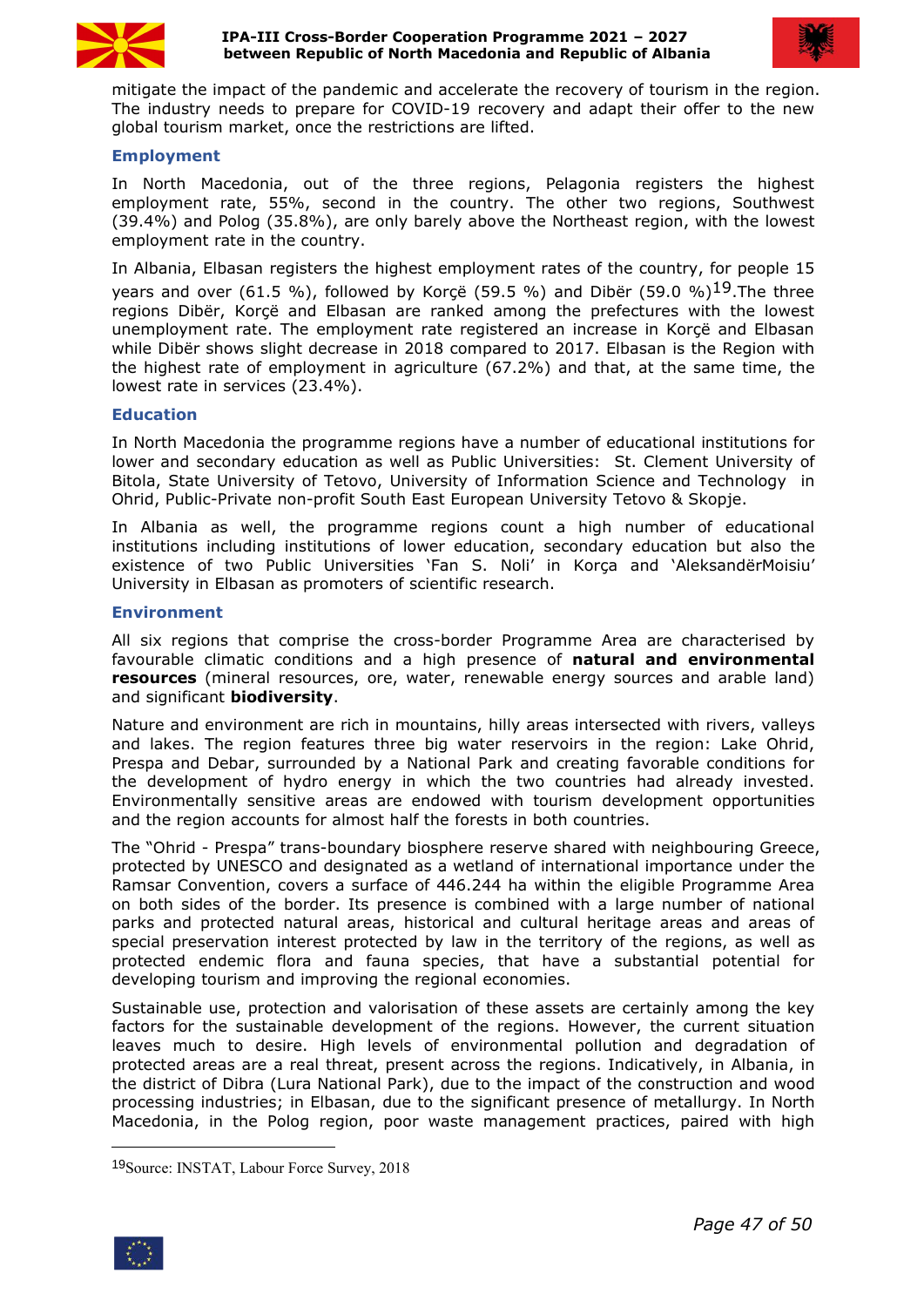



intensity of mining activities, have led to the degradation of invaluable ecosystems, as well as to loss of precious natural resources and to potential health risks.

**Insufficient water supply systems** are a commonly shared constraint, with water supply systems existing and covering a rather high proportion of the population in some urban areas, but ranging from as low as 20% up to 80% in rural settlements, where the remaining population's needs for potable water are covered from wells and/or natural springs and with widely varying water quality. Indicatively, in North Macedonia, there are numerous villages in Debar municipality where watersupply has not been resolved; the town of Debar itself faces significant problems with water supply. On the side of Albania, the municipalities of Korça and Pogradec (both in Korca region) are the only ones that have secured supply of drinking water to their citizens, having invested in their water purification plants and water supply networks.

The same applies to **inadequate waste collection and disposal/management systems** across all regions of the cross-border Programme Area, mostly characterised by solid waste disposal in local, so-called municipal landfills which are farfrom meeting the basic technical and sanitary safety standards. Notably, there are even urban centres which lack even such (e.g. Tetovo, the administrative centre of the Polog Region in North Macedonia, with 53.000 inhabitants). Therefore, an even greatest danger is represented by illegal or informal landfills where industrial and municipal waste is dumped without control and it has a direct impact on environmental pollution, contamination of the soil and underground waters and indirect impact on the citizen's health.

**Wastewater and sewage treatment** represent another significant, shared challenge across the Programme's cross-border regions. The coverage of their population with wastewater processing and treatment plants and sewage networks is grim on both sides of the border, even far below the already very low national averages. A small number of wastewater processing stations and sewage networks cover certain urban areas, but in the rural areas the situation is rather dismal and, in most cases, wastewater is merely collected in overflowing cesspits and/or directly released in dry gulches and streams. Wastewater pollution has an impact both on pollution of both soil and underground waters, which then leads to contamination of potable water and agriculture crops.

The additional investments in environmental infrastructure which are needed across the cross-border regions will be significant, far beyond the grasp and budgetary resources of any individual Cross-Border Cooperation Programme, and will have to be carefully planned and implemented overtime, along with a substantial increase in environmental awareness and a much-required enhancement of **environmental governance and resources management.**

#### **Cultural and natural heritage prospects**

There is a wealth of environmental resources and biodiversity in the Programme's cross border regions. They comprise the "Ohrid - Prespa" trans-boundary biosphere reserve, a Ramsar wetland of international importance shared with neighbouring Greece, a large number of national parks and protected natural areas which contain rivers and glacial lakes, caves, and other monuments of nature, mountain landscapes and sceneries of extraordinary beauty etc.

A rich and varied cultural and historical heritage is also abundant throughout the Programme area, in the form of historical and heritage areas – notably among which Ohrid, included in the UNESCO World Heritage List – protected areas of special preservation interest, archaeological sites, traditional settlements of particular architectural value, numerous churches, mosques, monasteries, fortresses, bridges, fishing settlements and other urban and rural monuments.

**Preservation and protection** on the one hand, and **promotion and sustainable valorisation** on the other, **of these significant natural and cultural heritage assets** together with all other ingredients of cultural offer such as museums, memorial houses, festivals and events, will certainly be of paramount importance in the overall development efforts, to be undertaken in partnership of the public administrative

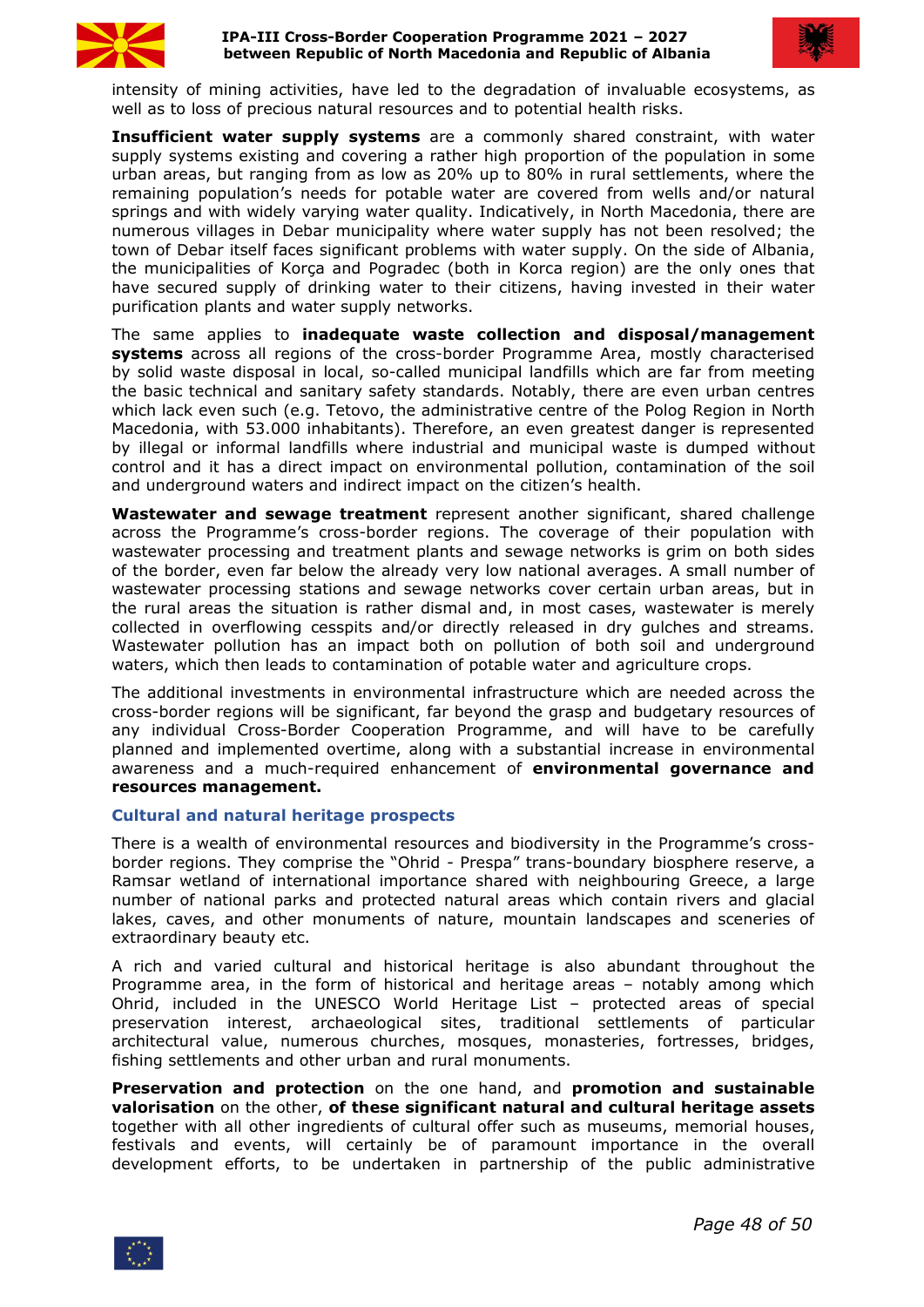



authorities at all levels with the local cultural institutions and in conjunction with the society as a whole.

This, despite various targeted initiatives to this purpose in certain areas in recent years, remains another significant, **common challenge across the Programme's cross border regions** and may represent a **key component** of the upcoming IPA III Cross-Border Cooperation Programme between Republic of North Macedonia and Republic of Albania for 2021-2027.

# <span id="page-48-0"></span>**SWOT/PESTLE analysis**

#### **THEMATIC CLUSTER 2: GREENER AND IMPROVED RESOURCE EFFICIENCY**

#### **TP2: ENVIRONMENT PROTECTION, CLIMATE CHANGE ADAPTATION AND MITIGATION, RISK PREVENTION AND MANAGEMENT**

| <b>SWOT Analysis</b> |                                                                                                                                                                                                                                                                                                                       |                                               |                                                                                                                                                                                                                                                                                                                         |  |  |
|----------------------|-----------------------------------------------------------------------------------------------------------------------------------------------------------------------------------------------------------------------------------------------------------------------------------------------------------------------|-----------------------------------------------|-------------------------------------------------------------------------------------------------------------------------------------------------------------------------------------------------------------------------------------------------------------------------------------------------------------------------|--|--|
| <b>STRENGTHS</b>     |                                                                                                                                                                                                                                                                                                                       |                                               | <b>WEAKNESSES</b>                                                                                                                                                                                                                                                                                                       |  |  |
|                      | Diversified natural resources (water, forests,  <br>flora and fauna, climate) and lack of major<br>industrial pollution<br>Administration reforms<br>strategies<br>and $  \bullet  $<br>with a<br>legislation<br>view<br><i>improve</i>  <br>to<br>governance, planning and administrative<br>capacity at local level | $\bullet$                                     | Lack of integrated environment protection,<br>monitoring and risk preparedness and<br>prevention systems<br>Lack of waste management systems<br>(dumps/landfills, separation, recycling)<br>Lack of sewerage and waste water<br>treatment systems<br>Poor road access in remote areas                                   |  |  |
|                      | <b>OPPORTUNITIES</b>                                                                                                                                                                                                                                                                                                  |                                               | <b>THREATS</b>                                                                                                                                                                                                                                                                                                          |  |  |
|                      | 0f<br>Design/formulation<br><i>joint</i>  <br>programs/initiatives for waste collection and<br>disposal systems, including recycling and<br>green agenda principles<br>Design/formulation<br>ioint  <br>of<br>programs/initiatives<br>for<br>integrated<br>environment protection, monitoring and risk $\cdot$        | prevention systems (fire protection, disaster | Public budgets lack financial resources for<br>addressing the infrastructure shortages<br>and other<br>(transport, water, energy<br>environmental issues)<br>Degradation of environment and danger of<br>various natural disasters in certain areas<br>Lack of regional mid- and long-term<br>strategies on environment |  |  |

#### **THEMATIC CLUSTER 4: IMPROVED BUSINESS ENVIRONMENT AND COMPETITIVENESS**

**TP5: TOURISM AND CULTURAL AND NATURAL HERITAGE**

#### **SWOT Analysis**

| <b>STRENGTHS</b>                                                                                                                                                                                                                   | <b>WEAKNESSES</b>                                                                                                                                                                                                                                                                                                                                                                                 |
|------------------------------------------------------------------------------------------------------------------------------------------------------------------------------------------------------------------------------------|---------------------------------------------------------------------------------------------------------------------------------------------------------------------------------------------------------------------------------------------------------------------------------------------------------------------------------------------------------------------------------------------------|
| Rich tourist offer based on exploitation of<br>natural resources, cultural heritage, sport<br>and leisure<br>Diversified natural resources<br>forests, flora and fauna, climate) and lack $\cdot$<br>of major industrial pollution | Potentially attractive tourism areas lack<br>international awareness<br>Lack of waste management<br>systems<br>$\bullet$<br>(dumps/landfills, separation, recycling)<br>(water,<br>Lack of sewerage and waste<br>water<br>treatment systems<br>Lack of proper water supply systems<br>$\bullet$<br>Poor road access in remote areas<br>$\bullet$<br>Lack of facilities for leisure/sports/culture |
| OPPORTUNITIES                                                                                                                                                                                                                      | <b>THREATS</b>                                                                                                                                                                                                                                                                                                                                                                                    |